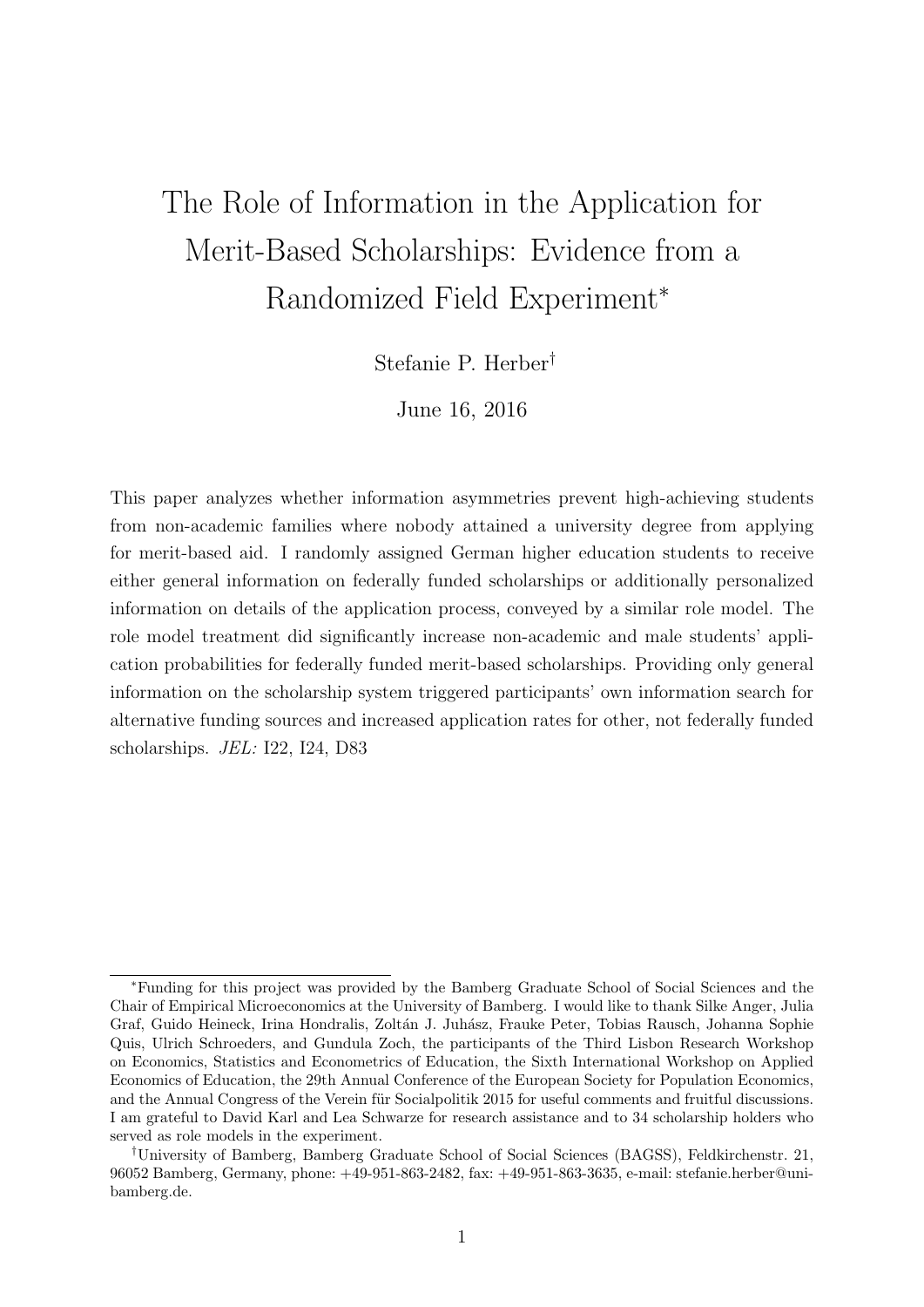## 1 Introduction

Student financial aid aims both at providing equal educational opportunities and at promoting the most talented students in higher education. While federal need-based aid emphasizes the goal to equate chances, federal merit-based aid focuses on promoting talents. Both forms of financial aid share the common feature that they are only effective if eligible students are aware of their existence and both willing and able to complete the complex paperwork involved when filing the application.

Regarding need-based financial aid, previous literature has built a case for information asymmetries and different levels of (parental) assistance between students of different socio-economic backgrounds (Scott-Clayton 2013). A lack of information and assistance helps to explain why many eligible students of low socio-economic backgrounds do not file the complex application for need-based student aid (Dynarski and Scott-Clayton 2006; King 2006). Therefore, providing information and assistance can help diminishing this problem (e.g., Bettinger et al. 2012).

This chapter investigates whether information asymmetries are also relevant with respect to merit-based aid in Germany, where scholarship holders of non-academic backgrounds are considerably underrepresented (Middendorff et al. 2009).

In contrast to the US, where state scholarship programs are simpler, more transparent, and easier to apply to than need-based aid (Dynarski 2004), or the UK, where the Higher Education Bursary and Scholarship Scheme assesses automatically whether the student qualifies for scholarships (Callender 2009), the German system is much less transparent. Scholarships in Germany are tax-funded, but awarded by privately-owned providers in a highly competitive selection process to high-achieving applicants. The government only sets formal eligibility requirements, but leaves it to the 13 providers to define their own eligibility criteria. Consequently, the criteria vary extensively and are often not clearcut. For example, most providers define no stringent grade point average needed to apply. For other selection criteria, such as certain personality traits, specifying cut-offs is impossible. This lack in transparency leaves room for information asymmetries, risks inefficient talent loss of high-achieving low socio-economic status students, and reinforces social inequalities. The latter is further accelerated by numerous non-monetary benefits from scholarships such as courses, personal support, and access to a social network of many high-profile alumni, which boost scholarship holders' careers after graduation.

In a randomized field experiment with over 5,000 German students, I study whether information asymmetries deter qualified students from applying for merit-based scholarships and whether mitigating these information asymmetries increases students' application rates. I randomly allocated participants to either the control or one of two treatment groups. In the first treatment group, participants received general, publicly available information on scholarships only. In the second treatment group, participants additionally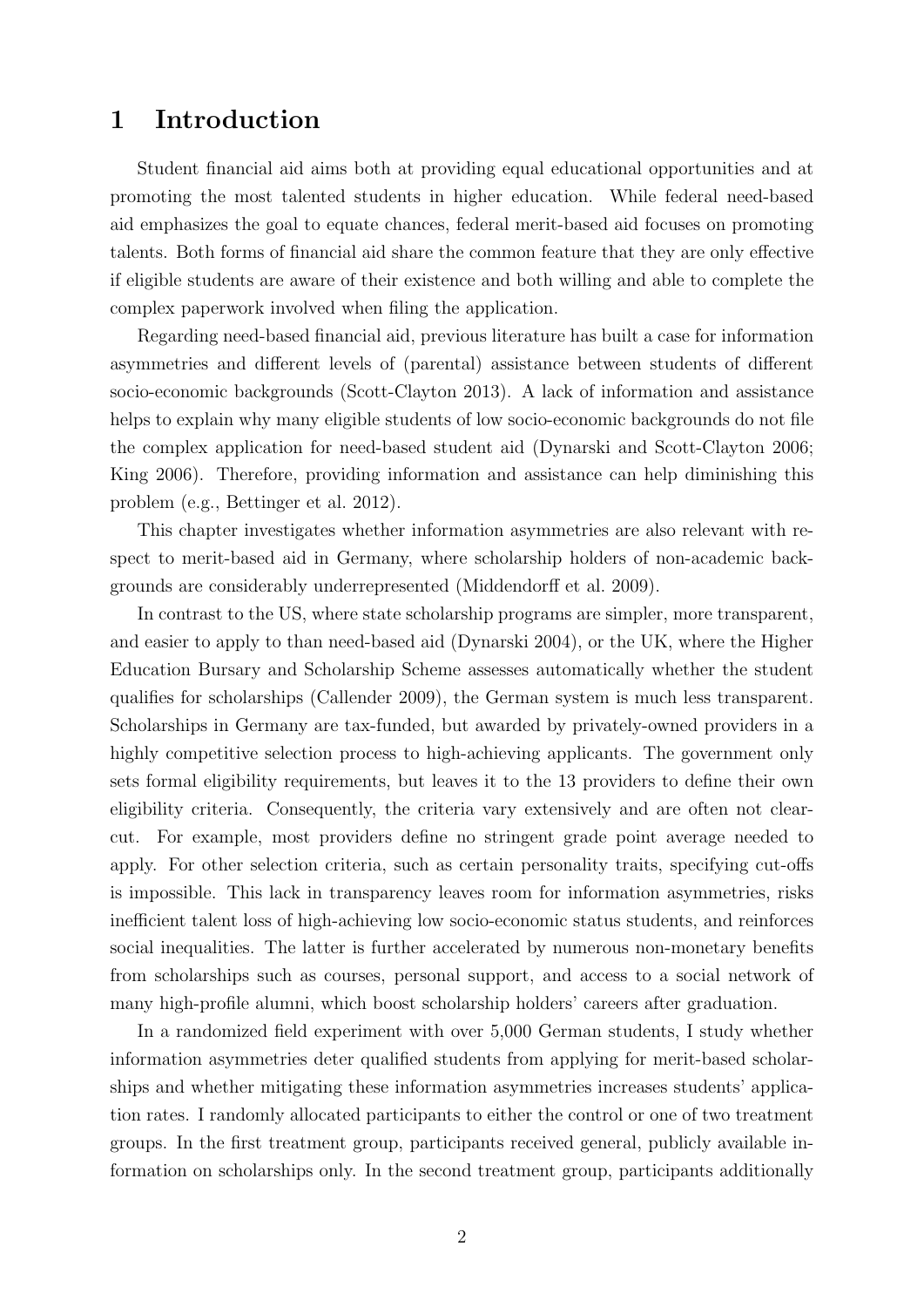received tailored information on the application process and probabilities of success, provided by a real, current scholarship holder. To ease identification, the scholarship holder resembled the participant in several characteristics, acting as a role model.

I consider two manifestations of information asymmetries that find expression in the design of the treatments.

First, prospective applicants must know the scholarship providers and their respective application requirements. As currently only 1% of all German higher education students are funded by these merit-based scholarships, compiling the distinctive details of the respective application procedures is challenging. This is especially true for students whose parents (and social surroundings) have not studied and cannot contribute their own experiences with student financial aid applications. The general information treatment addresses mainly this information asymmetry.

Second, potential applicants have to rate their own performance against that of their competitors in the selection process. Although all students face uncertainty about the sufficiency of their own qualification, non-academic students are disadvantaged in various ways. On the one hand, they can rarely benchmark their own performance against acquaintances who were successfully awarded a scholarship. On the other hand, the "cultural centeredness" (Steele et al. 2002, p. 420) of the German scholarship body reinforces the scholarship providers' rather elitist appeal.<sup>1</sup> Consequently, high-achieving students of low socio-economic status might be afraid that stereotypes about "the educationally deprived" affect their chances to succeed (Steele et al. 2002, p. 422). The feeling not to fit into the scholarship system might put the applicants' performance in the selection process under a stereotype thread or put students off applying entirely. A lack in role models of similar background to convey the credible assurance that students, who did not grow up in a family of academics, can be equally successful is then both cause and effect of a social selective scholarship system. The role model treatment considered here aims, first, at breaking this cycle to increase non-academic students' sense of belonging to scholarship providers. Second, the role model treatment intends to provide insider information similar to that shared by parents or peers experienced with the German scholarship system.

My results provide evidence of information asymmetries and differences in previous applications between academic and non-academic students. Both treatments increased nonacademic students' poor baseline-knowledge about scholarships. Moreover, non-academic students in the role model treatment group doubled their applications for merit aid. Restricting the sample to the most eligible students increases role model treatment effects substantially. The general information treatment did, however, not affect application rates for merit-based scholarships—potentially because it triggered the students' own in-

<sup>&</sup>lt;sup>1</sup> Translated literally, German scholarship foundations are promoting endowment, rather than providing aid on grounds of performance. Another example is that the Bavarian scholarship programs are regulated in the "Bavarian Elite Aid Act".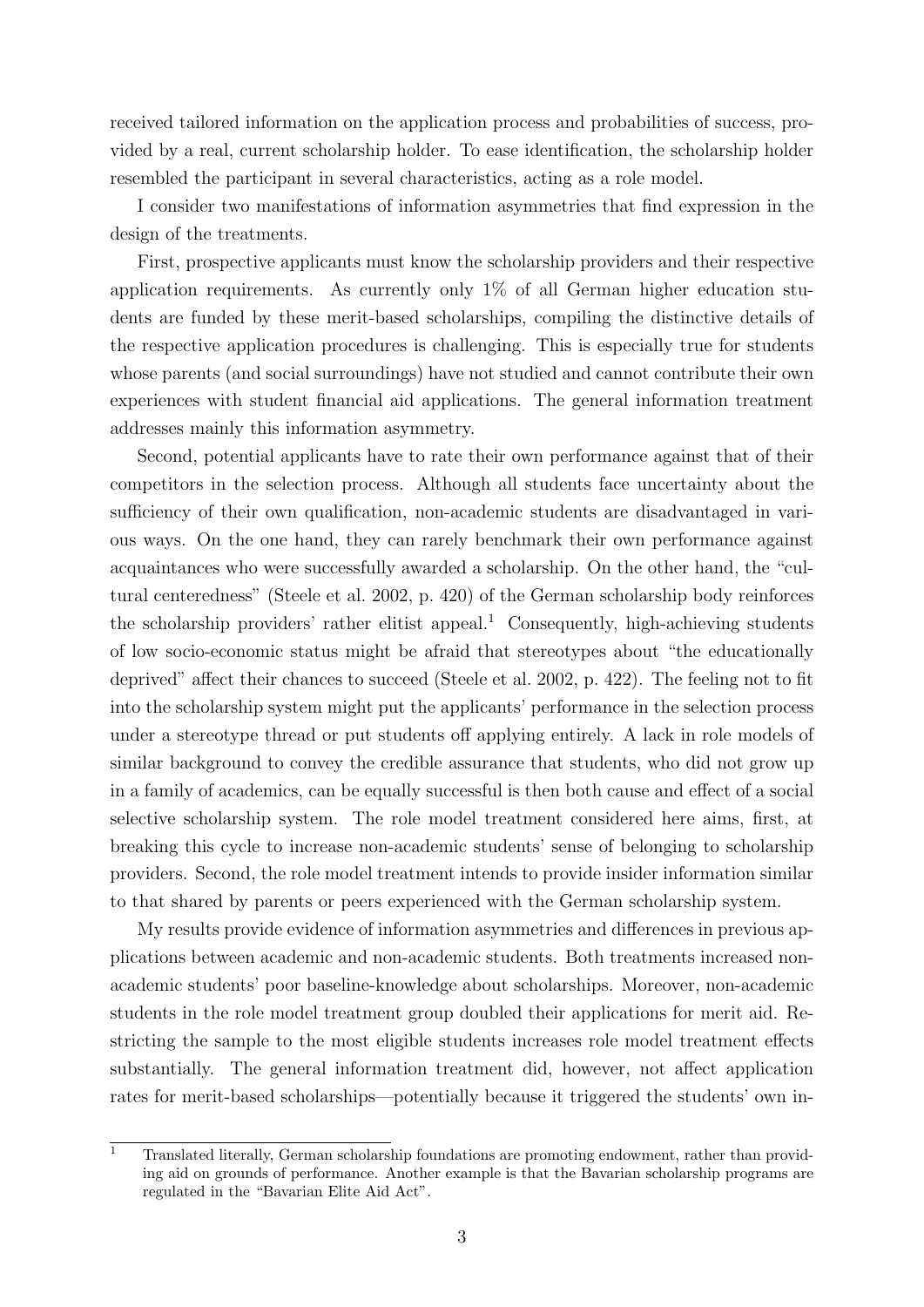formation search for other, less selective, aid programs, and increased applications there. Furthermore, the treatments were ineffective for high-achieving female students who judge their own overall academic performance significantly less favorably than equally qualified men do.

This chapter adds to the existing literature in several ways. Up to now, little is known about whether information asymmetries between students of different socio-economic backgrounds matter also for high performing students in higher education. To the best of my knowledge, this chapter is the first field experiment analyzing the effect of information provision with respect to merit-based scholarships and contributes to the sparse literature on information interventions in competitive settings. Furthermore, previous studies report mixed results as to whether the provision of information can indeed trigger behavioral changes and how interventions should be designed to do so. I shed further light on the design of interventions by testing whether participants lack information per se or tailored information provided by a similar role model. Finally, drawing on data on students' decision to apply, I can disentangle students' self-selection into the pool of potential scholarship holders from many other factors influencing whether they are indeed awarded the scholarship. I focus on students' applications because the scholarship providers' choice is limited to the pool of applicants. Therefore, from a policy perspective, equal opportunities at the stage of applications are the basis to secure an efficient and equitable allocation of funds.

The rest of this chapter proceeds as follows. After a review of the relevant literature in the next section, section 3 provides a short overview of the institutional background of merit-based student aid in Germany. Section 4 details the experimental set-up. Section 5 describes the data and gives brief descriptive analyses on heterogeneous information asymmetries and application experiences at baseline. Section 6 reports results of the experiment, and section 7 concludes. Supplemental tables, further details, and robustness checks can be found in the appendix.

# 2 Previous literature

Although I am unaware of experimental studies about merit-based student financial aid, numerous papers employ experimental set-ups to assess the behavioral impacts of information provision on costs and returns of going to college, or the availability of needbased student financial aid. Taken as a whole, evidence on the effectiveness of information interventions is mixed and depends both on the institutional context and the design of the intervention.

More specifically, a first strand of the literature intends to close information asymmetries by providing general information not customized to the recipient (e.g., statistics or leaflets on the returns to education). When official statistics are unavailable, not reliable,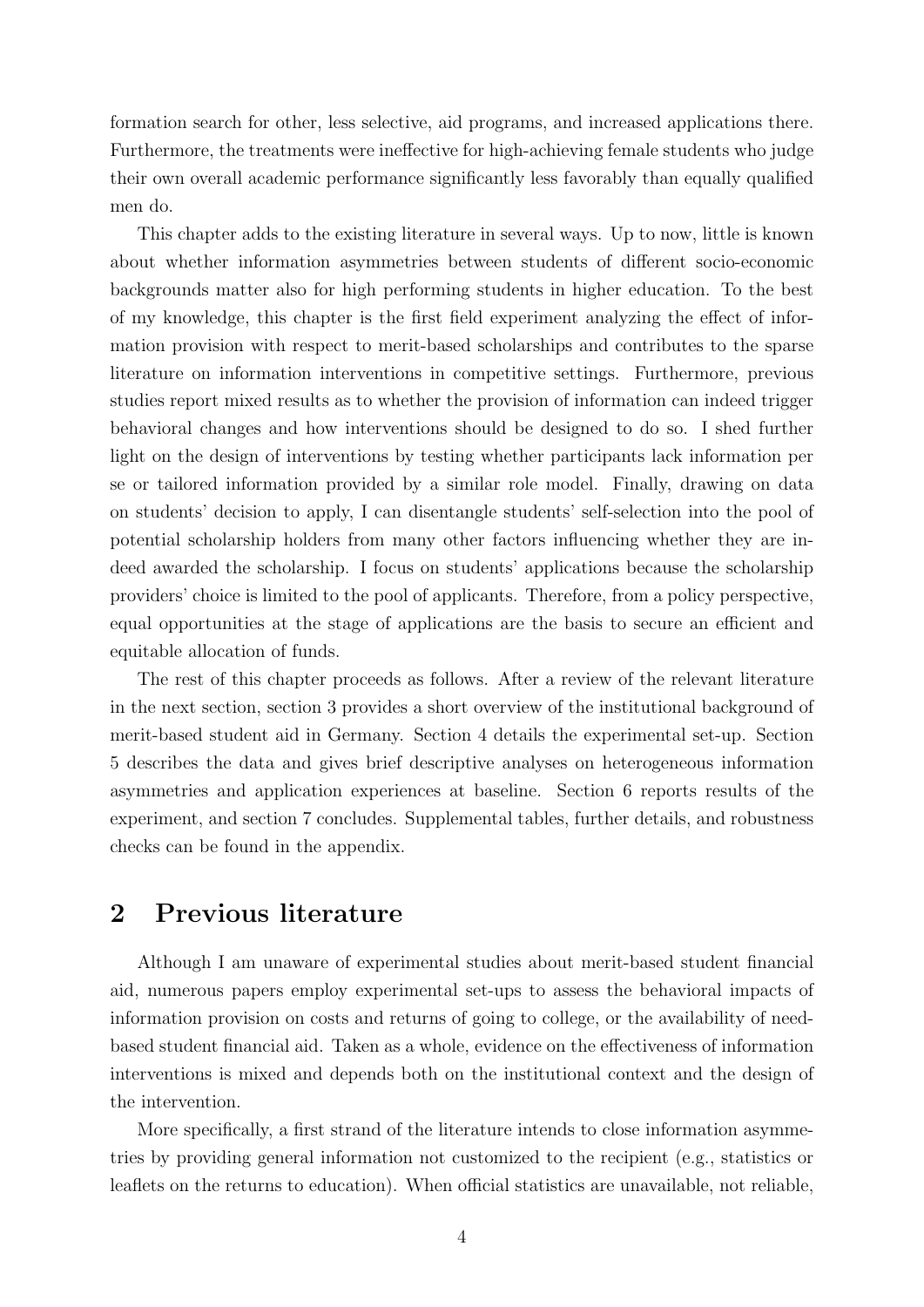or poorly understood, a general information treatment can effectively increase years of schooling (Jensen 2010), grades, and perceived returns to education (Nguyen 2008) in developing countries or rural areas. In contrast to that, providing general information in industrialized countries cannot effectively increase take-up of student financial aid (Booij et al. 2012; Bettinger et al. 2012), college enrollments (Carrell and Sacerdote 2013), or channel enrollment to degrees with higher educational returns (Kerr et al. 2014).

In industrialized countries with a broad coverage of publicly available information, customized information or personal assistance has a higher potential to affect behavior. Bettinger et al. (2012) study students' completion of the highly complex free application for federal student aid (FAFSA), which is central to access funds from most student aid programs in the US. The authors explicitly tested the advantages of providing personalized information and counseling over providing general information on student financial aid. They treated low-income students in all experimental groups with a brochure containing general information on costs and benefits of studying and need-based financial aid. The authors additionally provided one treatment group with individual aid estimates and encouraged them to file the FAFSA. Over and above both receiving general and personalized aid information, the third group was also offered personal assistance in completing the FAFSA. Only students in the personally assisted group were significantly more likely to receive aid, enroll, and persist in college.

Contrary to that, recent studies show that customizing information *can* positively affect low socio-economic status students' choice of more promising institutions or degrees (Hastings and Weinstein 2008; Hoxby and Turner 2013; Hastings et al. 2015).

With respect to coaching and counseling, Bettinger and Baker (2011) found that college students who received assistance in organizing their day and planning their studies were significantly more likely to persist and graduate. Likewise, Castleman et al. (2014) demonstrated in a recent study that counseling recent high school graduates on financial aid matters, reminding them of important deadlines, and assisting them with the paperwork increased their retention at and completion of college significantly.

Many other studies provide evidence that coaching or counseling increases the quality of educational choices and later labor market outcomes (e.g., Carrell and Sacerdote 2013; Borghan et al. 2013; Saniter and Siedler 2014), and might be even more cost-effective than increasing student financial aid (Bettinger and Baker 2011).

Other studies maximize the targeting of the information by sending role models (or: peer counselors) with similar characteristics to students. Role models enhance the credibility of the information provided, increase the sense of belonging, and can induce participants to emulate them.

Nguyen (2008), for example, treated poor fourth-graders in Madagascar with three different interventions: A random group of students and their parents saw statistics on average educational returns to school only. The second treatment group met a person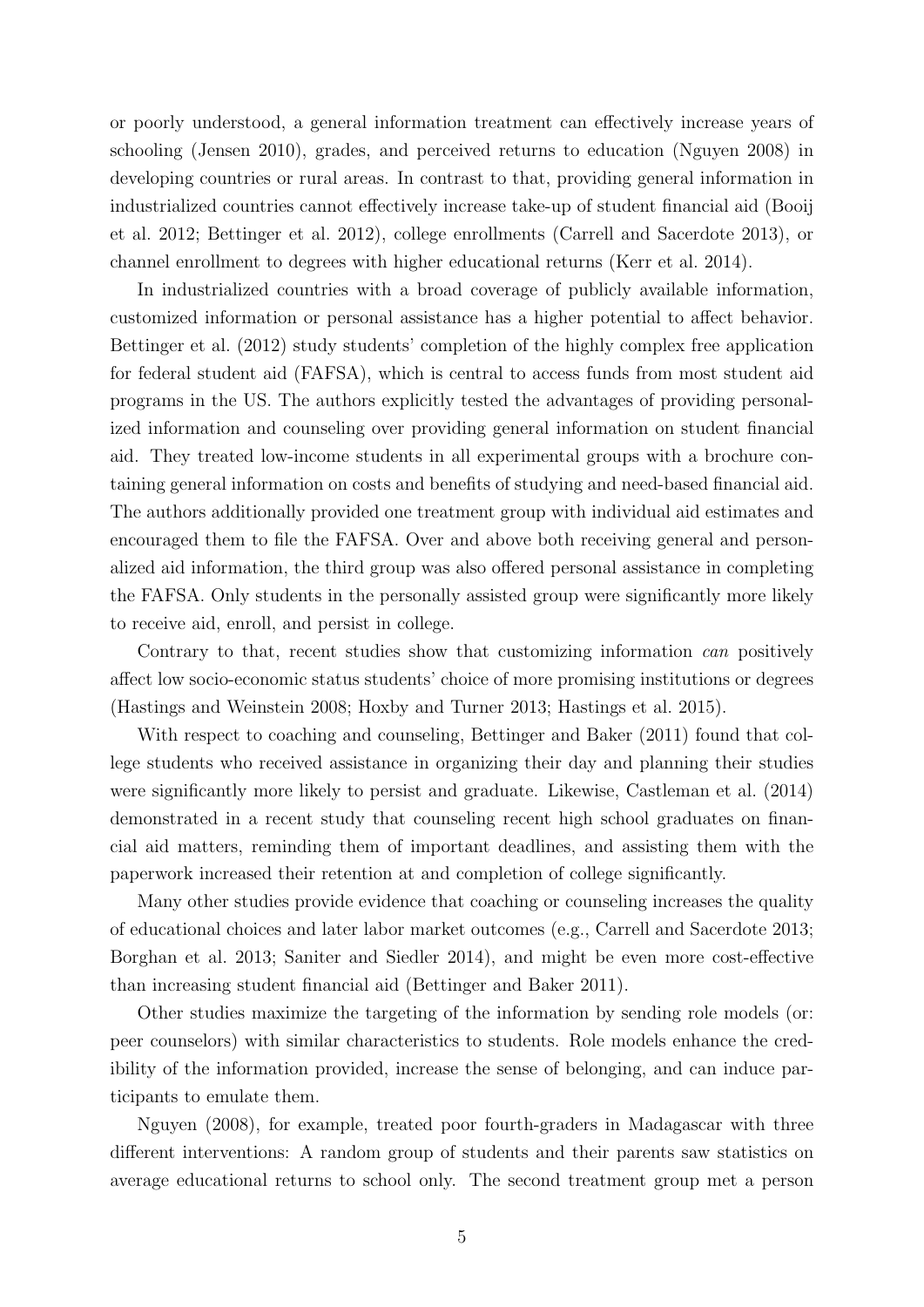who shared his or her story of success with the children. Within this group, students were additionally randomly sampled to listening to the success story of a role model of high socio-economic background, or to a role model of shared, i.e., low socio-economic background. The third treatment group received both treatments. The author shows that both statistics and meeting a role model with shared characteristics can have large effects on perceived educational returns, attendance, and achievement of students of low socioeconomic background. Combining both treatments increases, however, also awareness of the heterogeneity in educational returns and, therefore, reduces the positive effects of the statistics.

Dinkelman and Martínez A.  $(2014)$  take the same line with their intervention on low-income eighth-graders in Chile. They let students watch a 15-minute film where role models of similar socio-economic status describe financial aid possibilities. In consequence, the treatment increased students' high school enrollments and reduced school absenteeism.

Moreover, role models can be effective in stereotyped contexts such as math tests where women's ability (e.g., Marx and Roman 2002) or at universities where non-academic students' performance is negatively stereotyped (e.g., Stephens et al. 2014). In these contexts, role models need not even share the stereotyped social identity (Steele et al. 2002, p. 428), though shared characteristics can increase the role models' effectiveness (Behncke et al. 2010; Marx and Ko 2012).

In contrast to all that, the evidence on information asymmetries in competitive contexts such as applications for merit aid or at highly selective institutions is sparse. Yet, one study investigates talented low-income students' application behavior at selective US-colleges. Hoxby and Turner (2013) provided high-achieving students from low-income families with partly individualized, written information on the application process and personal expected net college costs at selective institutions. Furthermore, the intervention reimbursed treated students' application costs at up to eight colleges and also offered information for students' parents. Hoxby and Turner (2013) find economically and statistically significantly higher application and admittance rates to highly selective colleges. The mix of financial and informational incentives makes it, however, impossible to evaluate whether a gap in information or rather credit constraints were the decisive hurdle in students' access to selective higher education. Furthermore, Wiswall and Zafar (2013a;b) show that even high-ability students at an elite university are not perfectly informed about returns from specific majors and that providing this information affects their choices. Unfortunately, the authors do not comment on heterogeneous effects by socio-economic background.

In sum, especially students of non-academic backgrounds should be more likely to show positive treatment effects if information is tailored and they can easily identify with a role model of similar socio-economic background. On the contrary, general information seems to be rather ineffective in impacting behavior. Up to now, we do, however, not know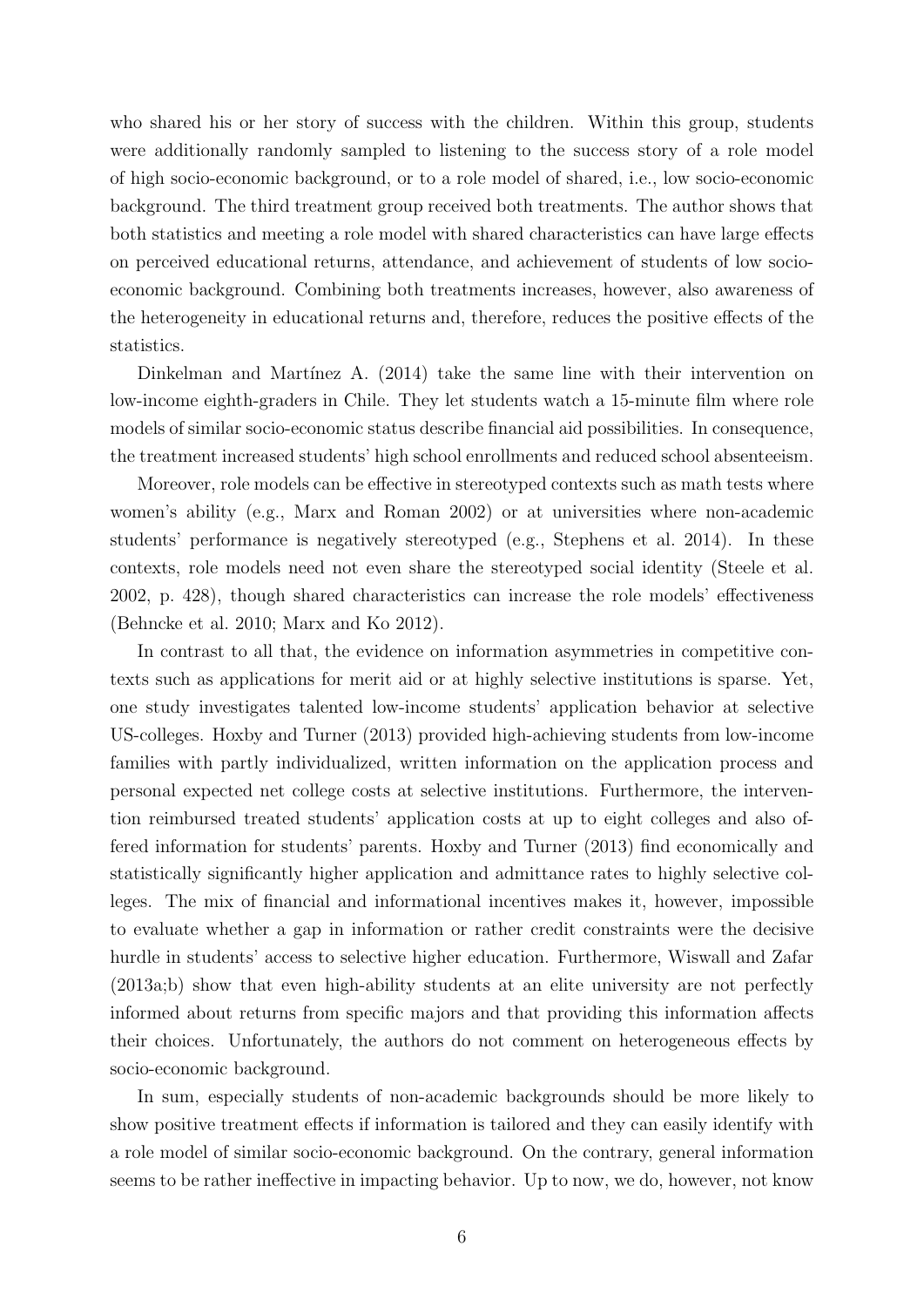whether information asymmetries matter also for students who are of low socio-economic background, but score high in the achievement-distribution.

# 3 Institutional background

## 3.1 The German student aid system

As German colleges do not charge tuition, studying in Germany is relatively cheap in international comparison. Financial student assistance is, likewise, less pronounced when compared to countries charging high fees such as the US or the UK. Nevertheless, this means at the same time that German high schools usually lack a study adviser for student financial aid matters. Consequently, gaps in knowledge about how to finance studying persist.

Need-based income-contingent aid as of the Federal Training Assistance Act, short "BAföG", is the most common form of financial support in Germany, claimed by  $17\%$ of all enrolled German students in 2012 (German Bundestag 2014). The state usually grants half of the BAföG amount as a subsidy, the other half as an interest-free loan. The loan-component must be repaid within 20 years after a grace period of five years. On average, funded students draw on a monthly funding amount of EUR 448 (Federal Statistical Office 2015a, p. 32), which is equal to about 60% of the minimum subsistence level of a single person (German Bundestag 2015, p. 8).<sup>2</sup>

The departments of the student services are responsible for counseling, processing of the students' applications, and calculating the respective funding amounts. These departments are closely associated with the respective higher education institutions, making BAföG a well-known funding source that students come across latest when they look for a room in one of the departments' student dormitories or charge their service cards for the canteens also operated by the student services.

In contrast to that, the scholarship culture is still rather underdeveloped with currently not even 2% of all higher education students funded by some form of merit-based aid.<sup>3</sup> 13 privately-owned foundations for the promotion of young talent, called "Begabtenförderungswerke" (BFW), provide the most common form of merit-based aid in higher education. The foundations are privately owned and most of them pursue other goals over and above providing money for talented students, for example, political education, teaching of values in Germany and abroad, or development assistance. Therefore, and because the BFW are mainly funded by the German state, the merit-based aid system

 $\overline{a}$  Therefore, most students have to rely on several financial resources. Therein, financial support by parents and own income from working besides the studies or in the semester break are most important (Middendorff et al. 2013, p. 593).

<sup>3</sup> Own calculation based on Federal Statistical Office (2014b); Federal Ministry of Education and Research (2014a) and Federal Ministry of Education and Research (2015a) for 2013.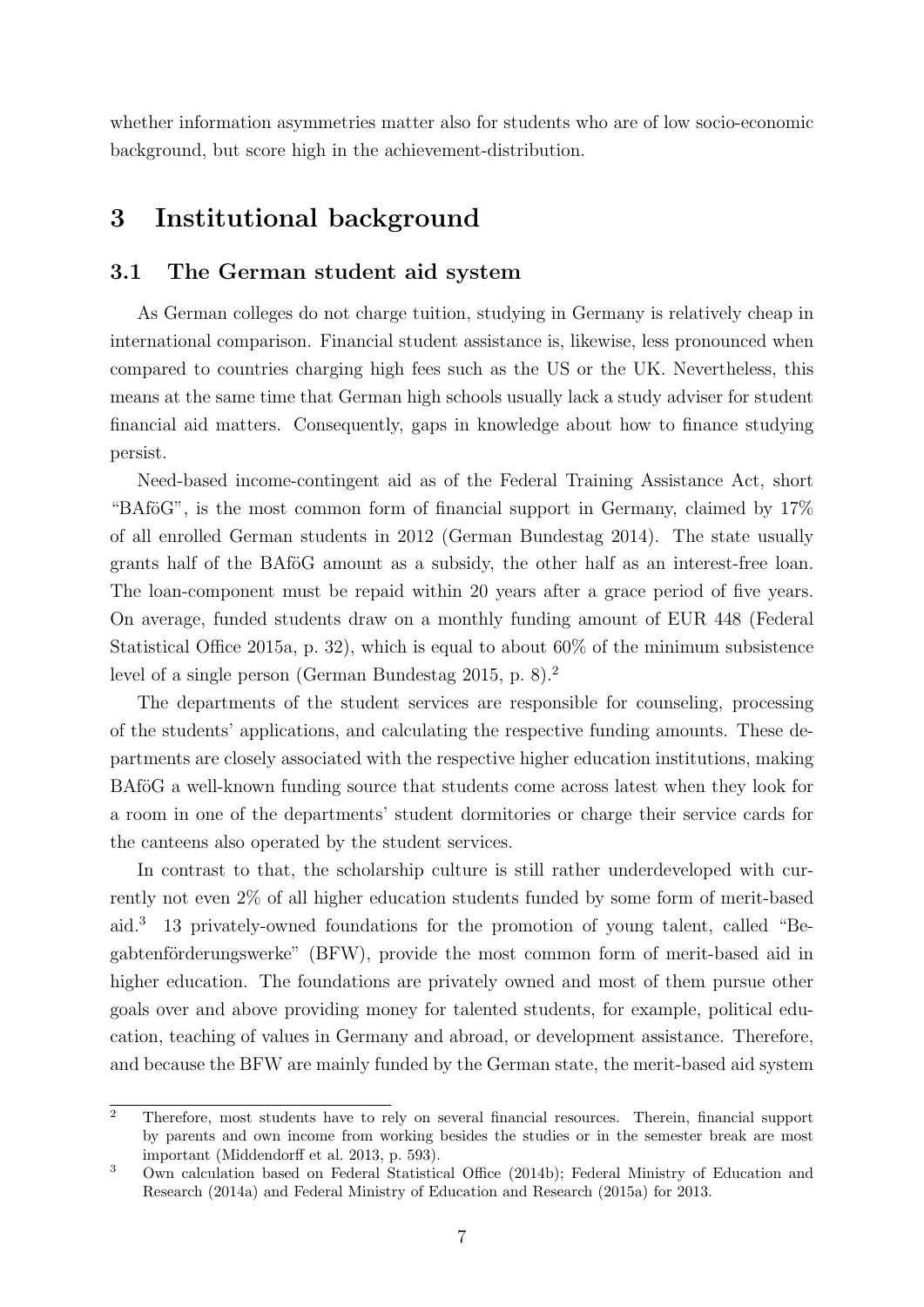as a whole is obligated to reflect the plurality of society. Accordingly, each foundation is associated with a different facet of society: Several political foundations provide scholarships. Each of these foundations is affiliated with one of the parties in the German Federal Parliament. Moreover, there are religiously associated foundations and those affiliated with companies or trade-unions. Lastly, the ideologically neutral German National Scholarship Foundation is the oldest and largest BFW, promoting more than 40% of all funded scholars (German National Scholarship Foundation 2014, p. 210).

The Federal Ministry of Education and Research is continuously extending funding amounts to increase the amount of scholarship holders. In 2014, EUR 232.6 million were provided to support 26,900 students enrolled in bachelor's or master's programs and 4,100 PhD students, summing up to about 1% of the overall student body (Federal Statistical Office 2015b; Federal Ministry of Education and Research 2015b). After the report of Middendorff et al. (2009) on the social selectivity in the German scholarship system spurred notable political and media attention (e.g. Kerbusk 2009), special funds of EUR 8.2 million were placed at the BFWs' disposal to increase the share of scholarship holders from "underrepresented groups".

Unlike BAföG, both the BFW and the merit-based scholarships they award are completely separate of any (higher) education institution. This has two important implications. First, neither the amount nor the receipt of the scholarship is tied to visiting a certain university or being enrolled in a certain program. Second, the German meritbased aid scheme requires a high degree of the students' own responsibility to get informed and to apply of their own accord to each BFW separately in order to participate in the respective selection processes.

Students usually apply for funding when they are enrolled in their first or second semesters of higher education, though some BFW allow applications for funding at the undergraduate level even before students officially enroll at university (tables 15 to 17 in the appendix give an overview). If the BFW also offers scholarships for Master's studies, students are usually required to apply before they start the program. From the respective pool of applicants, each BFW selects then its own future scholars (see the next section). When asked about acceptance rates, the BFW argue not to stick to a fixed rate but to admit all promising applicants.

Different to the US where students can claim both need- and merit-based aid simultaneously, German students have to decide between claiming need-based and merit-based aid. The latter is, however, clearly more favorable: Not only carry scholarships the advantage that they need not be repaid, they pay also higher aid amounts. Accordingly, the basic monthly scholarship awards are geared to the income-contingent BAfoG amounts but supplemented by a monthly lump-sum amount of EUR 300. The resultant maximum award of EUR 970 is enough to concentrate fully on studying.

Beyond its financial advantages, a BFW scholarship signals high motivation and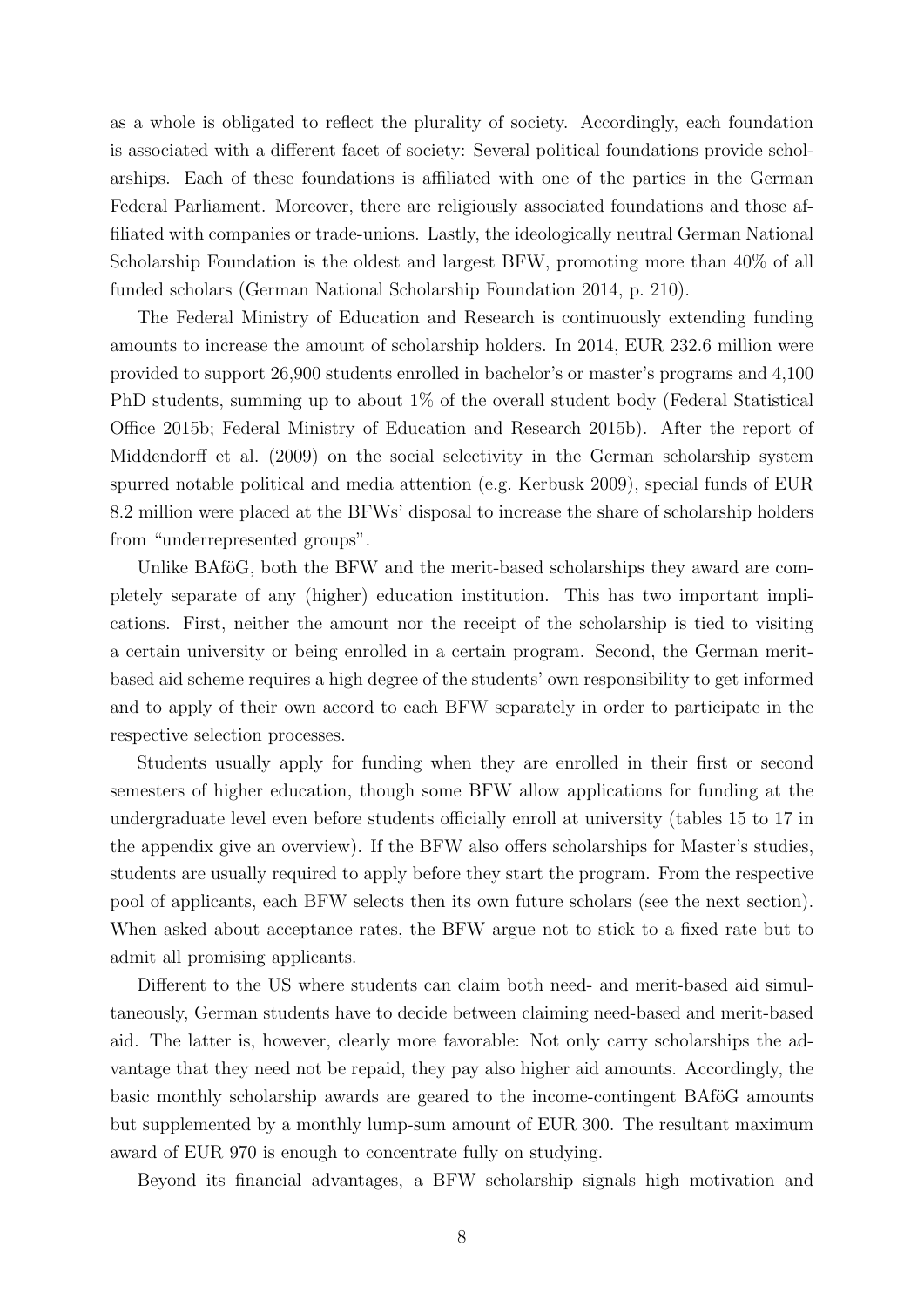achievement of those who succeeded in the highly competitive selection process. A BFW scholarship is, therefore, considered a distinction worth being included in the curriculum vitae. Because the BFW aim at promoting and developing highly skilled young academics who are willing to take over social responsibility, funded scholars profit from many opportunities: The BFW provide conceptual support, such as interdisciplinary seminars, study trips, summer academies, personal support, and mentoring. With respect to their later career, funded scholars profit, moreover, from a rich alumni network which meets regularly and includes many high-profile politicians, researchers, and managers. Given that students of non-academic homes can draw on less financial resources and lack both counseling by college-experienced parents and a highly qualified network, they should benefit most from merit-based scholarships.

Apart from the most prominent form of merit-based aid provided by the BFW, a plethora of small private or institutional providers award scholarships to a small number of students. For example, some universities, companies, and cities provide merit-based scholarships to students born in the region or enrolled in a certain subject of studies. In comparison to the BFW, these scholarships are generally less focused on academic merit and impose more specific and more transparent criteria. As these scholarship providers are small and often only operating in a specific area, they are largely unknown and face far less competition. These scholarships are, therefore, potentially easier to win than the BFW scholarships (Pabst 05.04.2015). Nevertheless, they do also usually pay less lucrative amounts than the BFW scholarships.

## 3.2 The application process for merit-based aid

The federal law only regulates that students are eligible to receive funding of the BFW "if their talent and personality promise outstanding performance during their studies and in working life" (Federal Ministry of Education and Research 2014b, p. 3, own translation). They must furthermore meet some formal requirements, e.g., having a permanent residence permit and being enrolled full-time at a state-approved higher education institution. The further refinement of the aptitude criteria and the selection process is left to the discretion of each BFW.

Most BFW establish the following criteria to assess applicants' aptitude: First, applicants have to demonstrate "high performance" in high school or college. Second, applicants have to play an active part in society, politics, or culture, i.e., must be socially engaged, preferably compatible with the mission of the respective institution. Third, qualifying students must show responsibility, motivation, and dependability. Fourth, they should identify with the provider's alignment and goals, e.g., applicants at a Catholic BFW should identify with Catholic values. However, providers may put different emphases on the relative importance of these components and may also judge the "total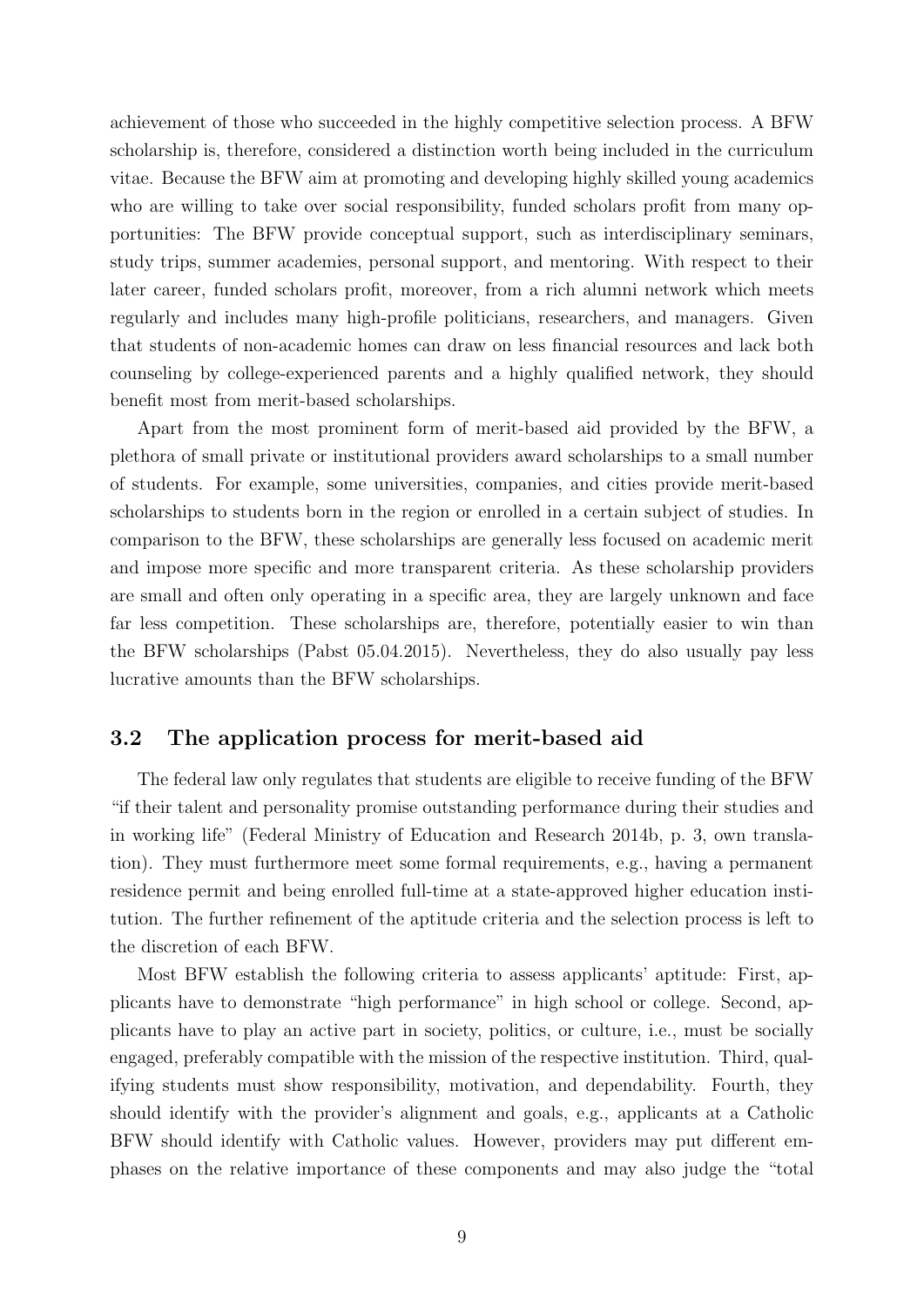package". Most BFW establish application thresholds with respect to acceptable age and semester ranges. Some BFW apply additional criteria, such as explicitly considering the applicant's socio-economic background. All in all, regulations and thresholds differ strongly between providers (tables 15 to 17 in the appendix give an overview).

Whether students meet the requirements to be funded during their studies is usually assessed in a very competitive procedure of several stages. For example, the German National Scholarship Foundation requires applicants to take an extensive test on their chances of academic success. After passing the aptitude test, they are invited to a selection seminar involving two interviews and a group discussion on short papers presented by the candidates. In 2013, 28.2% of the participants in the selection process were awarded a scholarship (German National Scholarship Foundation 2014, p. 211).

The federal government explicitly supports the high heterogeneity in the application requirements and the selection processes to secure plurality in the scholarship body. Nevertheless, the resultant complexity increases the applicants' transaction costs to find an appropriate BFW. Because friends or parents with scholarships are much more common sources of information and motivation to apply than the high school or university,<sup>4</sup> nonacademic students are more likely to lack important insights into the merit-based aid system. Accordingly, heterogeneous application requirements might equally well rather be detrimental to plurality.

Moreover, personality traits and volunteer work being core qualification requirements, it is impossible to define standardized eligibility cut-offs for sufficient qualification. Although academic merit should be easily quantified and compared, only a minority of BFW define a grade point average candidates must meet to successfully apply (grade point average (GPA) better than 2.0 on a five-point scale, 1.0 representing the best possible grade). In contrast to the transparent criteria underlying the provision of BAfoG, students are highly dependent on forming expectations about their chances to succeed when applying for a scholarship.

# 4 The scholarship information experiment

The scholarship experiment was framed as a two-wave online survey on study finances with special focus on scholarships. I conducted the first survey between late October

<sup>&</sup>lt;sup>4</sup> A subsample of 376 participants in the experiment was funded by a BFW scholarship at wave 2. I exploited this coincidence by asking them additional questions after the general part of the second survey, containing items on the sources that had informed them about the existence of BFW scholarships and the people who made them applying (multiple selections were possible). 36% were informed by friends and 22% by their parents, while 18% mentioned to have participated in an information program at their high schools or universities. Only 4% reported that an instructor at university or school had provided information on scholarships. More than half indicated that their parents had brought them to apply, 46% state that friends were the motivating factor. School teachers were named in 35% of cases and university lecturers in only 19%.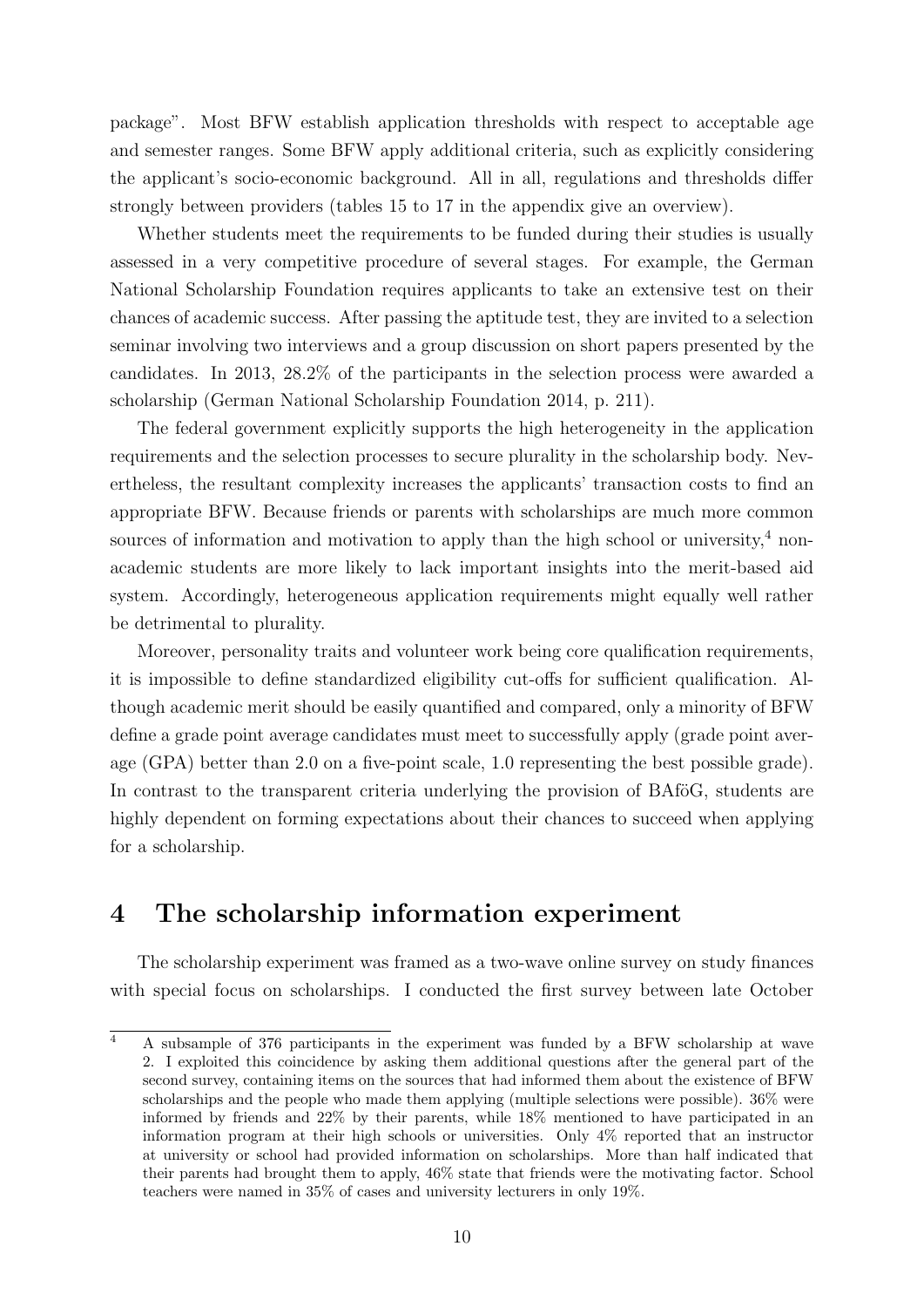and early December 2013, and the second survey around half a year later (April/May 2014), i.e., in the first weeks of the winter and summer lecture periods, respectively.<sup>5</sup> To incentivize participation, students had the possibility to participate in a lottery which was tied to completing both waves.

#### 4.1 Wave 1

For wave 1, I recruited participants via universities' official mailing lists where possible but also by means of printed posters and online study groups. The goal of the first survey was to gather information on the respondents' socio-economic and study background, to assess their knowledge of the German scholarship system and to proxy their eligibility for a scholarship. Furthermore, I questioned participants on previous applications for scholarships.

After completing the questionnaire, respondents were randomly assigned to the control group or one of the two treatment groups. It is unsettled whether German students, especially freshmen, know of the rarely awarded scholarships at all and whether confronting them with potentially publicly available information on scholarships does already exert an effect. Therefore, I did not provide the control group with any general information. Along the same line of reasoning, I provided both treatment groups with a general information text to ensure their basic scholarship knowledge and the second treatment group's understanding of the role model interview.

More specifically, I randomly allocated participants to one of the following groups:

Control group: The control group was directly filtered to the last page where official university e-mail addresses were collected to invite participants for the second survey. As the universities' computing centers provide each student with a single university e-mail address once enrolled, I am able to restrict the sample to enrolled students and detect duplicates in my data.

General information treatment group: Participants were exposed to a text containing general information about merit-based scholarships, the amount of monthly funding, and formal application requirements. Text and graphics intended to offer objective information without explicitly encouraging students to apply. The wording was similar to an official website of the BFW Working Group (2013), especially when describing the respective application requirements. The text stressed, however, that students should gather more detailed information from the BFW directly.

 $\overline{5}$  A third wave was conducted in May 2015, i.e., one year after the second wave, to give insights into whether students' scholarship applications were successful or not. Unfortunately, the response rate of students who applied after wave 1 was too small to conduct reliable analyses. Nevertheless, the data could be exploited to fill about 100 missings of time-invariant variables from wave 1, e.g., with respect to parental academic background.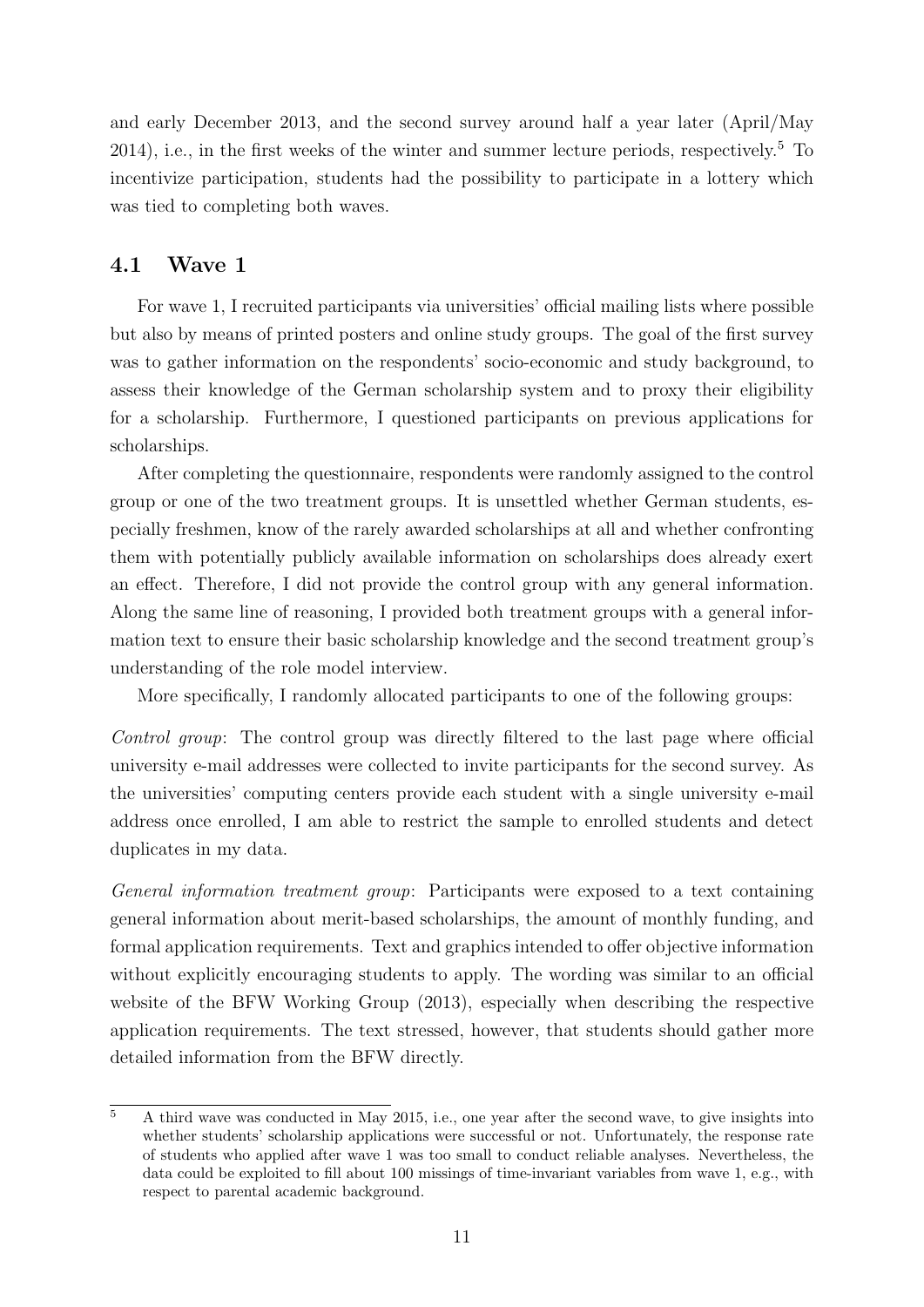Role model treatment group: The role model treatment group also received the general information text the information treatment group read, but was additionally provided with "custom-fit" insights through a written, personal testimony of a (real) student funded by one of the BFW.<sup>6</sup> I asked role models to answer a set of questions concerning personal benefits from scholarship and application requirements with a focus on the importance of academic achievement and social engagement. Role models should further detail the application and admission procedure, and estimate the chances to win a scholarship if belonging to a group currently underrepresented in the scholarship body. Although answers to these questions were tailored to the requirements of the specific BFW, all interviews shared a motivating tenor and stressed that an application, although strenuous, is worth the trouble. As the treatment focused non-academic students, role models also emphasized that students of non-academic backgrounds have equal chances to succeed and should not shy away from applying.

To avoid bad fit between role model and participant, e.g., a participant identifying with a left-wing party being matched with a scholar from a BFW associated with a conservative party, students were allocated to a role model based on their political and/or religious association. In order to achieve good matches, an algorithm (see appendix 8.1 for details) selected the interview which had the highest accuracy of fit with respect to field of studies and gender between the interviewed scholarship holder and the respondent. In other words, I established similarity on observed and controlled characteristics rather than additionally randomizing the degree of similarity.<sup>7</sup>

All interviews were headed with a warrant of apprehension (name, subject of studies, educational institution, semester, educational path to university) and showed the scholar on a casual photograph, so that participants could easily learn about the role model's characteristics.

## 4.2 Wave 2

Six months after the first survey, I invited approving students to access the second questionnaire via a personal link in their e-mail. The second survey aimed at updating information from the first survey, observing whether students' knowledge on scholarships changed, and refining judgment about their possible eligibility for a scholarship. Most importantly, I asked respondents whether they applied for a scholarship between both waves. As both personality traits and cognitive abilities are selection criteria for scholarships, the second survey included a short measurement of the Big Five Inventory BFI-S

 $\overline{6}$  For the sake of credibility of and identifiability with the information and the scholarship holder, I decided to actually conduct interviews with 34 real scholars rather than confronting the participant with artificial vignettes. As I show later in the appendix, results are insensitive to potential slight variations between texts.

<sup>7</sup> Slight differences in the quality of matching did not affect participants' application rates significantly (see tables 11 and 12 in the appendix).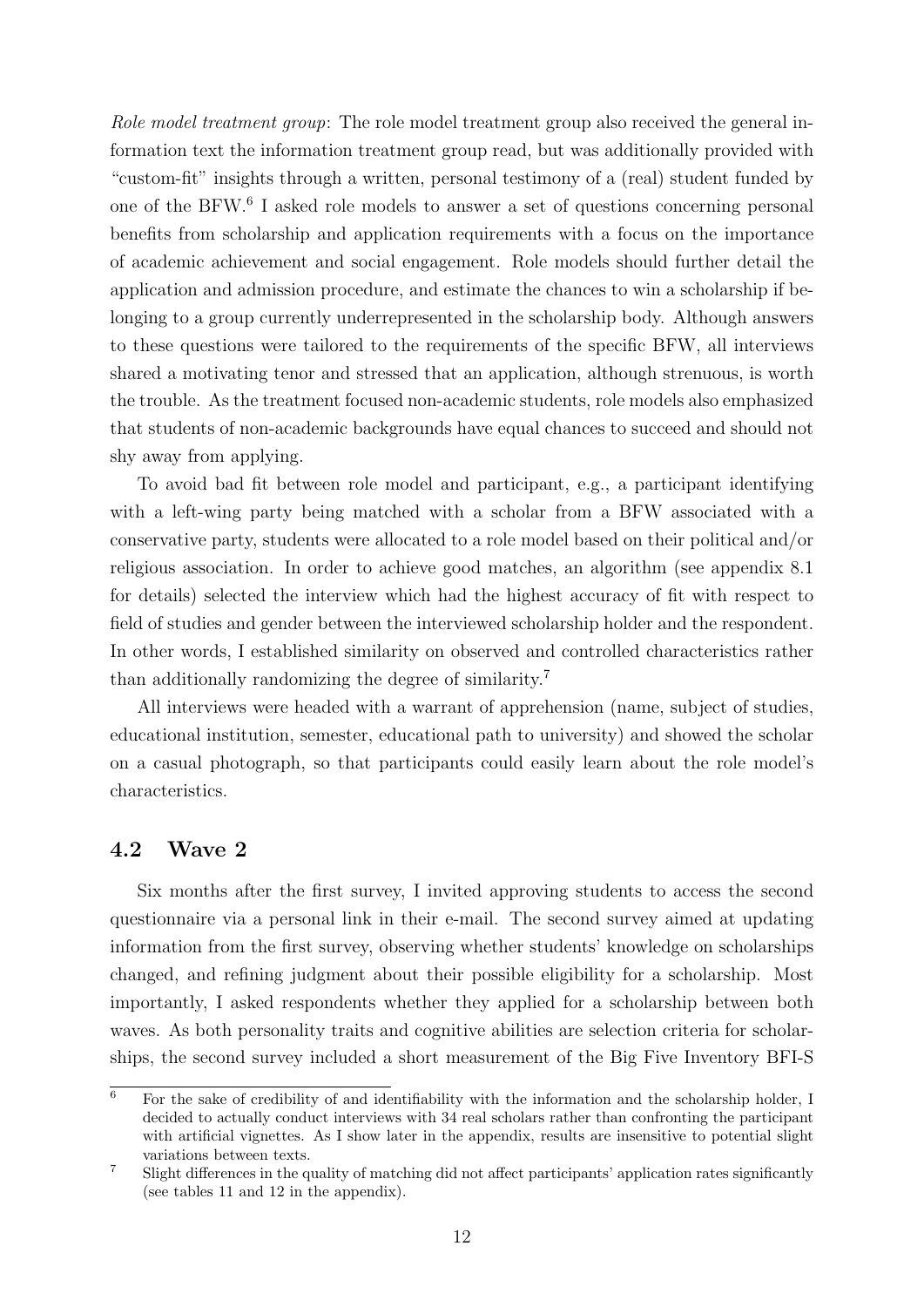(Gerlitz and Schupp 2005) and an untimed 12-item short-form of Raven's Advanced Progressive Matrices APM test (Raven et al. 1988), developed by Bors and Stokes (1998) and administered online.<sup>8</sup>

## 5 Data

## 5.1 Descriptives

As students potentially eligible to receive a scholarship are the target group of this study, I restrict the sample to students enrolled in both waves. After removing 574 cases, including PhD students, recent graduates, and college drop-outs, 8,817 students who completed the first survey remained. Of these, 64.3% also finished the second interview.<sup>9</sup> Response rates for the second survey are also very similar between groups (controls: 65.0  $\%$ , info treatment: 64.2 %, role model treatment: 63.6 %) with differences between groups not being statistically significant (chi-squared test:  $\chi^2 = 1.29$ ,  $p = 0.53$ ). Moreover, using the wave 1 data set and regressing participation in wave 2 on the treatment dummies, the later baseline controls, and the interaction of both does not raise differential attrition concerns. Listwise deletion of participants with non-response on at least one of the items used as control variables (1.6% of the sample) results in a final analytic sample of 5,531 participants equally spread over groups.

In the final sample, participants study at about 180 different colleges (universities and universities of applied sciences), so that more than 40% of all German colleges are represented. I emphasize here, though, that the sample was not drawn on a representative basis as the population of students formally eligible to apply for a scholarship was unknown. The results and conclusions are, therefore, only internally valid.<sup>10</sup>

The following paragraphs describe the analytic sample and draw comparisons to the general student body, where possible. I focus on discussing means for the control group if not indicated otherwise.

Table 1 displays descriptive statistics within and between the three experimental groups. As shown in the last two columns, characteristics are balanced over groups,

<sup>8</sup> In order to prevent attrition caused by an excessively long first wave, I decided to shift data collection of the BFI-S and the APM to wave 2. As the treatments are unlikely to affect measurement of personality and cognitive test scores and because both BFI-S and APM can be considered as relatively stable over time as indicated by acceptable test-retest stabilities (Hahn et al. 2012; Bors and Stokes 1998), this should not affect the results.

<sup>&</sup>lt;sup>9</sup> More than one third of wave 2 non-respondents  $(12.2\%$  of those who finished wave 1) could not be contacted due to typos in the e-mail addresses collected. The high share of mistakes in e-mail addresses is probably due to the fact that most universities provide their students with randomly created, and hence hard to remember, addresses to prevent spam for and identification of the respective students.

 $10$  Nevertheless, a self-selected sample, which is likely to represent the more committed students, is an appropriate potential target group for information campaigns of the BFW.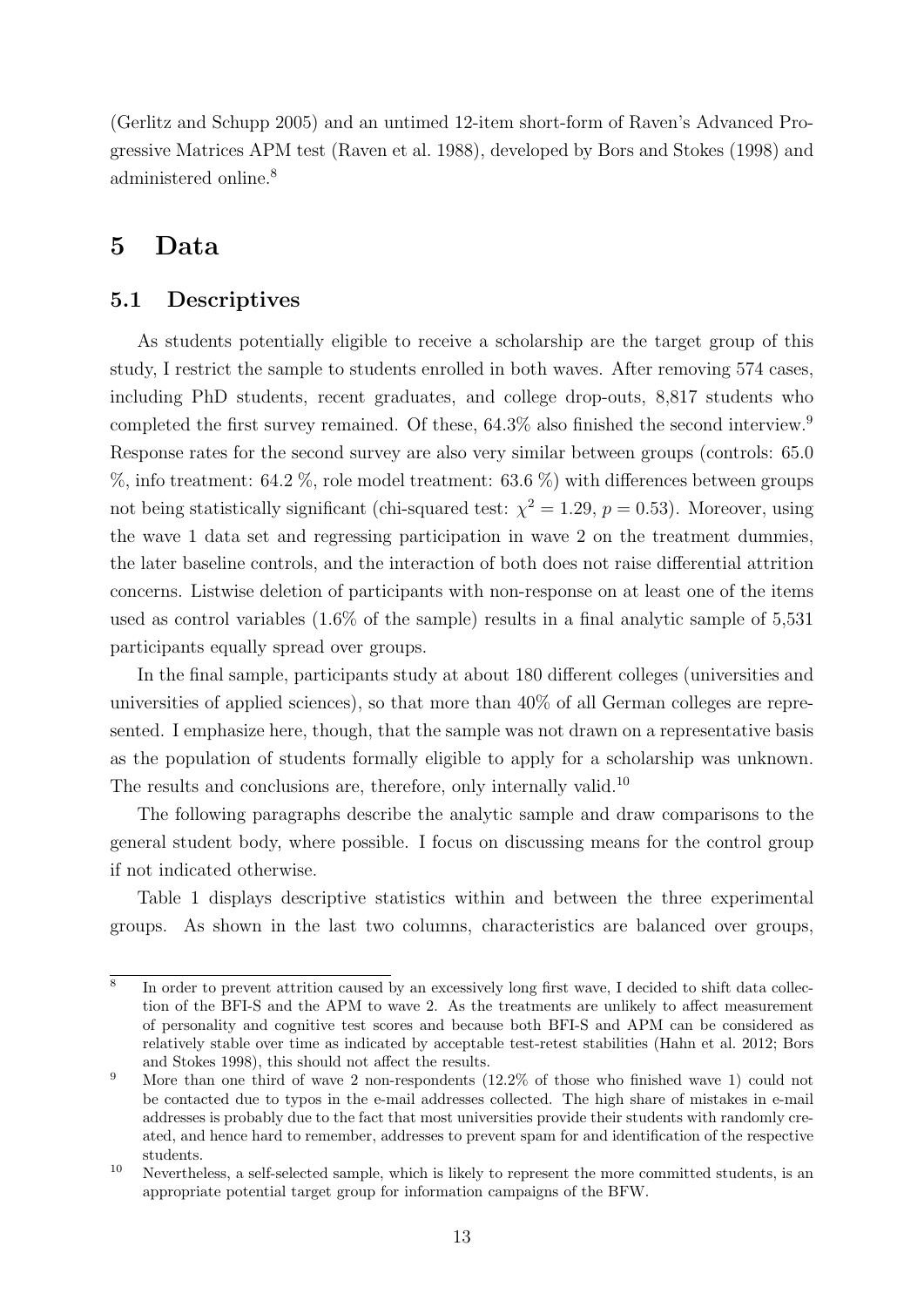indicating that randomization was successful.<sup>11</sup> As is often the case in survey-based studies, female respondents are largely overrepresented, compared to official register data amounting to 48% female students (Federal Statistical Office 2014c). More importantly, however, the representation by educational background is in range with recent representative student-level data reporting that 50% (20. Sozialerhebung 2012 by Middendorff et al. (2013)) of the surveyed students are of non-academic background: Here, 52% of the participants are of non-academic background, meaning they descend from families where no parent achieved a college degree.

Compared to official register data for the sampling period (Federal Statistical Office 2014a), students in my sample are more than 2 years younger (23 years, not reported) and have completed less semesters. I intended to sample students at an early stage of their studies as the BFW target students in their first semesters. Moreover, the students here are far more likely to be enrolled at a university (87% here vs. 58% in the register data). The overrepresentation of university students is a common phenomenon in survey data, even if drawn on a representative basis (and amounting to 74% in the 20. Sozialerhebung  $2012$ , for example).

Turning to key controls for the following analyses reveals that current holders of BFW scholarships (6%) are overrepresented as their share in the general student population amounts to only 1%. 16% of the students had already applied for a scholarship at a BFW, and 14% had applied elsewhere for a scholarship. Strikingly, the application rates by educational background differ only with respect to the BFW scholarships but not with respect to scholarships of other providers: While 14% of the non-academic students had applied at a BFW, the respective percentage of the academic students is more than one third higher (19%). At the same time, a similar proportion of academic and non-academic students had applied elsewhere (15% and 14%,  $\chi^2 = 0.04$ ,  $p = 0.84$ ). In contrast to the BFW, the non-BFW providers sometimes address students in financial hardship or of low socio-economic background directly, thereby likely to reduce information asymmetries by educational background. At the same time, however, many non-BFW providers also impose less challenging eligibility criteria, so that more non-academic students might qualify for other scholarships but not for the more selective BFW scholarships. In sum, this pattern already suggests that either a larger proportion of academic students is qualified to apply at a BFW or that non-academic students lack awareness of the profitable opportunities only BFW scholarships open up.

To proxy students' eligibility to receive a scholarship, the further analyses control for the fit of application requirements. As described above, dual degree students (12%), those studying in their second course of studies  $(4\%)$ , or part time  $(1\%)$  are mostly

 $\overline{11}$  Members of the first treatment group were, however, marginally less likely to have applied for other scholarships  $(p<0.1)$ . Applying procedures correcting for alpha inflation, e.g., Bonferroni-Holm, no statistically significant differences were found on an overall significance level of 1%. Figure 2 in the appendix shows that kernel density plots for the Big Five Inventory between groups are very similar.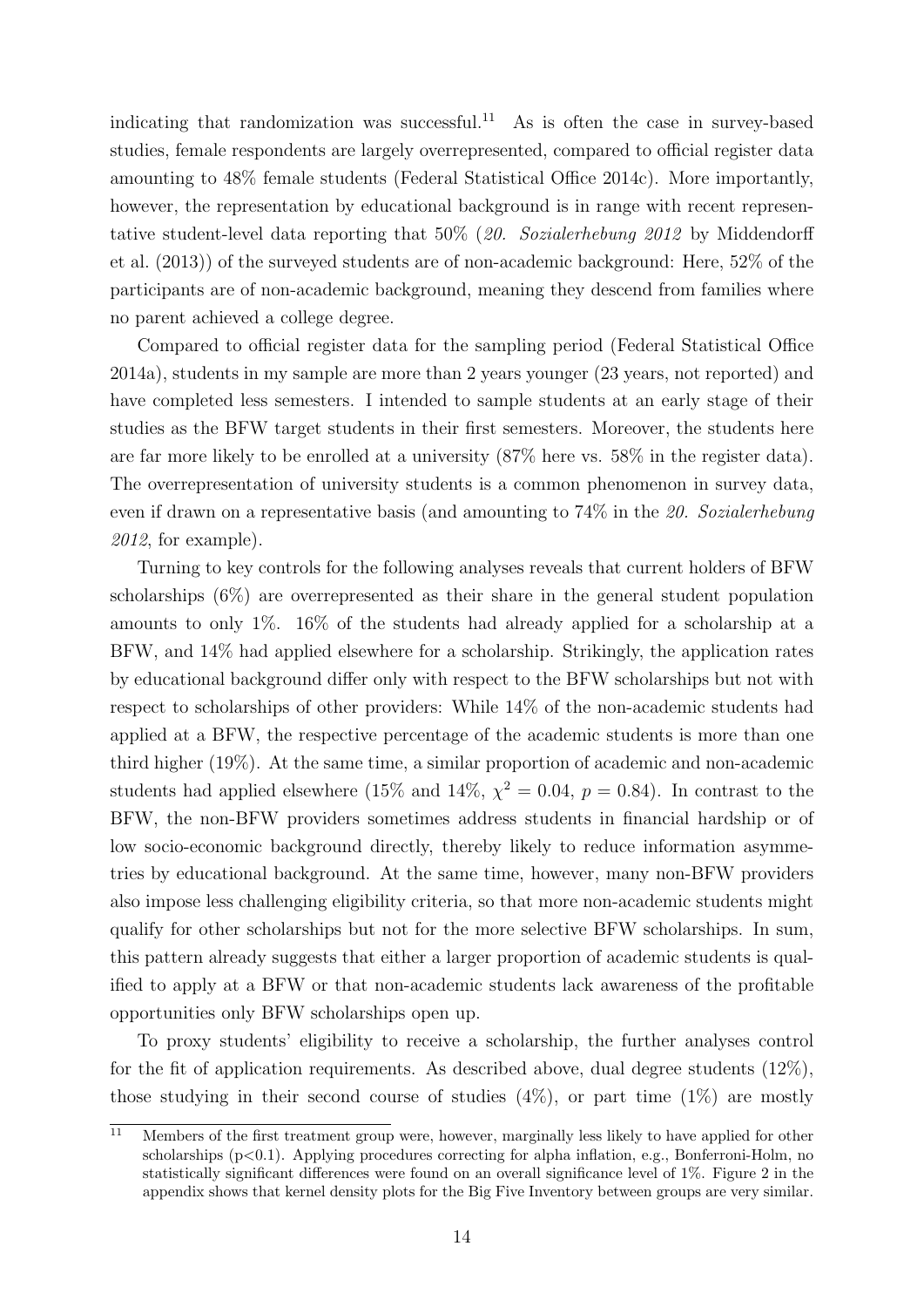ineligible to receive scholarships. Most providers require applicants to be at least younger than 35 years—which nearly all students in the sample are. Qualified applicants should officiate volunteer work (which half of the sample does) and show above-average academic performance. Because one third of all students in the sample were college freshmen in wave 1, they were not able to report grades of their studies yet.<sup>12</sup> Therefore, I used the study grades at baseline, where available, and substituted these by high school GPA if missing  $(2,010 \text{ cases})$ .<sup>13</sup>

Representative data on students' average academic performance during their studies is unavailable in Germany. Taking information on high school GPA from the "mostly representative" (Ramm 2014, p.10) Studierendensurvey 2013 by Simeaner et al. (2014) as a benchmark suggests that high school GPAs in the sample here are overall similar but slightly better—which is reasonable because students in my sample are younger and average high school GPAs ameliorate continuously over cohorts.<sup>14</sup> About  $45\%$  of the sample here falls into the "high performance" group which is, according to the BFW that impose explicit study GPA-cutoffs, defined as a GPA better than 2.0 on the German five-point grading scale. 46% of the sample scores between GPA 2.0 and 2.9 (medium performance), only 9% scores lower than that. Despite the potential slight overrepresentation in study entrance grades, average cognitive test scores of  $7.21$  (S.D.  $= 2.70$ ) are very close to results of the original offline version (mean  $= 7.15$ , S.D.  $= 2.34$ ) used by Bors and Stokes (1998, p. 393).

As discussed earlier, delimiting the subsample with a viable chance to apply is difficult. Defining eligible students as students with high academic performance, who are younger than 35 years, neither dual degree students nor studying in their second course of studies, and have officiated volunteer work within the past 12 months, a share of 21.4% of this sample can be considered as potentially eligible. This fraction reduces to 19% when I subtract current scholars. All these shares are equally spread over groups.

If not indicated otherwise, all analyses control for socio-economic and study-related characteristics, fulfillment of application requirements, the respective baseline levels of the dependent variable (applied at a BFW or applied at other non-BFW providers), and baseline scholarship receipt. Cognitive test scores and personality traits are added as indicated.

 $\overline{12}$  There are also subjects of studies, e.g., Law, where the first semesters are not graded at all and grades are, naturally, missing.

 $13$  This strategy should be unproblematic as students have to demonstrate their academic ability when applying for scholarships and will also have to use their high school diploma if they did not receive any college grades yet. Furthermore, if I used achievements as reported in the second semester, I would be unable to rule out bias introduced by potential treatment-related changes in achievement.

<sup>14</sup> Data from the German Kultusministerkonferenz shows that high school GPAs ameliorated by roughly 2% between 2009 and 2013 over all German states. Grade inflation was most pronounced in North Rhine-Westphalia and Thuringia, where GPAs ameliorated by more than 5% (see figure 3 in the appendix).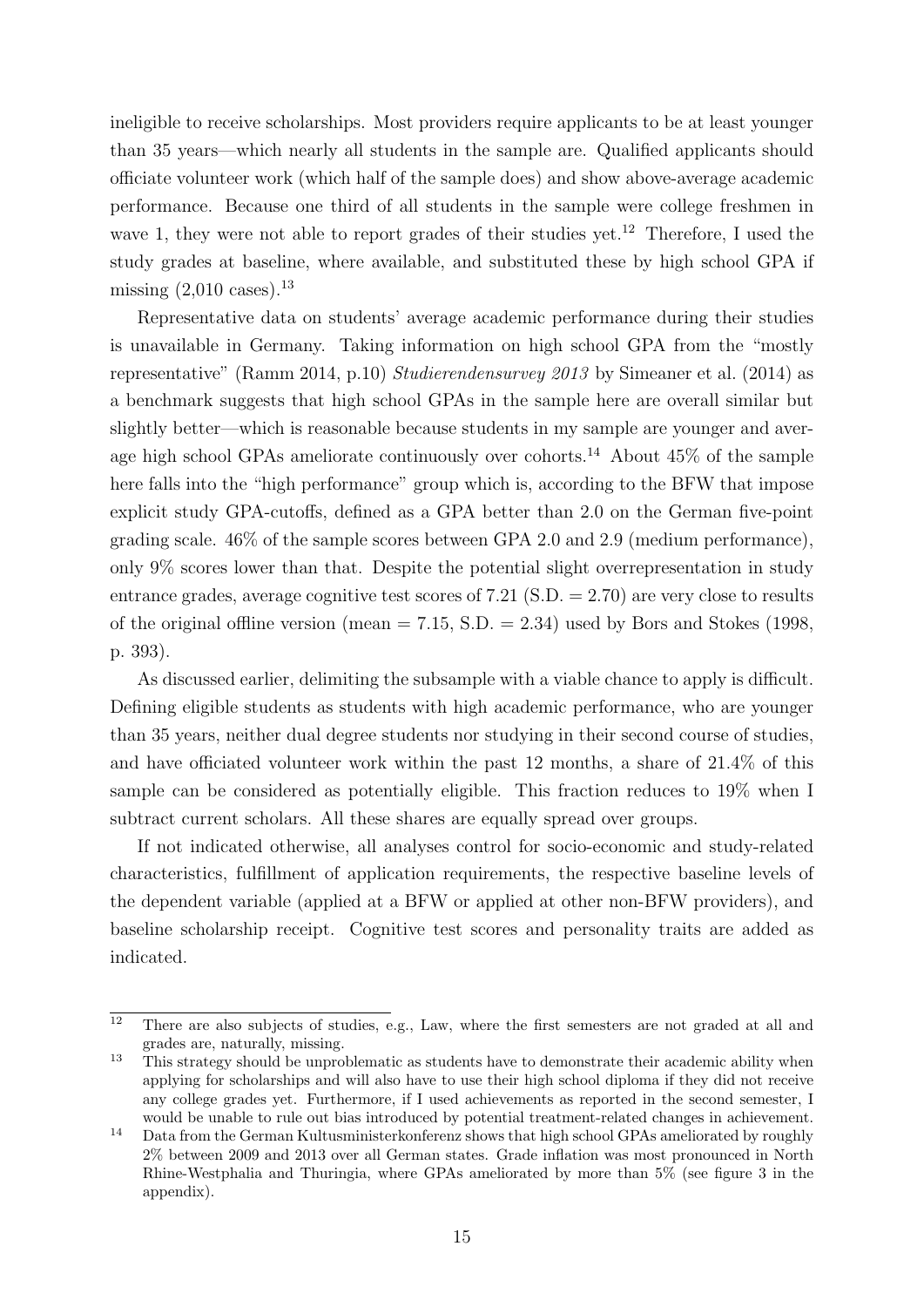|                                                                                                                                       |                      | (1) Controls                   |                             | $(2)$ General info                                        |                          | (3) Role model                                            |                                                     | $(1) - (2)$                      |                                                     | $(1) - (3)$                      |
|---------------------------------------------------------------------------------------------------------------------------------------|----------------------|--------------------------------|-----------------------------|-----------------------------------------------------------|--------------------------|-----------------------------------------------------------|-----------------------------------------------------|----------------------------------|-----------------------------------------------------|----------------------------------|
|                                                                                                                                       | Mean                 | (S.D.)                         | Mean                        | (S.D.)                                                    | Mean                     | (S.D.)                                                    | Diff.                                               | $(P-value)$                      |                                                     | $Diff. (P-value)$                |
| Female                                                                                                                                | 0.68                 | (0.47)                         | 0.68                        | (0.47)                                                    | 0.67                     | (0.47)                                                    | 0.00                                                | (0.96)                           | 0.00                                                | (0.84)                           |
| Non-academic background                                                                                                               | 0.52                 | (0.50)                         | 0.50                        | (0.50)                                                    | 0.53                     | (0.50)                                                    | 0.03                                                | (0.12)                           | $-0.01$                                             | (0.71)                           |
| Semester                                                                                                                              | 4.43                 | (3.50)                         | 4.39                        | (3.34)                                                    | 4.53                     | (3.48)                                                    | 0.04                                                | (0.73)                           | $-0.09$                                             | (0.42)                           |
| Type of institution<br>University                                                                                                     | <b>18.0</b>          | (0.33)                         | $0.87\,$                    | (0.34)                                                    | $0.86\,$                 | (0.35)                                                    | $0.00$                                              | (0.72)                           | 0.02                                                | (0.16)                           |
| Applied sciences                                                                                                                      | 0.11                 | (0.31)                         | 0.11                        | (0.31)                                                    | 0.12                     | (0.33)                                                    | $-0.00$                                             | (0.91)                           | $-0.01$                                             | (0.22)                           |
| Other educational institution                                                                                                         | 0.02                 | (0.14)                         | 0.02                        | (0.15)                                                    | 0.02                     | (0.15)                                                    | $-0.00$                                             | (0.55)                           | $-0.00$                                             | (0.55)                           |
| BFW scholarship wave<br>Former receipt                                                                                                | 0.06                 | (0.24)                         | 0.06                        | $\left( 0.23\right)$                                      | 0.06                     | (0.24)                                                    | 0.01                                                | (0.52)                           | 0.00                                                | (0.76)                           |
| $\overline{\phantom{0}}$<br>Other scholarship wave                                                                                    | 0.04                 | (0.20)                         | 0.03                        | (0.18)                                                    | 0.03                     | (0.17)                                                    | $0.01\,$                                            | (0.27)                           | 0.01                                                | (0.08)                           |
| Former application<br>if non-academic<br>Applied at BFW<br>if a<br>cademic $% \left( \left\langle \cdot ,\cdot \right\rangle \right)$ | 0.16<br>0.19<br>0.14 | $(0.37)$<br>$(0.34)$<br>(0.39) | 0.17<br>0.13<br>0.20        | (0.40)<br>$(0.37)$<br>$(0.34)$                            | 0.16<br>0.14<br>0.20     | $\begin{array}{c} (0.37) \\ (0.34) \\ (0.40) \end{array}$ | 0.00<br>$-0.02$<br>$-0.01$                          | $(0.48)$<br>$(0.80)$<br>$(0.32)$ | $-0.00$<br>$-0.00$<br>$-0.01$                       | $(0.71)$<br>$(0.99)$<br>$(0.59)$ |
| Applied for other scholarship<br>if non-academic<br>if academic                                                                       | 0.14<br>0.14<br>0.15 | (0.35)<br>(0.12)<br>(0.35)     | 0.12<br>$\frac{0.13}{0.12}$ | $\begin{array}{c} (0.33) \\ (0.33) \\ (0.32) \end{array}$ | 0.13<br>$\!0.13$<br>0.13 | $\begin{array}{c} (0.34) \\ (0.34) \\ (0.34) \end{array}$ | 0.02<br>$\begin{array}{c} 0.02 \\ 0.03 \end{array}$ | $(0.04)$<br>$(0.29)$<br>$(0.08)$ | $\begin{array}{c} 0.01 \\ 0.01 \\ 0.01 \end{array}$ | (0.30)<br>$(0.56)$<br>$(0.37)$   |
| Observations                                                                                                                          | 1850                 |                                | 1839                        |                                                           | 1842                     |                                                           | 3689                                                |                                  | 3692                                                |                                  |

Table 1:<br>Pre-treatment descriptive statistics Pre-treatment descriptive statistics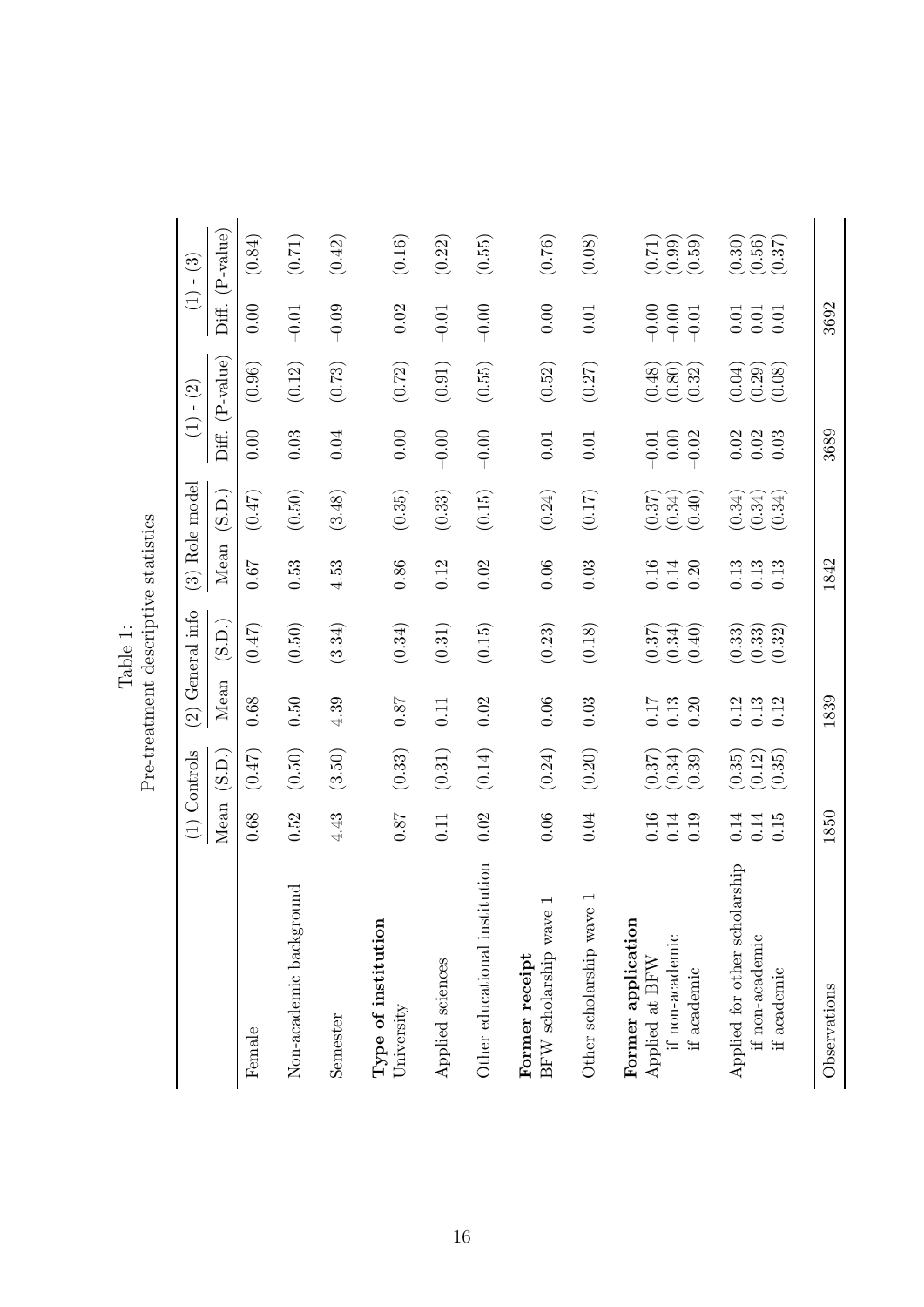|                                                                                                                                                                                                                                                                                                                                                                                                                                |          | $(1)$ Controls      |      | $(2)$ General info |      | $(3)$ Role model     |         | $(1) - (2)$     |         | $(1) - (3)$       |
|--------------------------------------------------------------------------------------------------------------------------------------------------------------------------------------------------------------------------------------------------------------------------------------------------------------------------------------------------------------------------------------------------------------------------------|----------|---------------------|------|--------------------|------|----------------------|---------|-----------------|---------|-------------------|
|                                                                                                                                                                                                                                                                                                                                                                                                                                |          | Mean (S.D.)         |      | Mean (S.D.)        |      | Mean (S.D.)          |         | Diff. (P-value) |         | $Diff. (P-value)$ |
| Application requirements<br>Dual studies                                                                                                                                                                                                                                                                                                                                                                                       | 0.12     | (0.32)              | 0.11 | (0.32)             | 0.10 | (0.30)               | 0.00    | (77.0)          | 0.01    | (0.21)            |
| Second degree                                                                                                                                                                                                                                                                                                                                                                                                                  | 0.04     | (0.19)              | 0.04 | (0.19)             | 0.03 | (0.18)               | $-0.00$ | (0.70)          | 0.00    | (0.67)            |
| Other non-eligible studies                                                                                                                                                                                                                                                                                                                                                                                                     | $0.01\,$ | (0.08)              | 0.01 | (0.08)             | 0.00 | (0.07)               | $-0.00$ | (0.83)          | 0.00    | (0.37)            |
| Older than 34 years                                                                                                                                                                                                                                                                                                                                                                                                            | 0.01     | (0.10)              | 0.01 | (0.08)             | 0.01 | $\left( 0.11\right)$ | 0.00    | (0.23)          | $-0.00$ | (0.64)            |
| Volunteer work                                                                                                                                                                                                                                                                                                                                                                                                                 | 0.50     | $\left(0.50\right)$ | 0.52 | $(0.50)$           | 0.52 | (0.50)               | $-0.02$ | (0.31)          | $-0.02$ | (0.36)            |
| High performance                                                                                                                                                                                                                                                                                                                                                                                                               | 0.45     | $\left(0.50\right)$ | 71.0 | (0.50)             | 0.44 | (0.50)               | $-0.02$ | (0.18)          | 0.00    | (0.78)            |
| Medium performance                                                                                                                                                                                                                                                                                                                                                                                                             | 0.46     | $(0.50)$            | 0.44 | (0.50)             | 0.46 | (0.50)               | 0.02    | (0.20)          | $-0.00$ | (0.90)            |
| Low performance                                                                                                                                                                                                                                                                                                                                                                                                                | 0.09     | (0.29)              | 0.09 | (0.29)             | 0.09 | (0.29)               | 0.00    | (0.91)          | $-0.00$ | (0.79)            |
| Cognitive abilities<br>Cognitive test score                                                                                                                                                                                                                                                                                                                                                                                    | $-0.01$  | (1.02)              | 0.02 | (0.99)             | 0.01 | (0.98)               | $-0.03$ | (0.40)          | $-0.02$ | (0.50)            |
| Observations                                                                                                                                                                                                                                                                                                                                                                                                                   | 1850     |                     | 1839 |                    | 1842 |                      | 3689    |                 | 3692    |                   |
| Notes: The last two columns report p-values of independent samples t-tests. "Other educational institutions" include, e.g.,<br>$\frac{1}{2}$ . The function of $\frac{1}{2}$ , $\frac{1}{2}$ , $\frac{1}{2}$ , $\frac{1}{2}$ , $\frac{1}{2}$ , $\frac{1}{2}$ , $\frac{1}{2}$ , $\frac{1}{2}$ , $\frac{1}{2}$ , $\frac{1}{2}$ , $\frac{1}{2}$ , $\frac{1}{2}$ , $\frac{1}{2}$ , $\frac{1}{2}$ , $\frac{1}{2}$ , $\frac{1}{2}$ , |          |                     |      |                    |      |                      |         |                 |         |                   |

students. "Former application" indicates all applications up to wave I or current scholarship receipt in wave 1. "Other schol-<br>arships" includes scholarships such as the "Deutschlandstipendium" or company-provided scholars teacher training colleges. Dual studies combine academic and practical phases financed by companies. Students in their sec-<br>ond degree enrolled for a second undergraduate education after finishing their first undergraduate studies or their second degree are ineligible for most BFW scholarships. "Other non-eligible studies" include, e.g., part-time teacher training colleges. Dual studies combine academic and practical phases financed by companies. Students in their second degree enrolled for a second undergraduate education after finishing their first undergraduate degree. Students in dual studies or their second degree are ineligible for most BFW scholarships. "Other non-eligible studies" include, e.g., part-time students. "Former application" indicates all applications up to wave 1 or current scholarship receipt in wave 1. "Other scholarships" includes scholarships such as the "Deutschlandstipendium" or company-provided scholarships. Cognitive test scores are standardized. are standardized.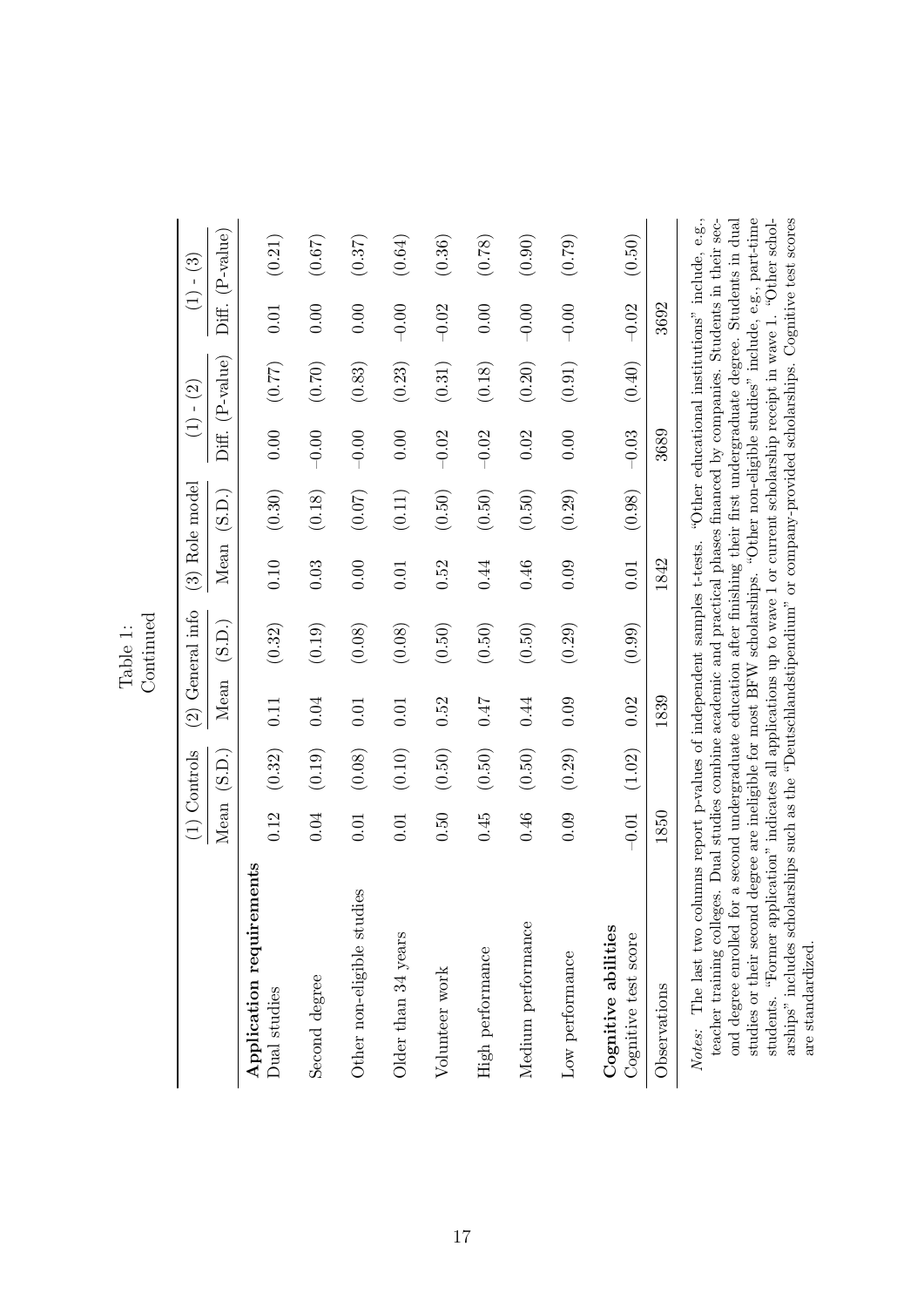## 5.2 Application determinants

There are, of course, several reasons why students of non-academic backgrounds are underrepresented in the scholarship body. For example, a lower share of qualified students of non-academic backgrounds must translate into an equally reduced share in the overall scholarship body. Nevertheless, recent evidence suggests that differences in college grades between academic and non-academic students are very small (Delaney et al. 2011; Aspelmeier et al.  $2012$ <sup>15</sup> Even if the probability to meet the requirements was, however, unrelated to socio-economic characteristics, the selection process could introduce selectivity. College-experienced parents might, for example, coach their children to perform better, or students of non-academic background might perform worse when in a situation of stereotype threat.

Providing information can only exert an effect on a more equitable social composition if equally talented students of non-academic backgrounds are already underrepresented at the stage of applications. To explore whether this is indeed the case, I specify a logit model where I regress applications for a BFW scholarship up to the first survey on a set of socio-economic, college, and eligibility controls (table 2).

As expected, the application requirements are highly relevant determinants of the application decision with academic performance, volunteer work, and meeting the age requirement being most important.<sup>16</sup> Keeping all these factors at their observed values, students at universities of applied sciences are predicted to be about four percentage points less likely to report a previous application than students enrolled at universities. As the share of students who work besides their studies is higher in the applied sciences group, this effect is likely to capture more time constraints and a smaller financial need to apply for a scholarship.<sup>17</sup>

Furthermore, the results in column 1 suggest that respondents' socio-economic background influences application behavior. All else equal, the predicted probability to report an application was 2.5 percentage points  $(=18\%)$  lower for students of families without academic experience than for students from academic homes. High achieving university students with an average number of semesters (4.4), meeting all application requirements and reporting a party identification, had a 5.2 percentage points  $(=12.4\%)$  lower predicted probability to have applied if of non-academic background  $(p < 0.01)$ .

Omitted variable bias can, however, explain differences in applications if personality or cognitive abilities drive both application behavior and are correlated with socio-economic

<sup>&</sup>lt;sup>15</sup> To the best of my knowledge, evidence for Germany is not available so far.<br> $\frac{16}{16}$  Of course, students in their second source of studies and students who are

<sup>16</sup> Of course, students in their second course of studies and students who are too old to be eligible may have applied earlier. The dummy flagging respondents older than 34 years does therefore also capture a time trend of scholarships being less frequent and known at the time they would have been eligible to apply.

<sup>&</sup>lt;sup>17</sup> Students' or parents' financial resources might be simultaneously affected by scholarship receipt (high income reduces the scholarship amount; scholarship funding increases financial resources). Lacking appropriate data, I cannot address this issue, unfortunately.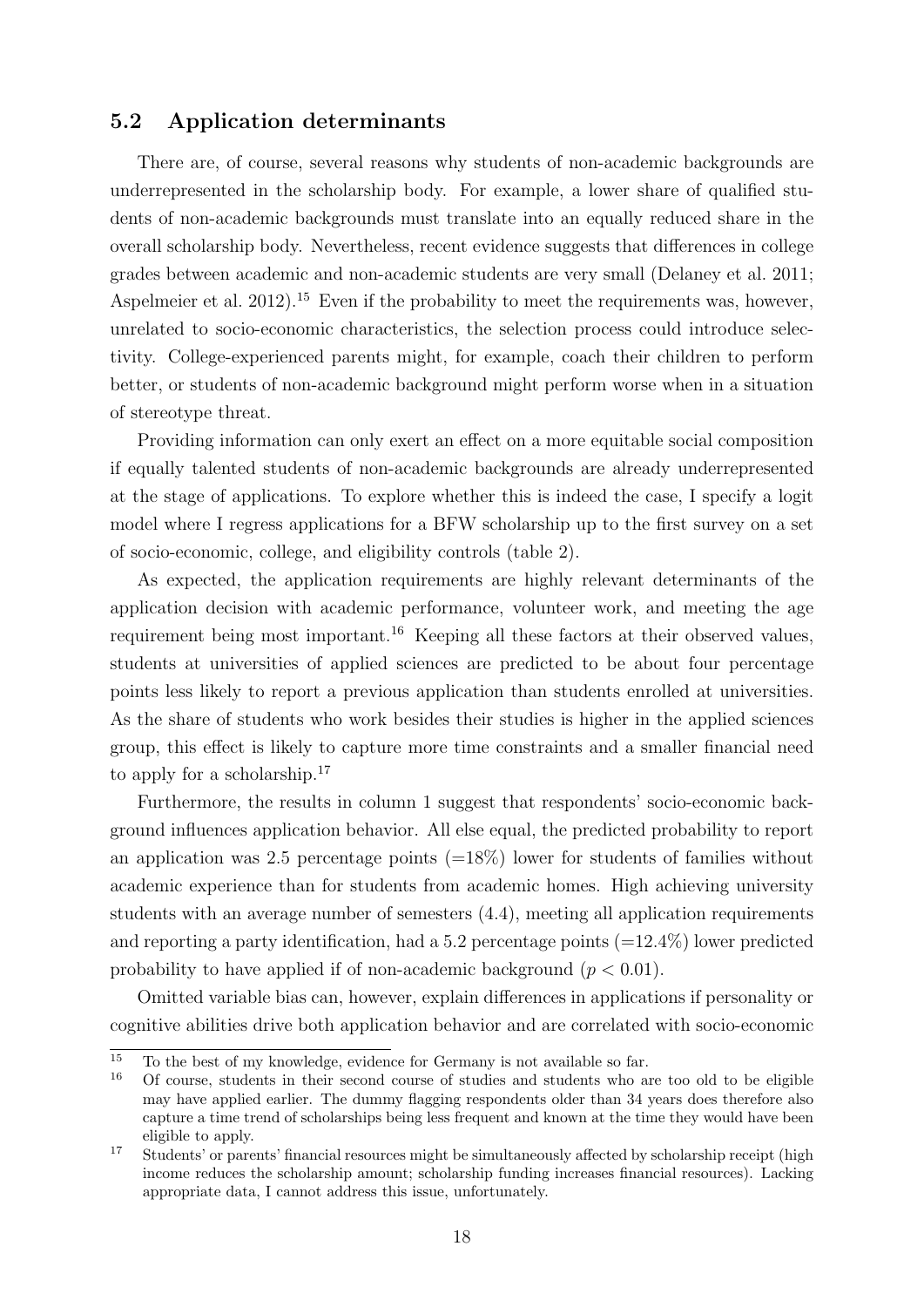|                               | (1)         | (2)         | (3)         | (4)         |
|-------------------------------|-------------|-------------|-------------|-------------|
| Female                        | $-0.016$    | $-0.012$    | $-0.023**$  | $-0.021**$  |
|                               | (0.010)     | (0.010)     | (0.011)     | (0.011)     |
| Semester                      | $0.004***$  | $0.004***$  | $0.003**$   | $0.003**$   |
|                               | (0.001)     | (0.001)     | (0.001)     | (0.001)     |
| Non-academic background       | $-0.025***$ | $-0.023**$  | $-0.026***$ | $-0.024**$  |
|                               | (0.009)     | (0.009)     | (0.009)     | (0.009)     |
| Applied sciences              | $-0.040**$  | $-0.038**$  | $-0.046***$ | $-0.044***$ |
|                               | (0.014)     | (0.014)     | (0.014)     | (0.014)     |
| Other educational institution | $-0.030$    | $-0.032$    | $-0.024$    | $-0.026$    |
|                               | (0.030)     | (0.029)     | (0.030)     | (0.030)     |
| Medium performance            | $-0.157***$ | $-0.152***$ | $-0.143***$ | $-0.137***$ |
|                               | (0.009)     | (0.009)     | (0.009)     | (0.009)     |
| Low performance               | $-0.162***$ | $-0.160***$ | $-0.155***$ | $-0.153***$ |
|                               | (0.008)     | (0.008)     | (0.008)     | (0.009)     |
| Older than 34 years           | $-0.121**$  | $-0.121**$  | $-0.120**$  | $-0.121**$  |
|                               | (0.030)     | (0.030)     | (0.030)     | (0.030)     |
| Dual studies                  | $-0.036**$  | $-0.033**$  | $-0.033**$  | $-0.030*$   |
|                               | (0.015)     | (0.015)     | (0.015)     | (0.015)     |
| Second degree                 | $-0.028$    | $-0.026$    | $-0.032$    | $-0.030$    |
|                               | (0.023)     | (0.023)     | (0.023)     | (0.023)     |
| Other non-eligible studies    | $-0.016$    | $-0.013$    | $-0.022$    | $-0.017$    |
|                               | (0.064)     | (0.065)     | (0.061)     | (0.062)     |
| Volunteer work                | $0.166***$  | $0.166***$  | $0.162***$  | $0.160***$  |
|                               | (0.009)     | (0.009)     | (0.009)     | (0.009)     |
| Party identification          | $0.028***$  | $0.029***$  | $0.023**$   | $0.024**$   |
|                               | (0.010)     | (0.010)     | (0.010)     | (0.010)     |
| Cognitive test score          |             | $0.022***$  |             | $0.025***$  |
|                               |             | (0.005)     |             | (0.005)     |
| Openness                      |             |             | $-0.002$    | $-0.003$    |
|                               |             |             | (0.005)     | (0.005)     |
| Conscientiousness             |             |             | $0.039***$  | $0.040***$  |
|                               |             |             | (0.005)     | (0.005)     |
| Extraversion                  |             |             | 0.007       | $0.011**$   |
|                               |             |             | (0.005)     | (0.005)     |
| Agreeableness                 |             |             | $-0.012***$ | $-0.013***$ |
|                               |             |             | (0.005)     | (0.005)     |
| Neuroticism                   |             |             | $-0.005$    | $-0.003$    |
|                               |             |             | (0.005)     | (0.005)     |
| Observations                  | 5531        | 5531        | 5531        | 5531        |
| McFadden's Pseudo- $R^2$      | 0.158       | 0.162       | 0.171       | 0.176       |
|                               |             |             |             |             |

Table 2: Determinants of the application for a merit scholarship: Logit model

\*  $p < 0.1$ , \*\*  $p < 0.05$ , \*\*\*  $p < 0.01$ . Standard errors in parentheses.

Notes: Each column reports average marginal effects from a separate logistic regression on the probability that the participant had applied for a BFW scholarship at baseline. I conduct a principal component analysis and orthogonal varimax rotation (total explained variance  $= 65.28\%$ ) on the Big Five Inventory before extracting the five factors by regression scoring.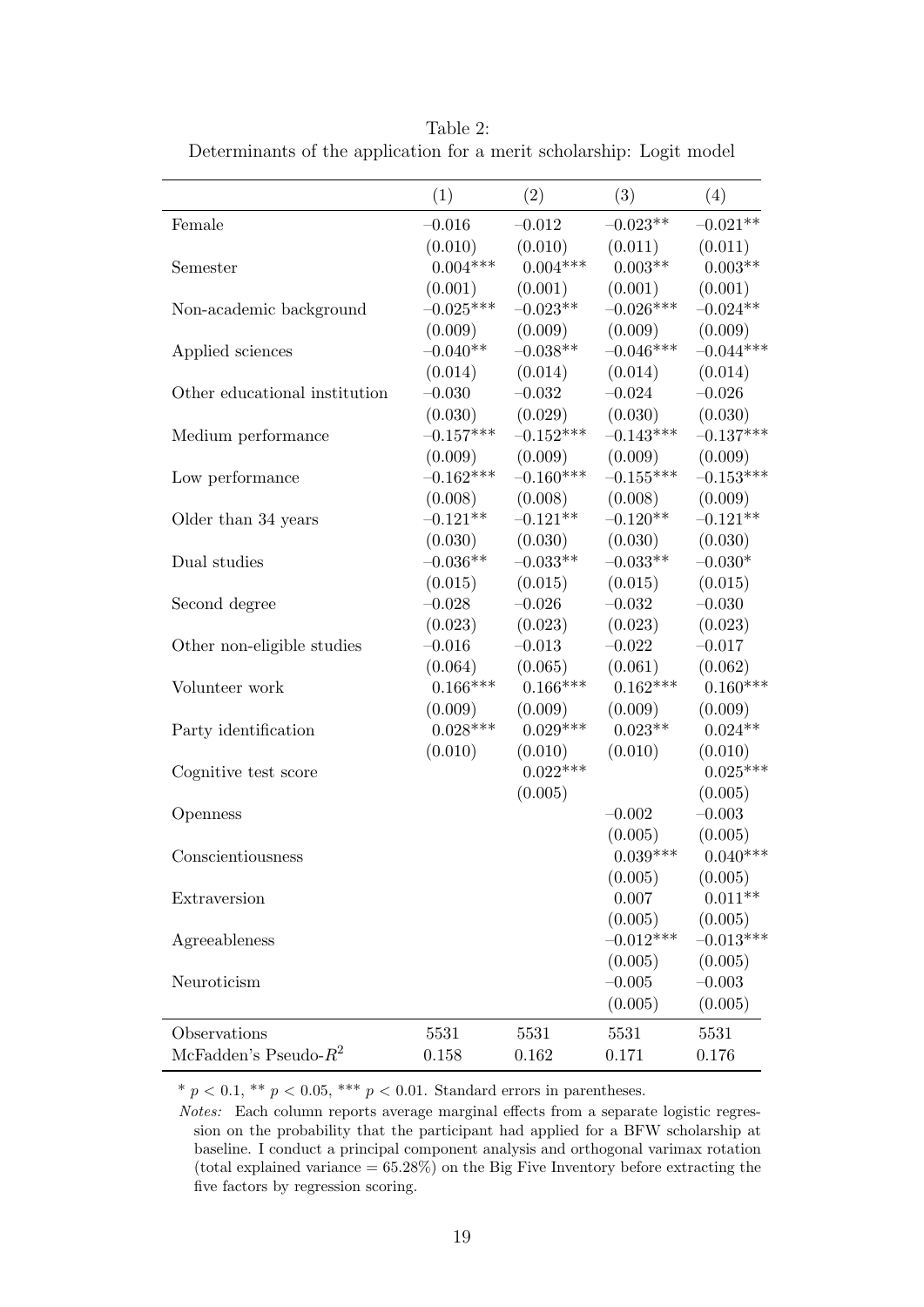background. Therefore, I include covariates for cognitive test scores (col. 2) and personality traits (col. 3). It is well established that conscientious students who are likely to be motivated and to behave achievement-oriented perform better in college (e.g., O'Connor and Paunonen 2007). Accordingly, I find that conscientious participants are predicted to be about four percentage points more likely to have applied (col. 3), over and above controlling for cognitive test scores (col. 4). Participants with high levels of agreeableness, being less assertive in their behavior, are predicted to be less likely, while extroverted individuals more likely to have applied when cognitive test scores are added. Nevertheless, none of the controls can close the application gap between students of different socio-economic backgrounds (col. 4).

What is striking, once personality traits are added, is that women are less likely to have applied. In the full specification, their predicted probability is 4.3 percentage points  $(10.9\%)$  lower ( $p = 0.05$ ) when considering eligible university students with average values on personality, test scores, and number of semesters.

Although I am not claiming causality here, the results provide some evidence that not only students of non-academic backgrounds but also women are already underrepresented when applying for scholarships, keeping eligibility constant. The lower application probability of women confirms the significantly smaller share of female scholarship holders in the German National Scholarship Foundation detected by Kuhlmann et al. (2012).

#### 5.3 Information asymmetries

Is the decision to abstain from applying related to a lack in knowledge about scholarships? When asked about reasons for not applying, participants attach most importance to insufficient knowledge on application requirements, followed by insufficient volunteer work, and grades (table 14 in the appendix). Table 3 shows that students who had never applied at a BFW up to wave 1 were indeed poorly informed about scholarships. More than half of the participants indicated to be very or rather uninformed about scholarships, while only  $9\%$  stated to be informed or very informed.

This pattern is also found in participants' abilities to answer questions about scholarships correctly. Only 10% of the non-applicants were able to provide an estimate of the scholarship amount within an interval of EUR 50 around the true value of EUR 800.<sup>18</sup> Apart from that, more than one third could not name a single scholarship provider.

Several yes-no items tried to further assess students' perceptions of scholarships. Nearly half of the students knew that an application is possible without top margin grades. Most participants were informed about the possibility to apply at the BFW directly and knew that a scholarship need not be repaid. Yet, about 80% thought that a

 $18$  Respondents were asked to name the scholarship amount equivalent to EUR 500 of BAföG. Respondents therefore needed to know that the scholarship amount equals BAfoG, but that scholarship holders receive a lump-sum payment of EUR 300 on top.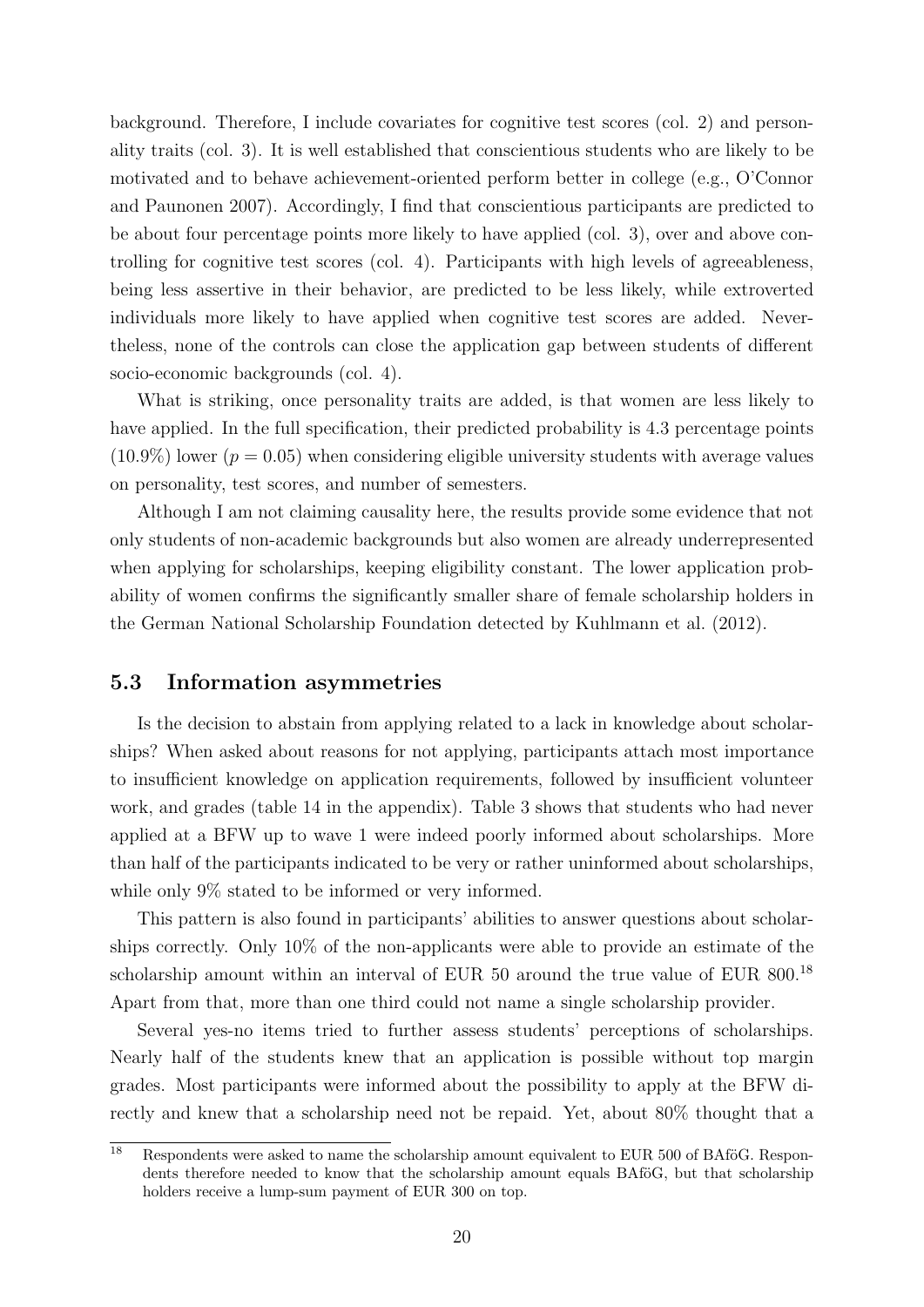|                                                        |      | Mean $(S.D.)$ |
|--------------------------------------------------------|------|---------------|
| Subjective knowledge level                             |      |               |
| (Very) informed                                        | 0.09 | (0.29)        |
| Partly informed                                        | 0.36 | (0.48)        |
| (Very) uninformed                                      | 0.55 | (0.50)        |
| Knowledge on characteristics                           |      |               |
| Amount correctly estimated                             | 0.10 | (0.30)        |
| No provider known                                      | 0.36 | (0.48)        |
| Correct answer with respect to:                        |      |               |
| Eligible even if not in upper half of very good grades | 0.46 | (0.50)        |
| Own application without proposal possible              | 0.80 | (0.40)        |
| Amount need not be repaid                              | 0.71 | (0.46)        |
| No strict grade requirements for prolongation          | 0.22 | (0.42)        |
| Knowledge indicator                                    |      |               |
| Sum of correctly answered                              | 2.92 | (1.35)        |
| Observations                                           | 4622 |               |

| Table 3:                                               |  |
|--------------------------------------------------------|--|
| Knowledge level of non-applicants at baseline (wave 1) |  |

Notes: Participants who indicated not to know the answer to the question and those who failed to provide the correct answer were coded as 0, participants who came up with the correct answer were coded as 1. The "Knowledge indicator" sums participants' correct answers from all six objective knowledge items in the table.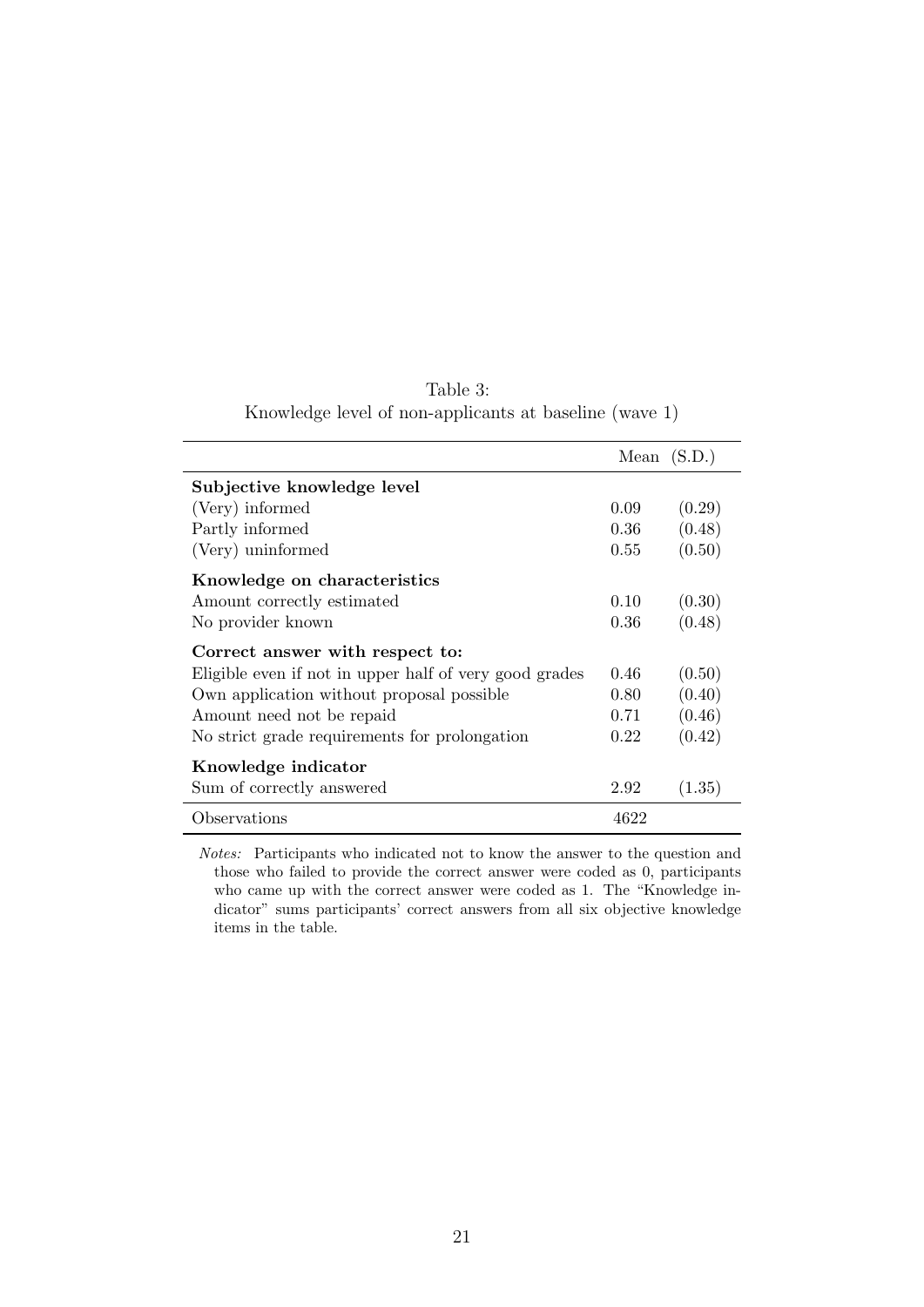strict grade point average existed, which, if not met, led to a loss of funding.

In a nutshell, participants were inadequately informed and especially lacked knowledge on the flexibility of requirements. Summing up correct answers, respondents answered, on average, slightly less than half of the six items correctly. Less than 1% of the respondents answered all items correctly (not reported).

To explore information asymmetries, I regress the number of correctly answered questions on a set of controls, including eligibility requirements. To prevent reverse causality, I restrict the sample to those who had not applied at a BFW up to the first wave. The sample includes, therefore, both respondents totally unaware of scholarships and those who might have considered applying but decided against it. I run an ordered logistic regression, and, to facilitate interpretation, evaluate the results at the probability to answer five of the six questions correctly.<sup>19</sup> Table 4 reports average semi-elasticities. The average semi-elasticity indicates the average percentage change in the probability to answer five out of six questions correctly when the respective covariate increases by one unit, keeping all other variables at their observed values.

Unsurprisingly, academic achievement is, again, associated strongest with a high predicted probability of above-average knowledge: The predicted probability to answer five questions correctly is about 66 (116) percent lower for participants with moderate (low) instead of high academic achievements, ceteris paribus. Dual study students usually ineligible to receive scholarships are predicted to be 21 percent less likely to provide five correct answers. Older students tend to be better informed, possibly because they had more opportunities to meet scholarship holders during their studies in comparison to young students. The socially engaged who are more likely to meet funded scholars during volunteer work, are predicted to be about 14 percent more likely to answer five questions correctly.

The predicted probability of above-average knowledge for a non-academic at university with an average number of semesters, meeting all eligibility requirements is about  $16\%$  ( $p < 0.01$ ) lower than that of a comparable student with college-educated parents. Calculating the same average semi-elasticity with respect to gender, women's predicted probability is about  $26\%$  ( $p < 0.01$ ) percent lower than that of similar men. These results are only slightly affected when controlling for potential differences in cognitive abilities in column 3.

To explore in how far this effect is mitigated by informal knowledge within the social network, I add a dummy for acquaintances with a scholarship holder (col. 2). People who indicated to know a (former) scholarship holder had substantially higher predicted probabilities to be informed. As significantly less non-academic students were acquainted

<sup>&</sup>lt;sup>19</sup> Estimates across all other cut-offs are shown in the appendix exemplary for the specification of column 1 in table 4 (see figures 4 and 5 in the appendix). Patterns for the other specifications are similar.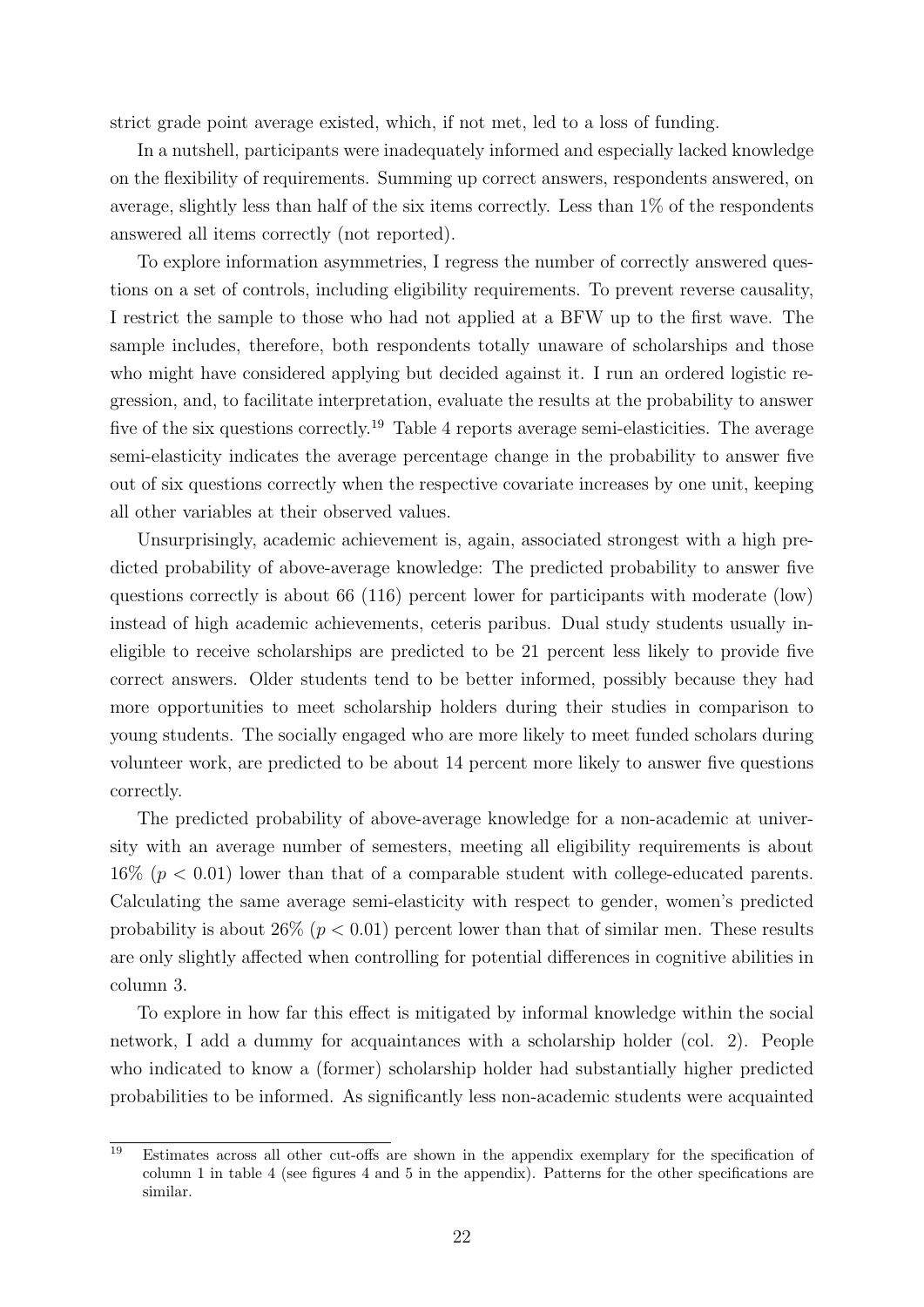| Table 4:                                                                 |  |
|--------------------------------------------------------------------------|--|
| Ordered logit model for scholarship knowledge: average semi-elasticities |  |

|                                 | (1)         | (2)         | (3)         | (4)         | (5)         |
|---------------------------------|-------------|-------------|-------------|-------------|-------------|
| Female                          | $-0.289***$ | $-0.290***$ | $-0.260***$ | $-0.263***$ | $-0.324***$ |
|                                 | (0.048)     | (0.049)     | (0.049)     | (0.049)     | (0.070)     |
| Semester                        | $0.031***$  | $0.021***$  | $0.029***$  | $0.020***$  | $0.017*$    |
|                                 | (0.007)     | (0.007)     | (0.007)     | (0.007)     | (0.010)     |
| Non-academic background         | $-0.177***$ | $-0.138***$ | $-0.165***$ | $-0.127***$ | $-0.287***$ |
|                                 | (0.046)     | (0.046)     | (0.046)     | (0.046)     | (0.066)     |
| Applied sciences                | $-0.051$    | $-0.046$    | $-0.032$    | $-0.029$    | $-0.188*$   |
|                                 | (0.073)     | (0.073)     | (0.073)     | (0.073)     | (0.102)     |
| Other educational institution   | $-0.038$    | $-0.018$    | $-0.064$    | $-0.042$    | $-0.185$    |
|                                 | (0.166)     | (0.167)     | (0.168)     | (0.168)     | (0.243)     |
| Medium performance              | $-0.657***$ | $-0.643***$ | $-0.629***$ | $-0.617***$ | $-0.346***$ |
|                                 | (0.050)     | (0.050)     | (0.050)     | (0.050)     | (0.076)     |
| Low performance                 | $-1.155***$ | $-1.089***$ | $-1.116***$ | $-1.054***$ | $-0.666***$ |
|                                 | (0.084)     | (0.085)     | (0.085)     | (0.085)     | (0.108)     |
| Older than 34 years             | $0.471**$   | $0.474**$   | $0.470**$   | $0.472**$   | 0.290       |
|                                 | (0.185)     | (0.185)     | (0.185)     | (0.185)     | (0.298)     |
| Dual studies                    | $-0.209***$ | $-0.202***$ | $-0.199***$ | $-0.192***$ | $-0.126$    |
|                                 | (0.072)     | (0.072)     | (0.073)     | (0.072)     | (0.101)     |
| Other non-eligible studies      | 0.330       | 0.408       | 0.379       | 0.450       | 0.686       |
|                                 | (0.363)     | (0.370)     | (0.357)     | (0.363)     | (0.502)     |
| Volunteer work                  | $0.141***$  | $0.096**$   | $0.140***$  | $0.096**$   | $-0.007$    |
|                                 | (0.045)     | (0.046)     | (0.045)     | (0.046)     | (0.066)     |
| At least one acquaintance       |             | $0.449***$  |             | $0.439***$  | $0.301***$  |
|                                 |             | (0.050)     |             | (0.050)     | (0.068)     |
| Cognitive test score            |             |             | $0.125***$  | $0.117***$  | $0.134***$  |
|                                 |             |             | (0.024)     | (0.024)     | (0.034)     |
| Actively looked for information |             |             |             |             | $1.086***$  |
|                                 |             |             |             |             | (0.076)     |
| Observations                    | 4622        | 4622        | 4622        | 4622        | 2671        |
| Baseline predicted probability  | 0.039       | 0.039       | 0.039       | 0.039       | 0.057       |
| P-value overall Brant test      | 0.775       | 0.688       | 0.624       | 0.530       | $\dagger$   |

\*  $p < 0.1$ , \*\*  $p < 0.05$ , \*\*\*  $p < 0.01$ . Robust standard errors in parentheses.

Notes: The table shows average semi-elasticities from an ordered logit model. Average semi-elasticities are calculated for the probability to answer five of the six items correctly. Figures 4 and 5 in the appendix show how average semi-elasticities vary over cut-offs. The sample is restricted to those who had not applied for a scholarship up to wave 1.  $\dagger$ =Too few observations in some sub-groups to compute the Brant test.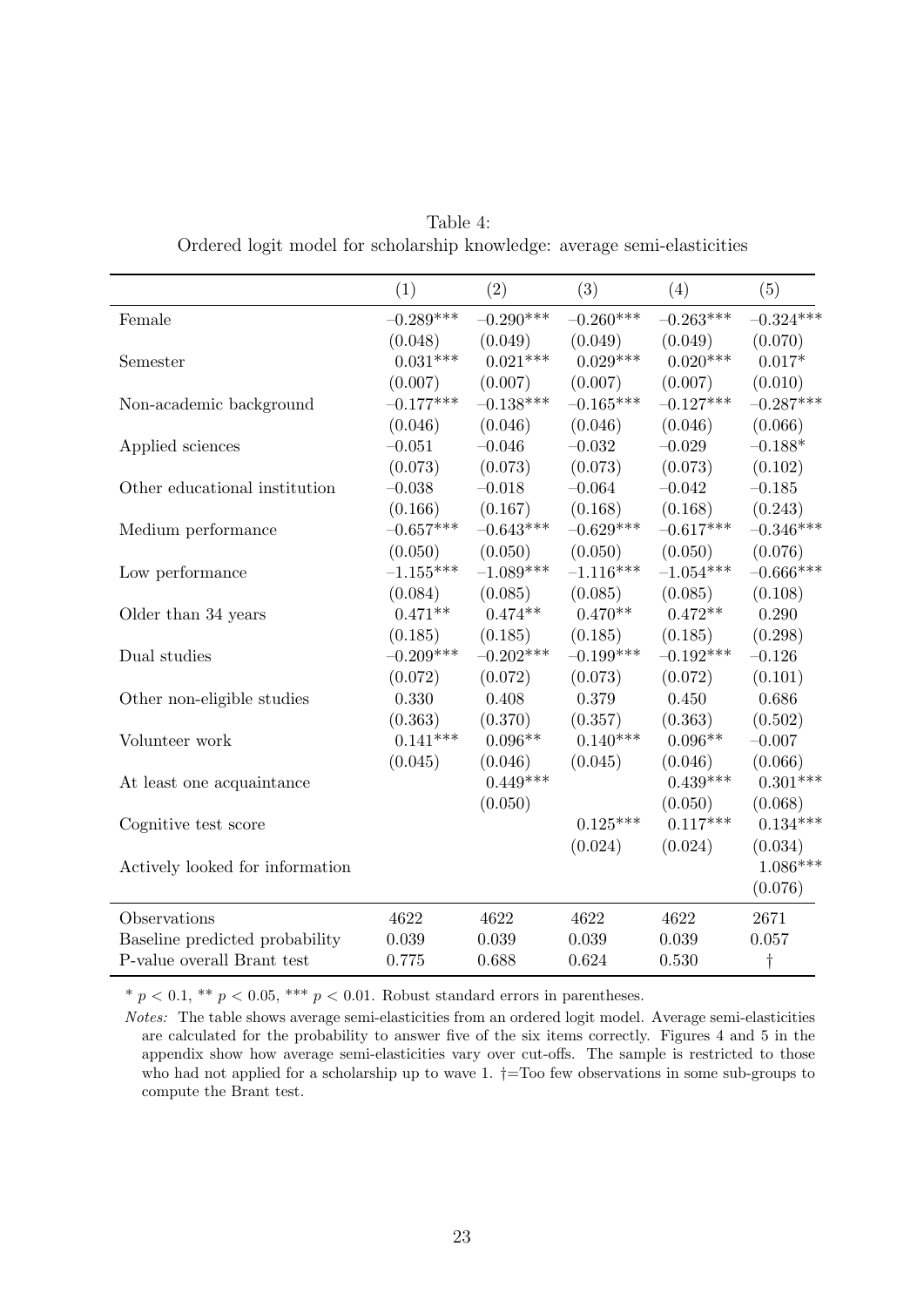with a scholar than their counterparts from academic homes  $(\chi^2 = 59.16, p = 0.00)$ , the difference in knowledge between academic and non-academic students drops by about one quarter but is not completely offset. Note that the inclusion of the informal knowledge dummy does not affect the gender gap. As I cannot reject the hypothesis that men and women differ in their probabilities to know a scholar  $(\chi^2 = 0.86, p = 0.35)$ , the results suggest that information asymmetries might be a relevant obstacle for non-academic students but probably not for women. The same holds for including cognitive test scores in column 4.

In column 5, I isolate the effect for those who had actively looked for information but then decided against applying by adding a dummy on own information search.<sup>20</sup> The influence of grades, volunteer work, and dual studies is reduced, indicating that the most eligible did indeed inform themselves and were thus better prepared to answer the questions. Strikingly, gaps with respect to academic background and gender increase, emphasizing that non-academic and female were also less likely to have looked for information.

# 6 The effects of information provision

## 6.1 Method

In the following, I analyze intent-to-treat (ITT) effects for five dependent variables, all of them measured at the time of the second survey: the number of correctly answered knowledge items, whether participants applied for a merit-based scholarship at a BFW or at other providers, whether they thought about applying, and, finally, whether they actively engaged in gathering more information about scholarships.

I estimate all ITT effects by specifying the following model:

(1) 
$$
y_i = \beta_0 + \beta_1 \cdot \text{INFORMATION} + \beta_2 \cdot \text{ROLE MODEL} + \mathbf{x}'_i \cdot \mathbf{\beta}_3 + \epsilon_i,
$$

where  $y_i$  is the respective outcome variable for student i at the time of the second survey. The treatment dummies INFORMATION and ROLE MODEL indicate whether students received only general information, or whether they received the role model treatment.  $\beta_1$ and  $\beta_2$  represent the intent-to-treat effects of the information and role model treatment, respectively. As previously mentioned, the role model treatment also included the information treatment. Therefore,  $\beta_2$  represents the composite effect of both treatments with respect to no treatment.  $x_i$  is a vector of baseline controls.  $\epsilon_i$  represents the error term, estimated using robust standard errors.

 $\overline{20}$  As only respondents who had not applied for scholarships and were not planning to do so at baseline received this question, the sample size reduces to 2,681 students.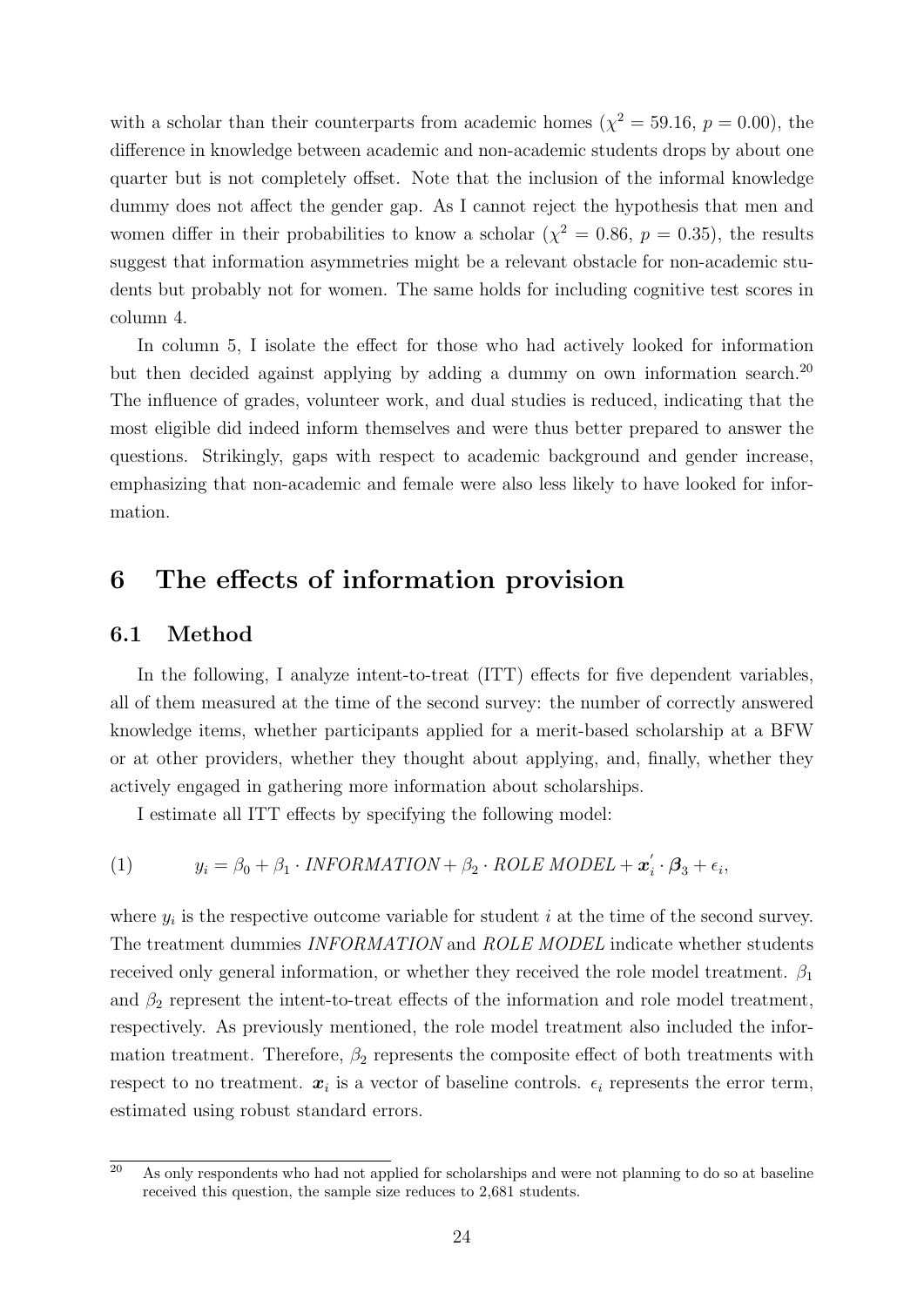When the dependent variable is the number of correctly answered knowledge items, I omit the constant from equation 1 and estimate an ordered logit model.  $y_i$  becomes a latent variable of the students' scholarship knowledge, observed in one of the seven categories from zero items to six items answered correctly. For the ease of interpretation and similar to the previous analyses of students' information asymmetries (table 4), I report average semi-elasticities for the probability to answer five of the six knowledge items correctly.

For all other binary dependent variables, I run simple linear probability models with ordinary least squares (OLS); non-linear specifications yield, however, similar results.

Being interested in non-academic students' application probabilities mainly, I investigate heterogeneous ITT effects by adding interactions between the treatment dummies and the students' educational background in most of the analyses.

#### 6.2 Results

#### Treatment effects on scholarship knowledge

Table 5 shows whether the treatments increased scholarship knowledge at the time of the second survey for the whole sample (col.  $1-2$ ) and by educational background (col. 3–6). Columns 1 and 2 indicate that both treatments increased the knowledge about scholarships significantly.<sup>21</sup> The average predicted probability to answer five of the six knowledge questions correctly increased by about 12 percent in both the information and the role model treatment group (col. 1). Adding personality traits and cognitive test scores slightly decreases the estimates. Decomposing the sample by educational background reveals that the effects are twice as large and only statistically significantly different from zero for non-academic students for whom the information was designed and who were worse informed at baseline.

#### Treatment effects on applications for scholarships

This section investigates whether the better knowledge about scholarships carried over to students' higher application rates at wave 2. Table 6 presents the impact of both treatments on applications at a BFW (col. 1–3) and at other scholarship providers (col. 4–6). As a reference point, the bottom of the table contains the predicted probabilities to apply for a scholarship at wave 2 for the control group. I start with discussing the treatment effects for applications at a BFW.

Considering the whole sample, column 1 reveals that less than three percent of the students applied for a BFW scholarship between wave one and wave two. Moreover,

 $\overline{a}$  Results without covariates for this and all following specifications are very similar. I report covariatesadjusted results only as these are more efficient and take care of potential remaining differences between groups. Unadjusted results are available upon request.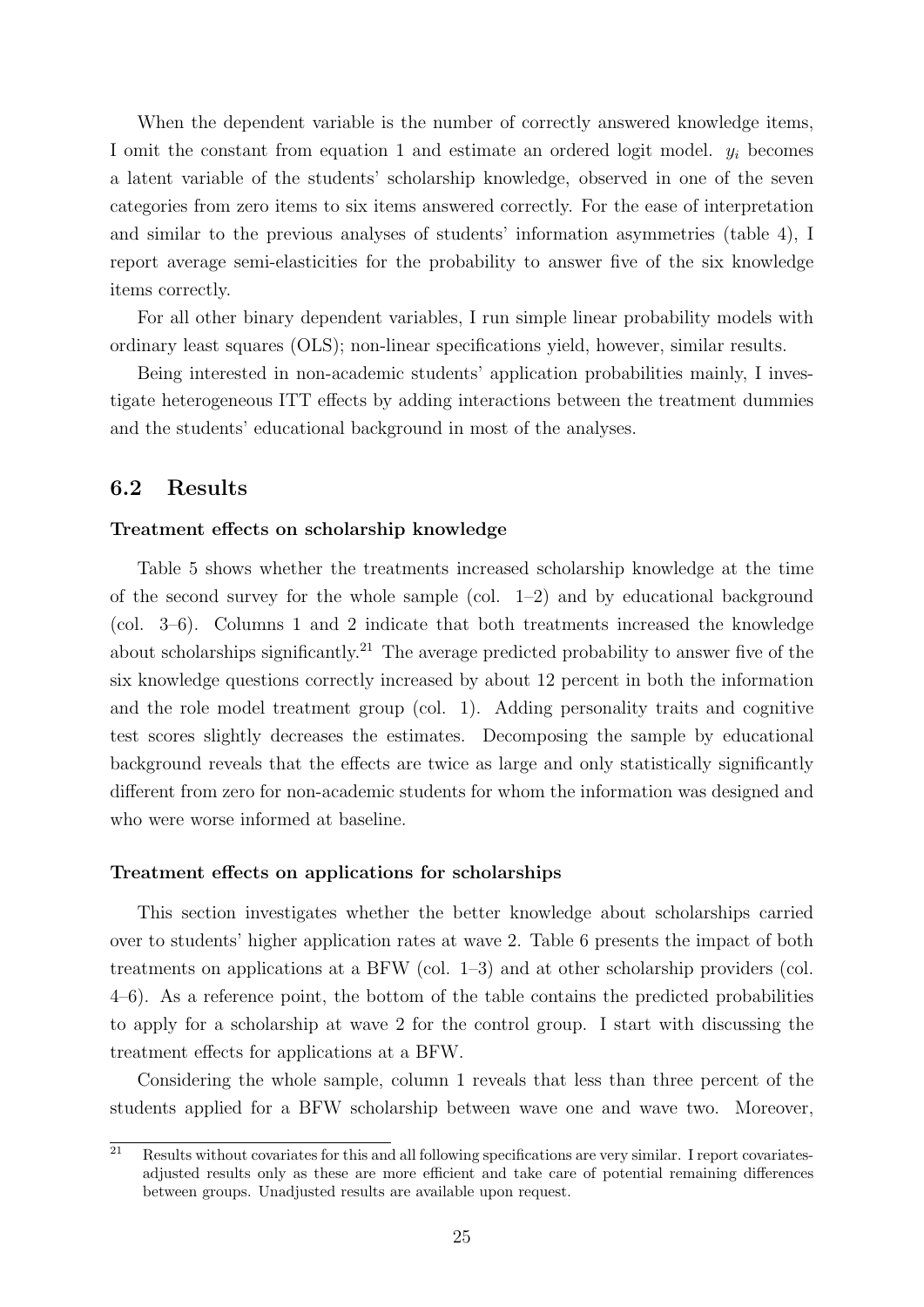|                       | All       |                   | Non-academic      |           |         | Academic |
|-----------------------|-----------|-------------------|-------------------|-----------|---------|----------|
|                       | (1)       | $\left( 2\right)$ | $\left( 3\right)$ | (4)       | (5)     | (6)      |
| Information treatment | $0.120**$ | $0.111**$         | $0.146**$         | $0.142**$ | 0.089   | 0.073    |
|                       | (0.047)   | (0.047)           | (0.067)           | (0.067)   | (0.066) | (0.067)  |
| Role model treatment  | $0.119**$ | $0.113**$         | $0.159**$         | $0.157**$ | 0.072   | 0.060    |
|                       | (0.048)   | (0.048)           | (0.067)           | (0.068)   | (0.068) | (0.068)  |
| <b>Big5</b> Controls  |           |                   |                   |           |         |          |
| Cognitive test scores |           |                   |                   |           |         |          |
| Observations          | 5195      | 5195              | 2726              | 2726      | 2469    | 2469     |

Table 5: ITT effects on knowledge: Ordered logit model

 $* p < 0.1$ ,  $** p < 0.05$ ,  $*** p < 0.01$ . Robust standard errors in parentheses.

Notes: ITT effects reported as average semi-elasticities from an ordered logit model (cut-off at 5 correctly answered items) with respect to the control group. Each estimation controls for all covariates of table 1, including the baseline level of the respective dependent variable.

neither of the two treatments had a statistically significant effect on applications.

Decomposing the sample again by educational background shows that the role model treatment increased non-academic students' application rates by highly statistically significant 2 percentage points (col. 2–3), though. In other words, in comparison to the respective control group, where only 1.9% of the students with non-academic background applied for a BFW-scholarship, the role model treatment more than doubled non-academics' application probabilities. In contrast to that, the respective treatment effect is not statistically significant for students of college-educated families  $(p > 0.1)$ . Although non-academic students in the general information treatment group are equally likely to answer objective knowledge questions on scholarships, their probability to have applied for a BFW scholarship is not significantly affected (col.  $2-3$ ) and marginally significantly smaller than the ITT of the role-model treatment  $(p < 0.1)$ . Therefore, only the role model treatment increased a sense of belonging, allowed students to look behind the scenes, and to accumulate insider information relevant to decide in favor for applying themselves. As a consequence, ITT effects found in the second treatment group can be considered as stemming from the interview text and not from the general information text which was also provided to the general information group.

Turning to students' application probabilities for other scholarship opportunities not provided by the BFW (col. 4–6 in table 6) shows that the effect pattern between both treatment groups reverses. Participants in the general information group were 1.5 points more likely to report applications for non-BFW scholarships, though the effect is only marginally statistically significant. At the same time, the coefficient for members of the other treatment group is negligibly small and insignificant, though not significantly smaller  $(p > 0.1, \text{col. } 4)$ . The negative signs of the interactions with educational background point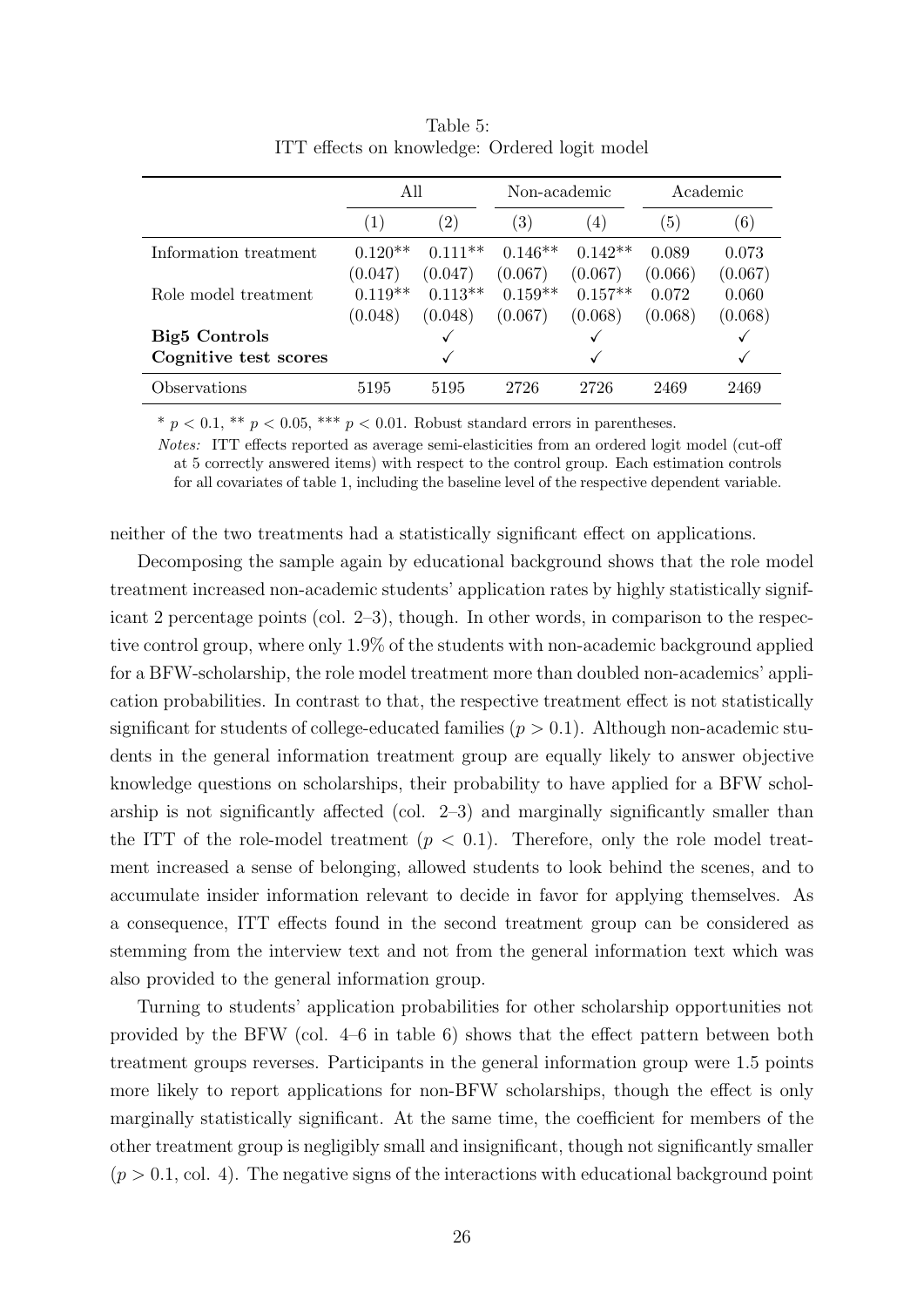|                                                              |          | Application at a BFW |                      |          | Application elsewhere |          |
|--------------------------------------------------------------|----------|----------------------|----------------------|----------|-----------------------|----------|
|                                                              | (1)      | (2)                  | (3)                  | (4)      | (5)                   | (6)      |
| Information treatment                                        | 0.001    | 0.007                | 0.007                | $0.015*$ | $0.019*$              | $0.019*$ |
|                                                              | (0.005)  | (0.007)              | (0.007)              | (0.008)  | (0.011)               | (0.011)  |
| Role model treatment                                         | 0.005    | $0.020***$           | $0.020***$           | 0.002    | 0.002                 | 0.003    |
|                                                              | (0.006)  | (0.008)              | (0.008)              | (0.008)  | (0.010)               | (0.010)  |
| Academic background                                          | $-0.004$ | 0.010                | 0.010                | 0.004    | 0.006                 | 0.007    |
|                                                              | (0.005)  | (0.008)              | (0.008)              | (0.007)  | (0.011)               | (0.011)  |
| Interaction effects                                          |          |                      |                      |          |                       |          |
| Info $\times$ Academic                                       |          | $-0.012$             | $-0.012$             |          | $-0.007$              | $-0.007$ |
|                                                              |          | (0.011)              | (0.011)              |          | (0.016)               | (0.016)  |
| Role model $\times$ Academic                                 |          |                      | $-0.032***-0.032***$ |          | 0.000                 | $-0.001$ |
|                                                              |          | (0.011)              | (0.011)              |          | (0.015)               | (0.015)  |
| <b>Big5</b> Controls                                         |          |                      |                      |          |                       |          |
| Cognitive test scores                                        |          |                      |                      |          |                       |          |
| Observations                                                 | 5195     | 5195                 | 5195                 | 5195     | 5195                  | 5195     |
| Pred. probability to apply between W1 and W2 (control group) |          |                      |                      |          |                       |          |
| All                                                          | 0.026    | 0.026                | 0.026                | 0.055    | 0.055                 | 0.055    |
| Non-academic                                                 |          | 0.019                | 0.019                |          | 0.050                 | 0.050    |
| Academic                                                     |          | 0.034                | 0.034                |          | 0.060                 | 0.060    |

Table 6: ITT effects for full sample and heterogeneous effects: OLS

\*  $p < 0.1$ , \*\*  $p < 0.05$ , \*\*\*  $p < 0.01$ . Robust standard errors in parentheses.

Notes: ITT effects reported with respect to the control group. Each estimation controls for the covariates of table 1, application at baseline and the receipt of other scholarships at baseline. Additional covariates or interactions with both treatment groups are added as indicated. 334 participants were dropped because they were already funded by a scholarship (parallel funding not possible).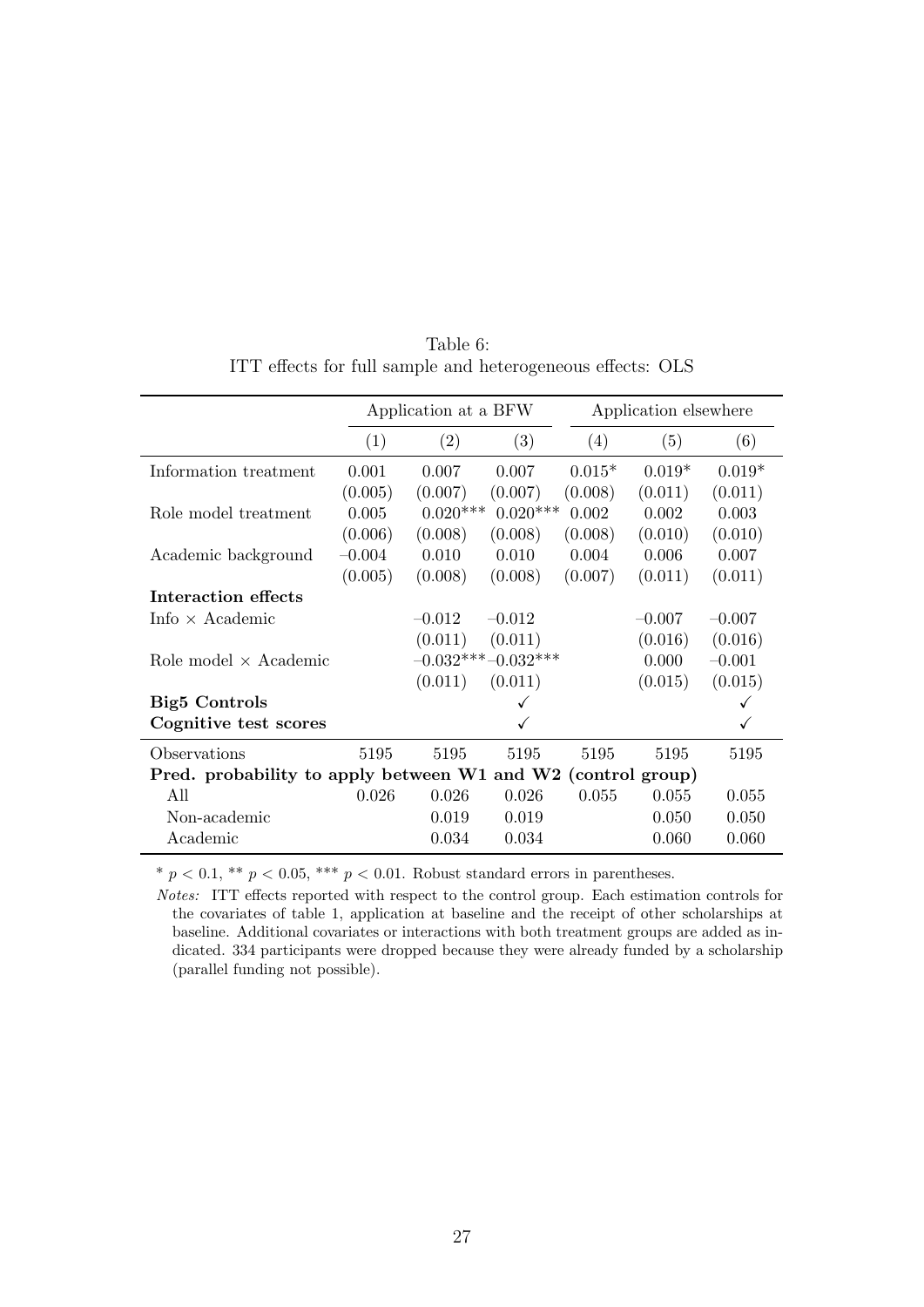to a smaller effect for academic students, yet, the interactions are not significantly different from zero (col. 5-6). This is in line with the observation that baseline application rates for non-BFW scholarships were already very similar for academic and non-academic students (see table 1).

#### Treatment effects on short-run behavior

To better understand why the general information treatment increased participants' applications for non-BFW scholarships but did not affect applications for BFW scholarships, I investigate whether the treatments had similar effects on intentions to apply and own information search.<sup>22</sup> Table 7 contains regression results for the dependent variables having thought about applying for any scholarship (col. 1–2) and having actively looked for more information after the treatment (col. 3–4).

In the control group, about 42% of the students had thought about applying at the time of the second survey. Both treatments increased the share of those who had thought about an application by a small but significant amount. Although both treatments had an equally large impact on whether participants considered applying  $(p > 0.1, \text{ col. } 1-2)$ , only the general information treatment triggered own active information search between wave 1 and wave 2. The effect for participants in the role model treatment group who were provided with extensive information is significantly smaller  $(p < 0.1, \text{ col. } 3)$  and not statistically significant overall. That the treatment effect in the information treatment group is not statistically significantly different from zero is not surprising as the general text provided only basic information about scholarships and urged participants to go online to look for more extensive information. In this vein, students in the information treatment group might have come across other, probably more suitable or less challenging, scholarship opportunities and applied there, while those treated more extensively restricted their attention to applying at a BFW. As outlined previously, the selection criteria of other, smaller scholarship programs are often more transparent and have less competitive and complex selection processes. Publicly available information is, therefore, more helpful when gathering information on non-BFW scholarships than when cutting one's way through the more complex information on scholarships provided by one of the BFW.

#### Treatment effects on applications of the most eligible students

Because the majority of the students in my sample are not eligible to receive scholarships, the treatment effects presented so far are only a lower bound of the true effects. To

 $\overline{a^2}$  Unfortunately, only those who had never applied for any scholarship at baseline and did not intend to do so before the treatment were asked whether they had actively looked for information or thought about applying.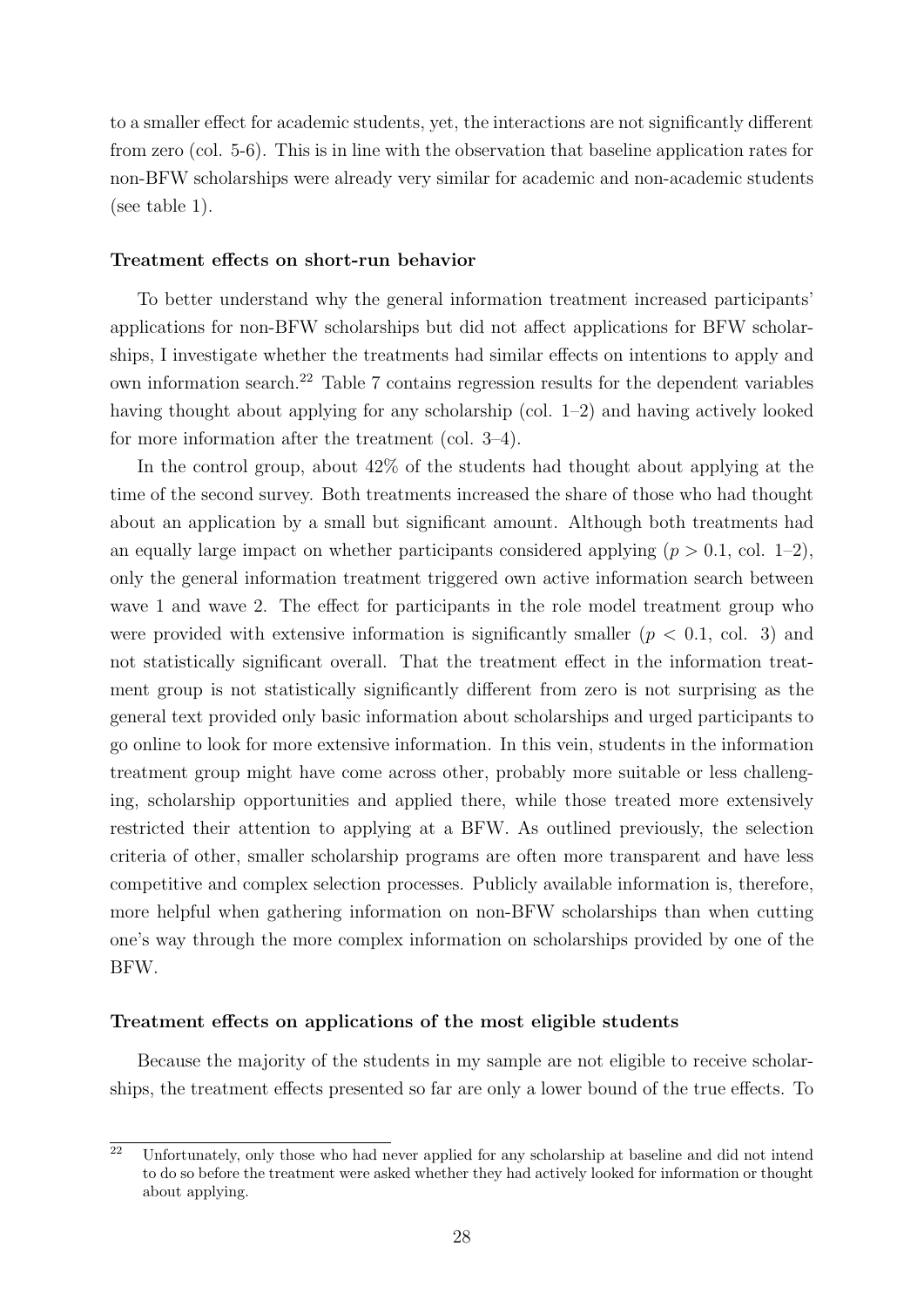|                                 | Thought about<br>applying |            | Active information<br>search <sup>†</sup> |          |
|---------------------------------|---------------------------|------------|-------------------------------------------|----------|
|                                 | (1)                       | (2)        | (3)                                       | (4)      |
| Information treatment           | $0.059***$                | $0.057***$ | $0.036**$                                 | $0.034*$ |
|                                 | (0.020)                   | (0.020)    | (0.018)                                   | (0.018)  |
| Role model treatment            | $0.044**$                 | $0.044**$  | 0.004                                     | 0.006    |
|                                 | (0.020)                   | (0.020)    | (0.018)                                   | (0.018)  |
| <b>Big5</b> Controls            |                           |            |                                           |          |
| Cognitive test scores           |                           |            |                                           |          |
| Observations                    | 2670                      | 2670       | 2670                                      | 2670     |
| $Pr(y=1)$ at W2 (control group) |                           |            |                                           |          |
| All                             | 0.419                     | 0.419      | 0.233                                     | 0.233    |

Table 7: ITT effects on pre-application outcomes: OLS

\*  $p < 0.1$ , \*\*  $p < 0.05$ , \*\*\*  $p < 0.01$ . Robust standard errors in parentheses.

Notes: ITT effects reported with respect to the control group. Each estimation controls for all covariates of table 1, including the baseline level of the respective dependent variable. † These items were only given to respondents who had not applied for scholarships and were not planning to do so at baseline.

purge the sample of mostly ineligible students, table 8 restricts the sample to an approximation of the target population. I start by dropping all students likely to be ineligible to apply at most BFW because they are too old or study in ineligible programs (col. 1–2). Then, I also drop students beyond the most favored range of semesters (col. 3). In column 4, I exclude moderately and low performing students and in column 5 also those who exert no volunteer work. Columns 6 and 7 keep, in addition to column 3, only the high performing students. I depict results without educational background interactions for the first sample reduction (col. 1) and the most restrictive sample (col. 6).

Columns 1 and 6 without interactions reveal that both treatments remain insignificant in the sample of most eligible students. As students in the general information group applied at higher rates elsewhere, irrespective of their factual eligibility to receive BFW scholarships,<sup>23</sup> ITT effects in the general information group do not increase between columns 1 and 6 and stay negligible in size and statistical significance. Although the ITT effects in the role model group increase up to 2.2 points in column 6, the effect is still not statistically significant.

Contrary to that, heterogeneous ITT effects for non-academic students are statistically significant in all specifications (col.  $2-6$ , col. 7) and rise steadily up to 6.6 percentage

 $\overline{a^2}$  Students ineligible for BFW scholarships have not applied less often for other alternatives when I repeat the analysis from table 8 but restrict the sample up to the least eligible participants. ITT estimates are similar to the unrestricted sample and larger in the info treatment group.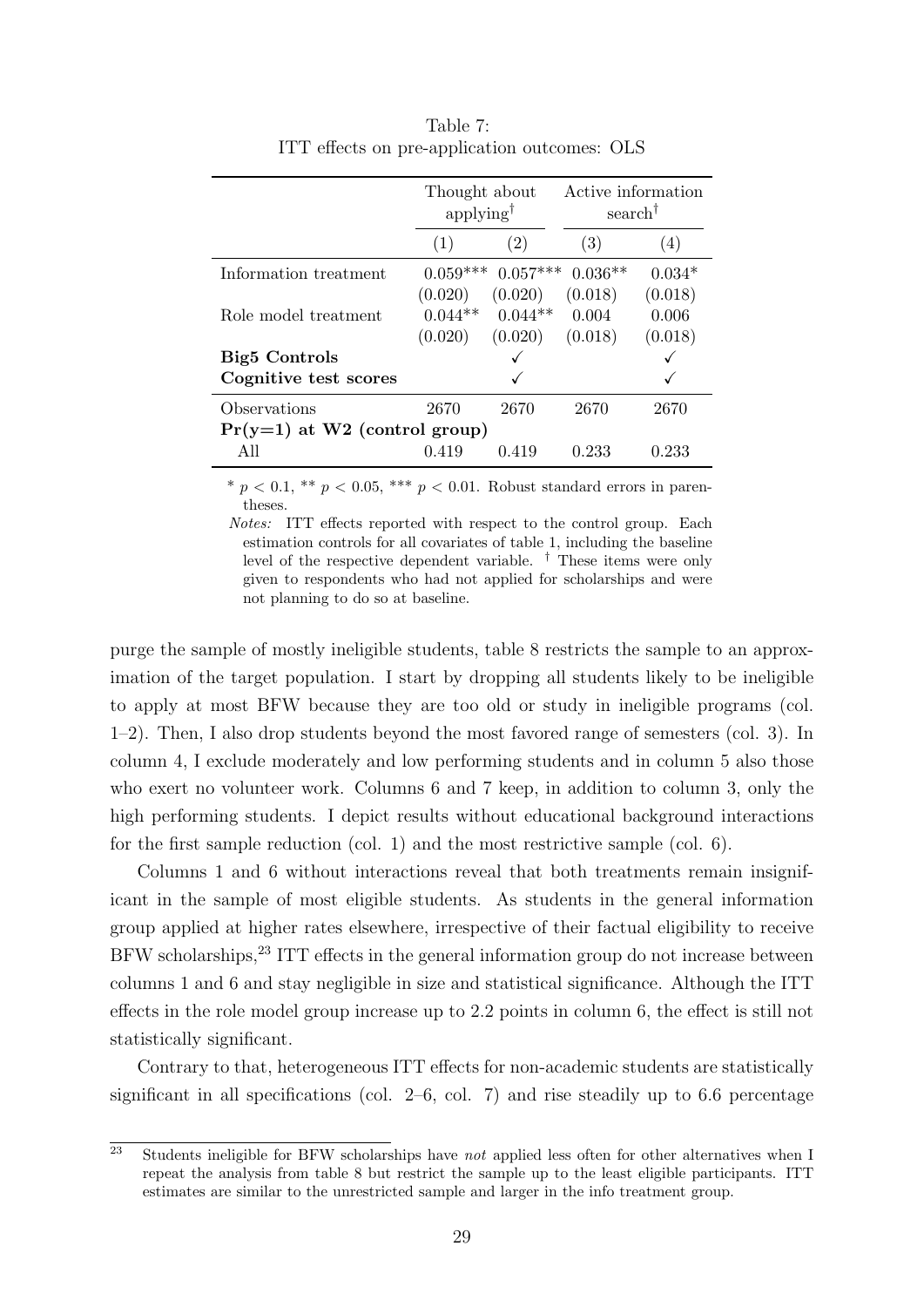|                                                              |          | Formal criteria | Formal crit.<br>$+$ Semester | Performance | Volunteer  |       | Performance<br>$+$ Semester |
|--------------------------------------------------------------|----------|-----------------|------------------------------|-------------|------------|-------|-----------------------------|
|                                                              | (1)      | (2)             | (3)                          | (4)         | (5)        | (6)   | (7)                         |
| Information treatment                                        | $-0.004$ | 0.004           | 0.019                        | 0.013       | 0.005      | 0.005 | $0.057*$                    |
|                                                              | (0.006)  | (0.007)         | (0.016)                      | (0.016)     | (0.024)    |       | $(0.024)$ $(0.031)$         |
| Role model treatment                                         | 0.002    | $0.019**$       | $0.027*$                     | $0.034*$    | $0.065**$  | 0.022 | $0.066*$                    |
|                                                              | (0.006)  | (0.008)         | (0.016)                      | (0.018)     | (0.030)    |       | $(0.026)$ $(0.034)$         |
| Academic background                                          | $-0.005$ | 0.013           | 0.026                        | $0.038**$   | $0.048*$   | 0.011 | $0.071**$                   |
|                                                              | (0.005)  | (0.008)         | (0.018)                      | (0.018)     | (0.028)    |       | $(0.020)$ $(0.032)$         |
| Interaction effects                                          |          |                 |                              |             |            |       |                             |
| Info $\times$ Academic                                       |          | $-0.017$        | $-0.033$                     | $-0.044*$   | $-0.056$   |       | $-0.095**$                  |
|                                                              |          | (0.012)         | (0.025)                      | (0.024)     | (0.036)    |       | (0.046)                     |
| Role model $\times$ Academic                                 |          | $-0.037***$     | $-0.032$                     | $-0.066**$  | $-0.102**$ |       | $-0.081$                    |
|                                                              |          | (0.012)         | (0.027)                      | (0.026)     | (0.041)    |       | (0.052)                     |
| Observations                                                 | 4232     | 4232            | 1182                         | 1781        | 896        | 550   | 550                         |
| Pred. probability to apply between W1 and W2 (control group) |          |                 |                              |             |            |       |                             |
| (a) All                                                      | 0.026    | 0.026           | 0.030                        | 0.052       | 0.065      | 0.051 | 0.051                       |
| (b) Non-academic                                             |          | 0.018           | 0.014                        | 0.030       | 0.036      |       | 0.012                       |
| (c) Academic                                                 |          | 0.036           | 0.047                        | 0.071       | 0.090      |       | 0.086                       |
| P-value $(c) = (b)$                                          |          | 0.036           | 0.060                        | 0.026       | 0.055      |       | 0.020                       |

Table 8: ITT effects of application for a BFW-scholarship, approximation of the relevant sample: OLS

\*  $p < 0.1$ , \*\*  $p < 0.05$ , \*\*\*  $p < 0.01$ . Robust standard errors in parentheses.

Notes: ITT effects reported with respect to the control group. Each estimation controls for socio-economic characteristics, application requirements, former applications, and current receipt of other scholarships than BFW scholarships. Starting from the full sample and excluding current scholarship holders of wave 1, the sample is further restricted as follows: "Formal" = drop dual degree, part-time, students in their second course of studies, students older than 34 years in wave 1, and current scholarship holders; "Formal+Semester" = additionally drop students in their Bachelor's but higher than in second semester at baseline or in their Master's and higher than first semester in wave 2; "Performance" = in addition to "Formal", keep only high performing students; "Volunteer" = in addition to "Performance", keep only socially engaged students; "Performance+Semester" = in addition to "Formal+Semester", keep only high performing students.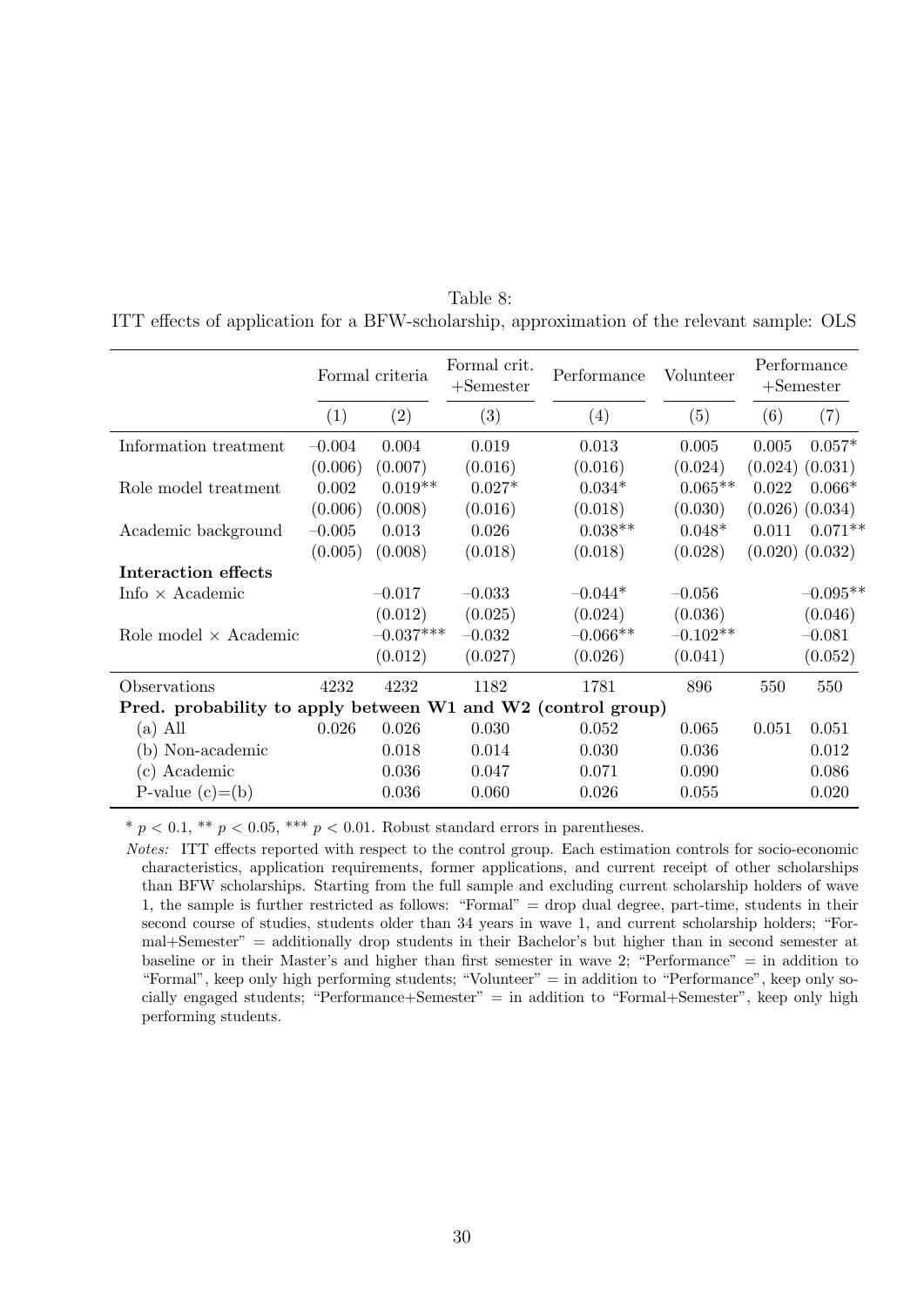points (col. 7). In the specification including only students with volunteer work and high academic performance (col. 5), application rates for non-academic students in the role model group are about twice as large as the respective control group benchmark. In the most restrictive specification for formally eligible, high-achieving students in the eligible semester range (col. 7), application rates in the role model treatment group exceed the respective control group benchmark by more than factor 5. As can be seen from the bottom of the table, the predicted probabilities for the control group to have applied for a BFW-scholarship differ significantly between non-academic (row b) and academic students in all specifications (row c): While academic students in the control group were increasingly more likely to have applied for a scholarship if they are highly eligible, even highly eligible non-academic students in the control group were up to 7 percentage points less likely to have applied. The role model treatment closed the gaps in application probabilities between students of different educational backgrounds almost completely.

#### Success of applications

How likely is it that the non-academic students who applied after the treatment are indeed awarded the scholarship? Unfortunately, I cannot assess this question directly because the response rate of applicants assessed in a third wave 1.5 years after the first was too low to conduct meaningful analyses.

Nevertheless, I can investigate whether the success probabilities of students who had applied before wave 1 differed by educational background. Table 9 reports OLS-estimates for the subsample of those who reported a BFW-application at baseline. More specifically, I regress an indicator of having applied (un-)successfully on several covariates. The estimates show that non-academic students were not statistically significantly less successful than comparable academic students.

These results are confirmed when I broaden the focus to applications up to wave 3. I do not find evidence that students of non-academic background who applied for the scholarship after wave 1 have a different likelihood to be awarded the scholarship  $(\chi^2 = 0.43, p = 0.51).^{24}$ 

Furthermore, I asked students who were already financed by a BFW-scholarship at wave 1 to assess, in how far the probability to be awarded a scholarship is affected if applicants are of low socio-economic background (but, other than that, similar to all other applicants). Respondents could choose between the categories "very negatively", "rather negatively", "no influence", "rather positively", and "very positively". 76% assumed that the probability to be awarded the scholarship is rather or very positively affected if applicants are of low socio-economic background, ceteris paribus. Answers to this question

 $\overline{a^2}$  The likelihood to participate in the third wave differed not significantly between students of nonacademic and academic background ( $\chi^2 = 0.12$ ,  $p = 0.72$ ), and both groups were equally likely to participate in wave 3 if successfully awarded a scholarship ( $\chi^2 = 0.67$ ,  $p = 0.41$ ).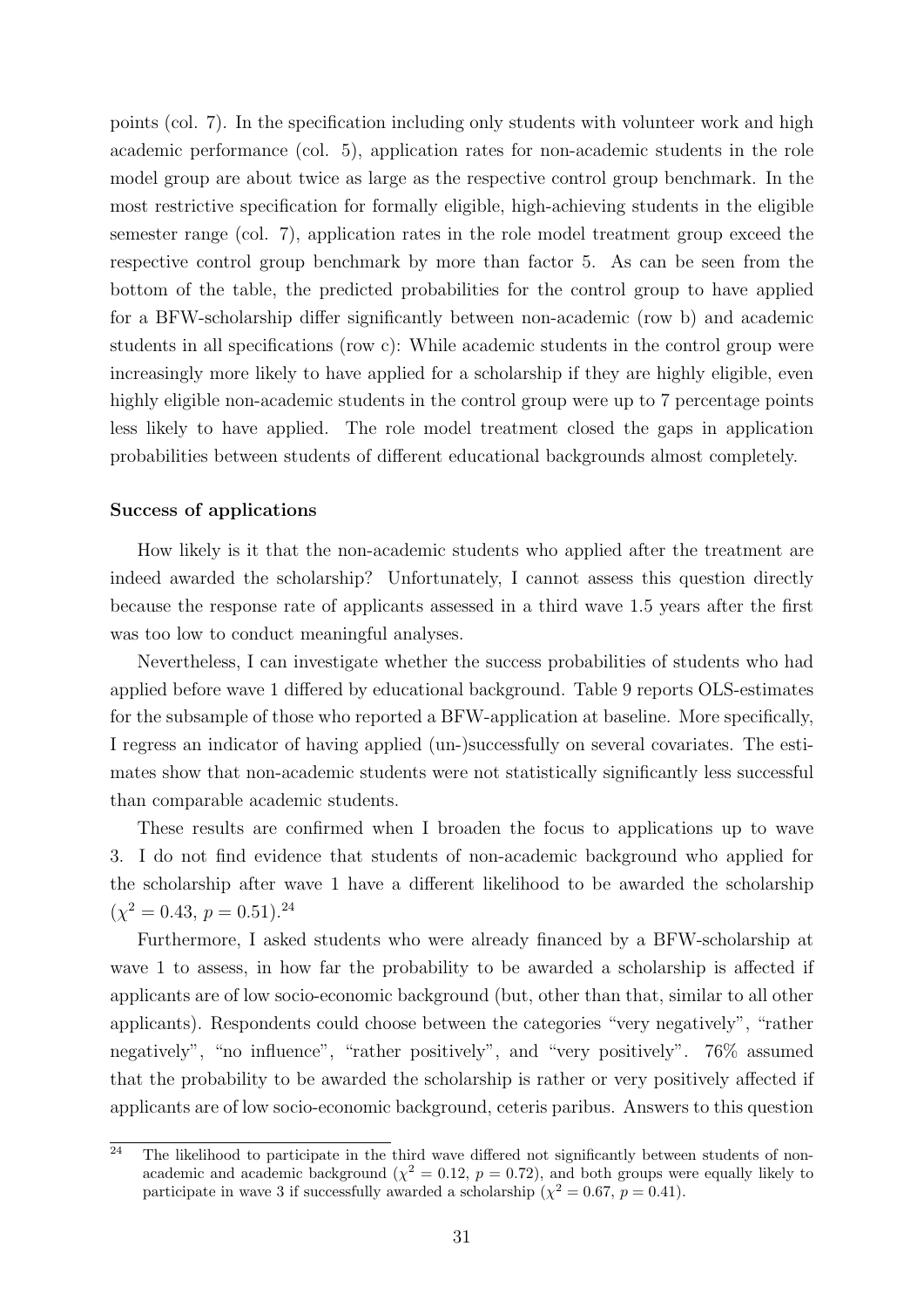differed not significantly by respondents' own socio-economic backgrounds ( $\chi^2 = 3.37$ ,  $p = 0.50$ . This assessment is also in line with the stated goal of the BFW to increase the share of underrepresented students.

All these results confirm the descriptive findings of Kuhlmann et al. (2012) who report no statistically significant differences in general acceptance rates by (non-)academic background for the German National Scholarship Foundation and even higher acceptance rates for first-semester students without parental college degree. Taken together and against the background that additional funds to increase the percentage of underrepresented groups in the merit-based aid system are available, a higher number of qualified applicants of non-academic background should most likely also translate into a higher number of scholarships awarded to them.

|                                  | (1)                 |         | (2)                |         | (3)                 |         |
|----------------------------------|---------------------|---------|--------------------|---------|---------------------|---------|
| Socioeconomic background         |                     |         |                    |         |                     |         |
| Female                           | $-0.034$            | (0.031) | $-0.031$           | (0.031) | $-0.009$            | (0.031) |
| Semester                         | $0.074***(0.013)$   |         | $0.067***(0.012)$  |         | $0.066***(0.012)$   |         |
| Semester <sup>2</sup>            | $-0.003***$ (0.001) |         | $-0.003***(0.001)$ |         | $-0.003***$ (0.001) |         |
| Non-academic background          | $-0.035$            | (0.030) | $-0.029$           | (0.029) | $-0.023$            | (0.029) |
| Type of institution              |                     |         |                    |         |                     |         |
| Applied sciences                 | 0.044               | (0.059) | 0.030              | (0.058) | 0.042               | (0.056) |
| Other educational institution    | 0.110               | (0.117) | 0.084              | (0.110) | 0.100               | (0.112) |
| Academic performance             |                     |         |                    |         |                     |         |
| Medium performance               | $-0.065*$           | (0.036) | $-0.073**$         | (0.035) | $-0.074**$          | (0.036) |
| Low performance                  | $-0.159$            | (0.104) | $-0.220**$         | (0.099) | $-0.231**$          | (0.095) |
| Volunteer work                   |                     |         | $0.268***(0.027)$  |         | $0.248***(0.027)$   |         |
| Personality traits               |                     |         |                    |         |                     |         |
| Openness                         |                     |         |                    |         | 0.012               | (0.014) |
| Neuroticism                      |                     |         |                    |         | $-0.062***$         | (0.015) |
| Agreeableness                    |                     |         |                    |         | 0.020               | (0.014) |
| Extraversion                     |                     |         |                    |         | $0.029*$            | (0.015) |
| Conscientiousness                |                     |         |                    |         | 0.012               | (0.015) |
| Cognitive abilities              |                     |         |                    |         |                     |         |
| Cognitive test score             |                     |         |                    |         | 0.014               | (0.015) |
| Observations                     | 897                 |         | 897                |         | 897                 |         |
| McFadden's Pseudo- $R^2$         | 0.048               |         | 0.095              |         | 0.107               |         |
| Predicted probability of success |                     |         | 0.299              |         | 0.299               |         |

Table 9: Success probabilities for applications at baseline: OLS

\*  $p < 0.1$ , \*\*  $p < 0.05$ , \*\*\*  $p < 0.01$ . Robust standard errors in parentheses.

Notes: The sample is restricted to students who mentioned to have applied at a BFW at baseline. The dependent variable equals 1 if the student received the scholarship as reported at baseline and equals 0 if the student did not receive the scholarship.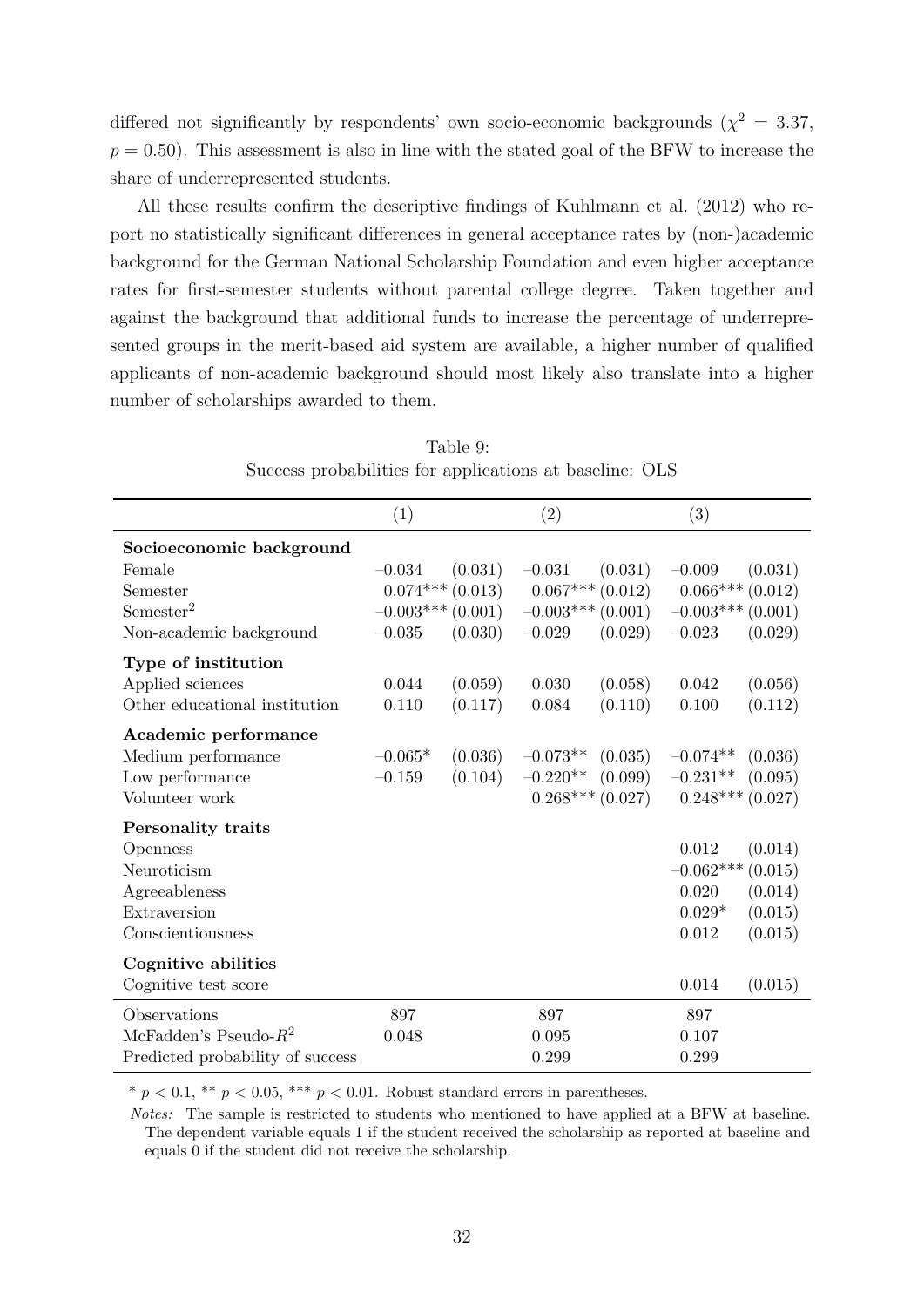#### Differences between men and women

To follow up briefly on the gender effects I found with respect to information levels and former applications, I investigate in table 10 whether these effects carry over to genderdifferences in treatment effects.<sup>25</sup> Surprisingly, the role model treatment did not affects women's application probabilities for merit-based scholarships significantly, whereas the effects are statistically significantly different from zero for men. This finding corroborates once more that information asymmetries are not key to explain why female students apply less often (see section 5.2) and are less likely to persist in the selection process of the German National Scholarship Foundation, although equally eligible (Kuhlmann et al. 2012).

|                                                              | (1)   |         | $\left( 2\right)$ |         | (3)       |         |
|--------------------------------------------------------------|-------|---------|-------------------|---------|-----------|---------|
| Information treatment                                        | 0.001 | (0.005) | $-0.000$          | (0.007) | 0.000     | (0.007) |
| Role model treatment                                         | 0.005 | (0.006) | $-0.003$          | (0.007) | $-0.003$  | (0.007) |
| Male                                                         |       |         | $-0.006$          | (0.008) | $-0.004$  | (0.008) |
| Interaction effects                                          |       |         |                   |         |           |         |
| Info $\times$ Male                                           |       |         | 0.003             | (0.011) | 0.003     | (0.011) |
| Role model $\times$ Male                                     |       |         | $0.026**$         | (0.013) | $0.026**$ | (0.013) |
| Observations                                                 | 5195  |         | 5195              |         | 5195      |         |
| Pred. probability to apply between W1 and W2 (control group) |       |         |                   |         |           |         |
| (a) All                                                      | 0.026 |         | 0.026             |         | 0.026     |         |
| (b) Female                                                   |       |         | 0.027             |         | 0.027     |         |
| (c) Male                                                     |       |         | 0.023             |         | 0.023     |         |
| P-value $(c) = (b)$                                          |       |         | 0.618             |         | 0.617     |         |

Table 10: ITT effects of application for a BFW-scholarship, by gender: OLS

\*  $p < 0.1$ , \*\*  $p < 0.05$ , \*\*\*  $p < 0.01$ . Robust standard errors in parentheses.

Notes: ITT effects reported with respect to the control group. Each estimation controls for the covariates of table 1, application at baseline and the receipt of non-BFW scholarships at baseline. Additional covariates or interactions with both treatment groups are added as indicated.

One possible explanation for the finding that equally qualified women abstain from applying might be the underestimation of their own abilities and the lower level of confidence about their own performance (e.g., Deaux and Farris 1977; Chevalier et al. 2009). Another explanation is women's generally higher average performance in college (Vincent-Lancrin 2009). If women compare their own achievement to that of their peer group, their self-assessment might be lower just because the average level of performance in a femaledominated peer group is higher.

 $\overline{25}$  The results for a sample restriction similar to table 8 are even more pronounced and yield zero effects for women but larger effects for men. Because sample sizes for men become relatively small when cutting down the sample, the results (available on request) have to be interpreted with caution, though, and are therefore not reported here.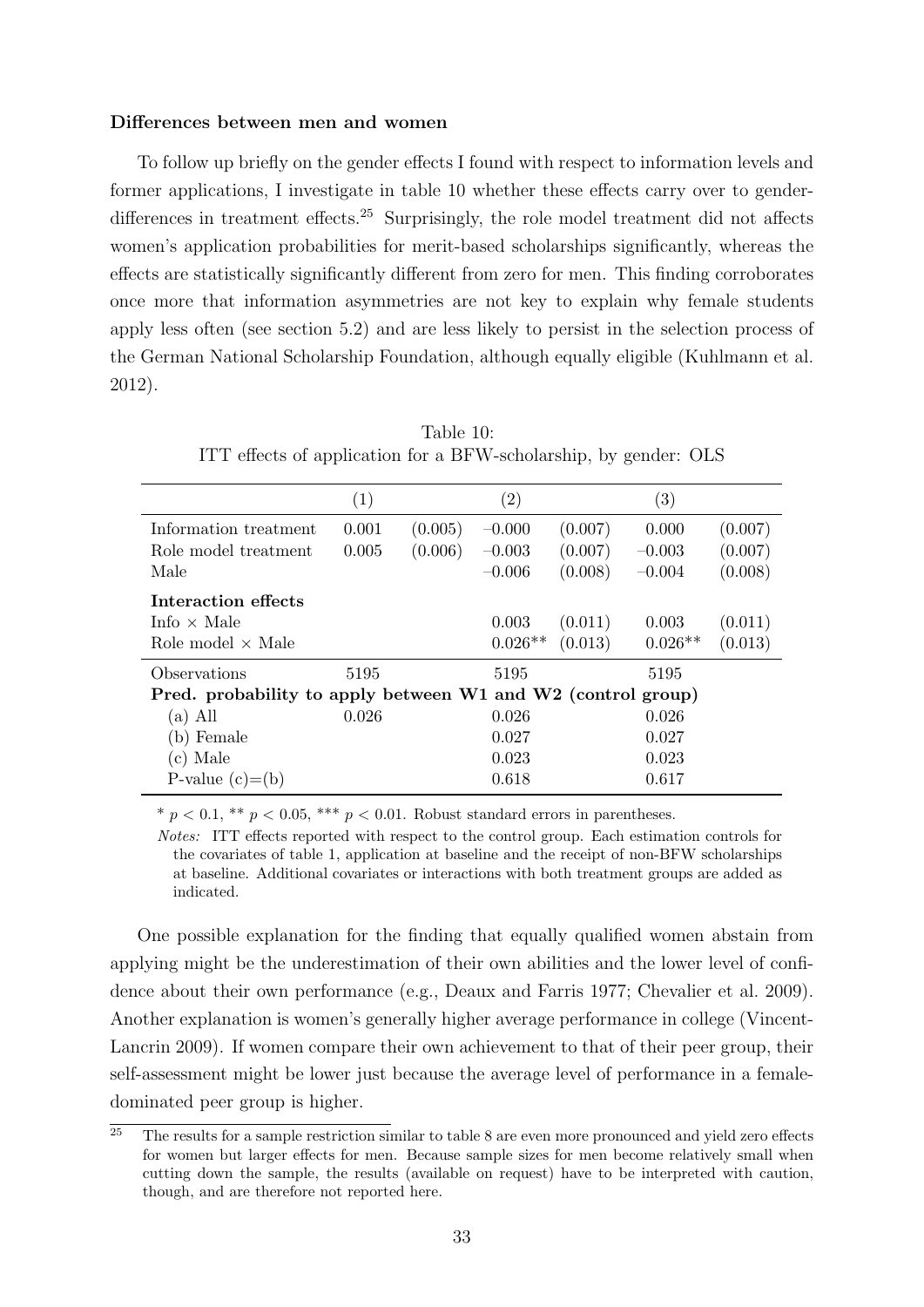To investigate these channels, I run an ordered logistic regression of participants' self-assessed academic performance with respect to their peers on several convariates: gender, study grades, field of studies, a three-way-interaction of gender, study grades, and field of studies plus their composite terms, cognitive test scores, high school GPA, type of institution, semester, and personality traits. I cluster the standard errors at the respective higher education institution to account for differences in grading and quality between universities. Keeping the factual study grades constant, I find that men are significantly more likely than women to evaluate themselves as "much better" than their peers if their study GPA is better than 3.0 (see figure 1). While the average predicted probability of men with top grades to evaluate their own performance as "much better" amounts to 32%, the respective average probability of women is about one third lower. Lacking objective measures for the peer groups' performance, I cannot assess, however, whether it is women's lower self-consciousness or their different reference point that drives their worse self-assessment.



Figure 1:

Linear predictions of students' subjective performance, evaluated against their peers

Notes: Results from an ordered logit regression. Dependent variable: own study GPA is much worse  $(1)$ , worse  $(2)$ , the same  $(3)$ , better  $(4)$  or much better  $(5)$  than the study GPA of peers at the same higher education institution in the same subject of studies and semester. Independent variables: see text.

# 7 Conclusion

Two thirds of all German merit-based aid holders come from families where at least one parent achieved a college degree, whereas students of academic background only make up half of the overall student population (Middendorff et al. 2009, p. 24). Middendorff et al. (2009) argue that the likelihood to encounter students of non-academic backgrounds in the group of qualified students is lower than the likelihood to come across students whose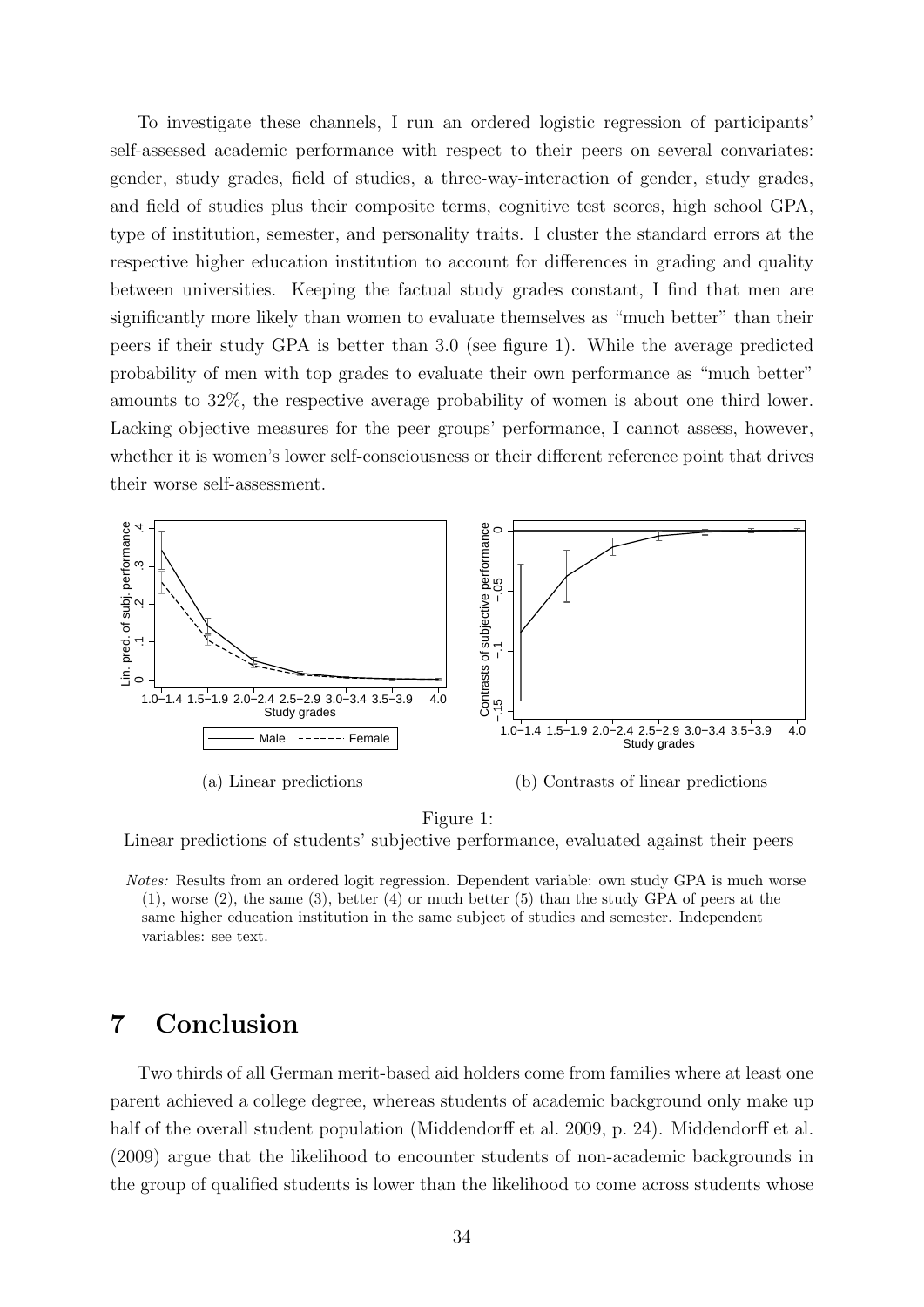parents have studied. Studies on differences in academic abilities between students who have already made their way to higher education are, however, not available for Germany. Yet, international evidence suggests that gaps in college grades are very small (Delaney et al. 2011; Aspelmeier et al. 2012) and not comparable to socio-economic differences in grades at earlier stages.

As the German merit-based aid system is very intransparent and the selection process of new scholarship holders is complex, it seems more reasonable that information asymmetries contribute to explaining the underrepresentation of non-academic students. This chapter is the first to investigate whether non-academic students qualified to receive merit-based scholarships apply indeed as frequently and are equally well informed about scholarship opportunities as are similar students of academic homes. If qualified students of college inexperienced families apply less often, although they might profit most from the scholarships' advantages, the merit-based system cannot unfold non-academic students' talent, thereby allocating funds inefficiently, and undermining its social mandate.

The findings from this chapter provide first evidence that participants in a field experiment were indeed significantly less informed at baseline if descending from families without academic experience. Keeping educational achievements, cognitive test scores, important application requirements, and a range of other covariates constant, students of non-academic backgrounds were also significantly less likely to report former applications for merit-based aid. Therefore, even if students of all socio-economic groups are equally likely to succeed in the application process for scholarships, the smaller share of non-academic students' applications will carry over to their underrepresentation in the scholarship body.

Nevertheless, if lower application rates are mainly resulting from information asymmetries, providing information about scholarship opportunities is a very inexpensive instrument to influence students' choice sets after leaving high school. The findings here suggest that providing information on scholarships increased non-academic students' knowledge on scholarships and led them to consider applying. Moreover, factual application rates of non-academic students six months later doubled with respect to the control group when a scholar with similar characteristics shared custom-fit information. As not all scholarship providers' application deadlines fell into the time span of six months, it is very likely that the treatment effects would be even larger if applications were questioned 9 or 12 months later. Moreover, these results represent a lower-bound estimate of the effect as the sample contained a majority of students formally ineligible to apply for funding. Restricting the sample to the highly eligible students increases the intent-to-treat effects for non-academic students in the role model treatment group substantially.

At the same time, providing publicly available information alone increased the awareness of scholarships in general and triggered applications for other, less selective ones. Yet, general information was not suitable to affect applications for highly selective merit-based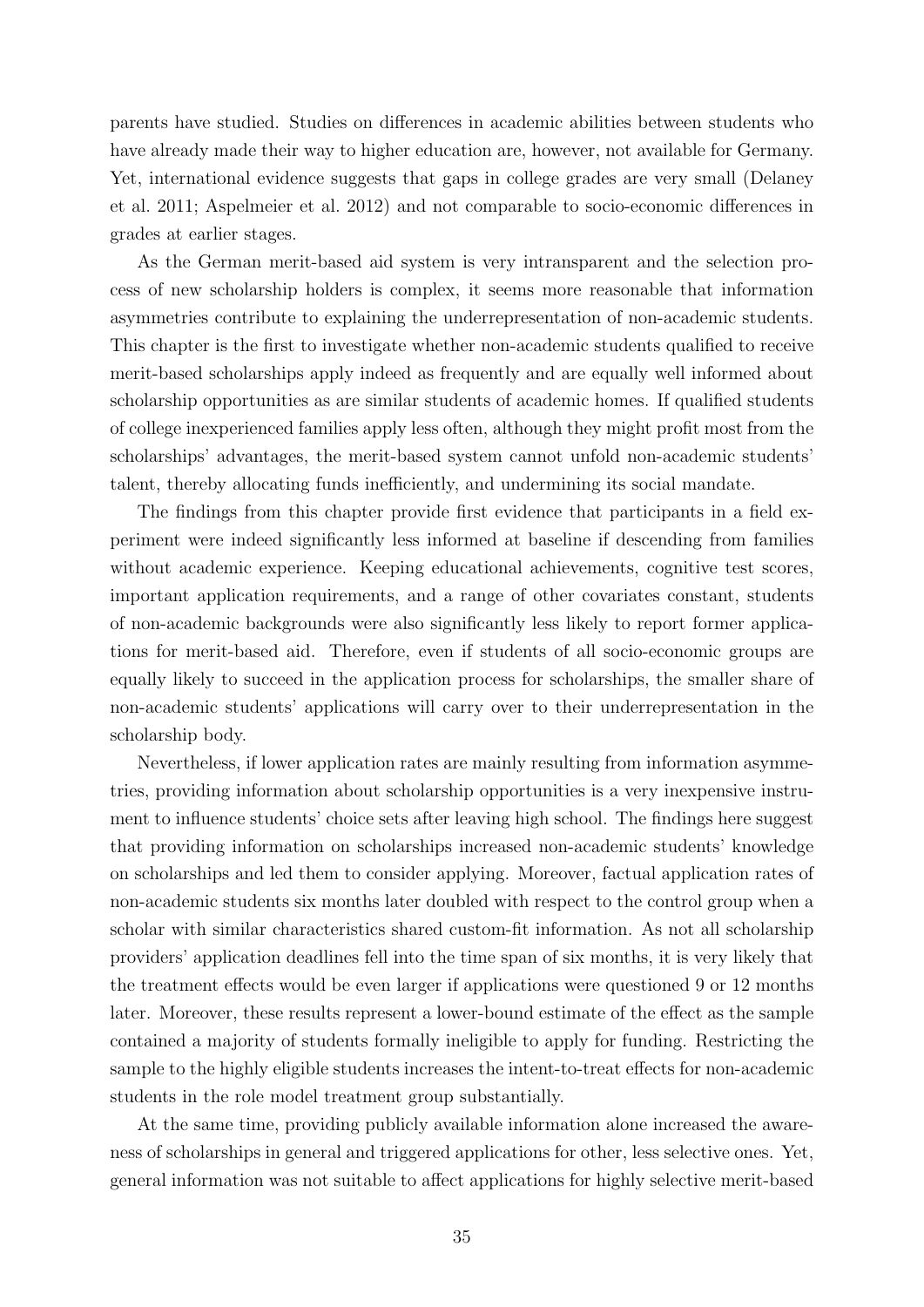aid. This finding is in line with previous evidence from the information interventions literature, suggesting that providing general information exerts no behavioral outcomes in industrialized countries (Booij et al. 2012; Carrell and Sacerdote 2013; Kerr et al. 2014). Therefore, the decisive information asymmetry is not the ignorance of mere facts about scholarships, but rather the information that a similar person made it.

I find no differences in the baseline probabilities to succeed between applicants of different socio-economic backgrounds. As it is a declared goal to increase the number of scholars from underrepresented groups, the higher number of qualified students' applications is very likely to translates into a higher number of scholarship winners.

My results do, however, also suggest that female participants' applications were unaffected after offered detailed information, while men seem to have embraced the opportunity to apply. The findings from this chapter provide evidence that women underestimate their own abilities with respect to their peers—may it be because they are generally less confident about their own performances or because the average level of performance in a female-dominated peer group is higher. As merit-based scholarships are awarded in a highly demanding selection process and the role model treatment provided detailed information on its competitiveness, gender differences in competitiveness might also explain why women in the second treatment group did not apply more often. A wide range of studies provide evidence that women shy away from competition, while men embrace it and even perform better when competing (Gneezy et al. 2003; Gneezy and Rustichini 2004; Niederle and Vesterlund 2007; Morin 2015). With respect to merit-based aid, Kuhlmann et al. (2012) provide evidence that women having been recommended to the largest German scholarship providing institution are less successful in the assessment centers than their male counterparts, although equally well qualified. Learning about details of the later selection process might, therefore, shift women's lower odds to succeed in the process to an earlier stage: Anticipating the challenge to compete and potential problems to prevail in the process, women might abstain from applying in the first place. More evidence is, however, needed to investigate reasons for the gender gap and assess whether the findings from this non-representative sample can be generalized to the full student population. Accordingly, prospective studies should include a direct measure of participants' tastes for competition and level of self-confidence to set limits to possible reasons of the gender gap.

Some BFW have already established small mentoring programs where current scholarship holders get in touch with students from underrepresented groups and share information on scholarships. These programs are highly cost-effective as scholarship holders act on a volunteer work basis. The results from this chapter suggest that these programs can indeed be a fruitful and inexpensive endeavor to promote nonacademic students.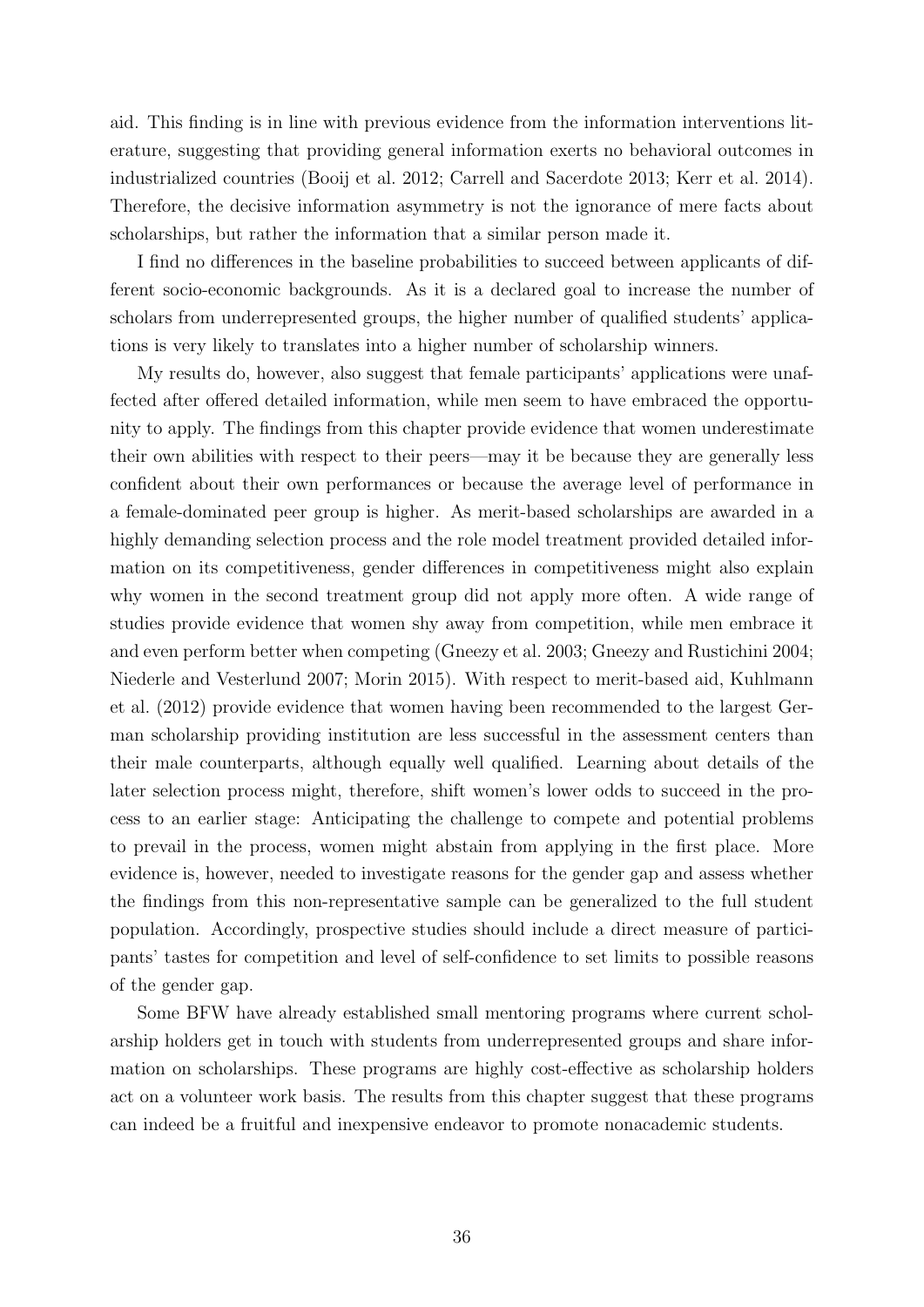# References

- Aspelmeier, Jeffery E., Ann N. Elliott, Michael M. Love, Lauren A. McGill, and Thomas W. Pierce, "Self-Esteem, Locus of Control, College Adjustment, and GPA Among First- and Continuing-Generation Students: A Moderator Model of Generational Status," Research in Higher Education 53 (2012), 755–781.
- Behncke, Stefanie, Markus Frölich, and Michael Lechner, "A Caseworker Like Me: Does The Similarity Between The Unemployed and Their Caseworkers Increase Job Placements?" The Economic Journal 120 (2010), 1430–1459.
- Bettinger, Eric P. and Rachel Baker, "The Effects of Student Coaching in College: An Evaluation of a Randomized Experiment in Student Mentoring," NBER Working Paper.
- Bettinger, Eric P., Bridget Terry Long, Philip Oreopoulos, and Lisa Sanbonmatsu, "The Role of Application Assistance and Information in College Decisions: Results from the H&R Block FAFSA Experiment," The Quarterly Journal of Economics 127 (2012), 1205–1242.
- BFW Working Group, "Stipendiumplus: Begabtenförderung im Hochschulbereich," (2013), URL: http://www.stipendiumplus.de, accessed on 10.10.2013.
- Booij, Adam S., Edwin Leuven, and Hessel Oosterbeek, "The Role of Information in the Take-Up of Student Loans," Economics of Education Review 31 (2012), 33–44.
- Borghan, Lex, Bart H. H. Golsteyn, and Anders Stenberg, "Does Expert Advice Improve Educational Choice?" IZA Discussion Paper.
- Bors, D. A. and T. L. Stokes, "Raven's Advanced Progressive Matrices: Norms for First-Year University Students and the Development of a Short Form," Educational and Psychological Measurement 58 (1998), 382–398.
- Callender, Claire Awareness, Take-up and Impact of Institutional Bursaries and Scholarships in England: Summary and Recommendations, Bristol: Office for Fair Access (2009), URL: http://tinyurl.com/Office4FairAccess, accessed on 13.10.2014.
- Carrell, Scott E. and Bruce Sacerdote, "Late Interventions Matter Too: The Case of College Coaching New Hampshire," NBER Working Paper.
- Castleman, Benjamin L., Lindsay C. Page, and Korynn Schooley, "The Forgotten Summer: Does the Offer of College Counseling After High School Mitigate Summer Melt Among College-Intending, Low-Income High School Graduates?" Journal of Policy Analysis and Management 33 (2014), 320–344.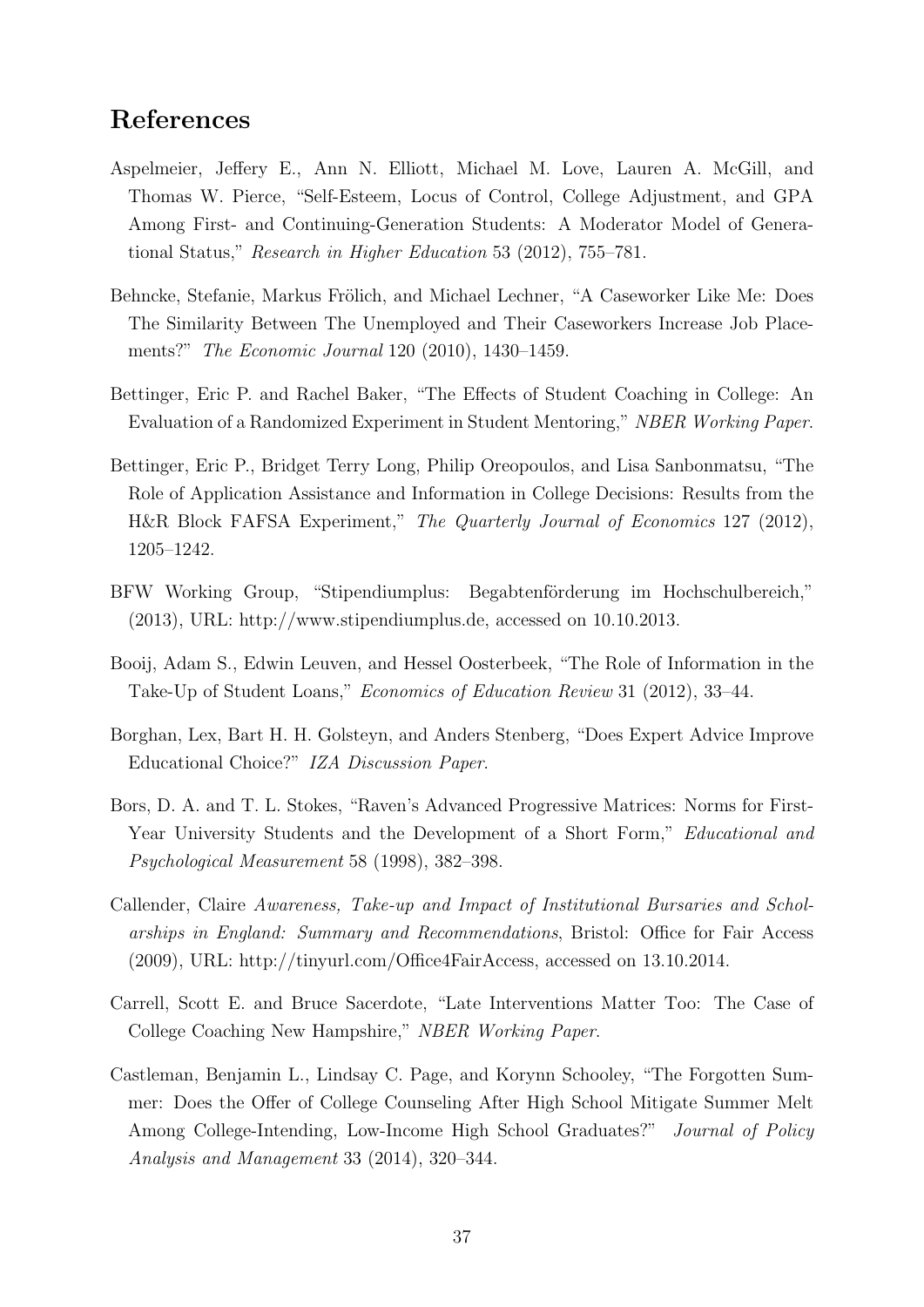- Chevalier, Arnaud, Steve Gibbons, Andy Thorpe, Martin Snell, and Sherria Hoskins, "Students' Academic Self-Perception," Economics of Education Review 28 (2009), 716– 727.
- Deaux, Kay and Elizabeth Farris, "Attributing Causes for One's Own Performance: The Effects of Sex, Norms, and Outcome," Journal of Research in Personality 11 (1977), 59–72.
- Delaney, Liam, Colm Harmon, and Cathy Redmond, "Parental Education, Grade Attainment and Earnings Expectations Among University Students," Economics of Education Review 30 (2011), 1136–1152.
- Dinkelman, Taryn and Claudia Martínez A. "Investing in Schooling in Chile: The Role of Information About Financial Aid for Higher Education," The Review of Economics and Statistics 96 (2014), 244–257.
- Dynarski, Susan, "The New Merit Aid," in Caroline M. Hoxby (Ed.) College Choices, Chicago: Univ. of Chicago Press, 63–100 (2004), URL: http://www.nber.org/chapters/ c10098.
- Dynarski, Susan M. and Judith E. Scott-Clayton, "The Cost of Complexity in Federal Student Aid: Lessons from Optimal Tax Theory and Behavioral Economics," National Tax Journal 59 (2006), 319–356.
- Federal Ministry of Education and Research, "Impulse für die Gesellschaft: Die Begabtenförderungswerke.," (2014a), URL: http://www.bmbf.de/de/294.php, accessed on 04.08.2014.
	- $-$  Zusätzliche Nebenbestimmungen zur Förderung begabter Studierender sowie begabter Nachwuchswissenschaftlerinnen und -wissenschaftler (2014b), URL: http:// tinyurl.com/Stipendienrichtlinien, accessed on 29.03.2016.
	- $-$ , "Stipendienentwicklung für Studierende in den Jahren 2005 bis 2014," (2015a), URL: http://tinyurl.com/Stipendientrends, accessed on 29.03.2016.
	- , "Übersicht über die Zuwendungen des BMBF an die Begabtenförderungswerke und die Zahl der Geförderten nach Jahren," (2015b), URL: http://tinyurl.com/ Stipendienbetrag, accessed on 29.03.2016.
- Federal Statistical Office (Ed.) Bildung und Kultur: Studierende an Hochschulen Wintersemester 2013/2014, Wiesbaden (2014a).
- Federal Statistical Office, "Long Term Series of Student Numbers from 1975," (2014b), URL: http://tinyurl.com/studnumb, accessed on 29.03.2016.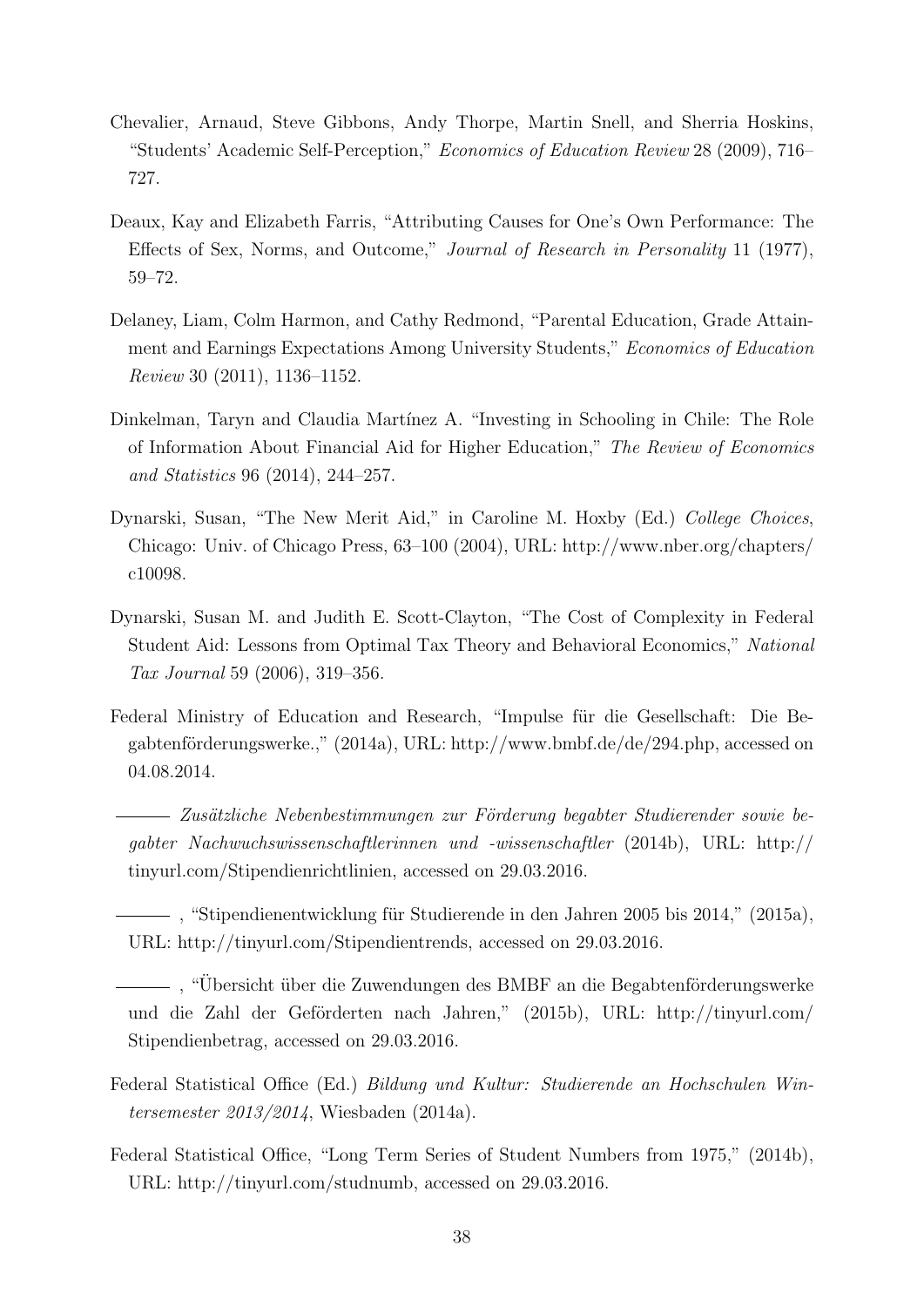- Federal Statistical Office (Ed.) Studierende an Hochschulen Vorbericht Fachserie 11 Reihe 4.1 - Wintersemester 2013/2014, Wiesbaden (2014c).
- (Ed.) Ausbildungsförderung nach dem Bundesausbildungsförderungsgesetz  $(BA\ddot{\rho}\ddot{\sigma})$  2014, Fachserie 11 Reihe 7, Wiesbaden (2015a).
- Federal Statistical Office, "Long Term Series of Student Numbers from 1975," (2015b), URL: http://tinyurl.com/studnumb75, accessed on 29.03.2016.
- Gerlitz, Jean-Yves and Jürgen Schupp, "Zur Erhebung der Big-Five-basierten Persönlichkeitsmerkmale im SOEP: Dokumentation der Instrumententwicklung BFI-S auf Basis des SOEP-Pretests 2005," DIW Berlin Research Notes.
- German Bundestag, "Unterrichtung durch die Bundesregierung: Zwanzigster Bericht nach  $\S$  35 des Bundesausbildungsförderungsgesetzes zur Uberprüfung der Bedarfssätze, Freibeträge sowie Vomhundertsätze und Höchstbeträge nach § 21 Absatz 2," German Bundestag Printed Matter.
	- , "Unterrichtung durch die Bundesregierung: Bericht ¨uber die H¨ohe des steuerfrei zu stellenden Existenzminimums von Erwachsenen und Kindern für das Jahr 2016 (10. Existenzminimumbericht)," German Bundestag Printed Matter.
- German National Scholarship Foundation, "Jahresbericht 2013," (2014), URL: http:// tinyurl.com/scholfound, accessed on 29.03.2016.
- Gneezy, U., M. Niederle, and A. Rustichini, "Performance in Competitive Environments: Gender Differences," The Quarterly Journal of Economics 118 (2003), 1049–1074.
- Gneezy, Uri and Aldo Rustichini, "Gender and Competition at a Young Age," The American Economic Review 94 (2004), 377–381.
- Hahn, Elisabeth, Juliana Gottschling, and Frank M. Spinath, "Short Measurements of Personality: Validity and Reliability of the GSOEP Big Five Inventory (BFI-S)," Journal of Research in Personality 46 (2012), 355–359.
- Hastings, Justine, Christopher Neilson, and Seth Zimmerman, "The Effects of Earnings Disclosure on College Enrollment Decisions," NBER Working Paper.
- Hastings, Justine S. and Jeffrey M. Weinstein, "Information, School Choice, and Academic Achievement: Evidence from Two Experiments," The Quarterly Journal of Economics 123 (2008), 1373–1414.
- Hoxby, Caroline M. and Sarah Turner, "Informing Students about Their College Options: A Proposal for Broadening the Expanding College Opportunities Project," The Hamilton Project Discussion Paper.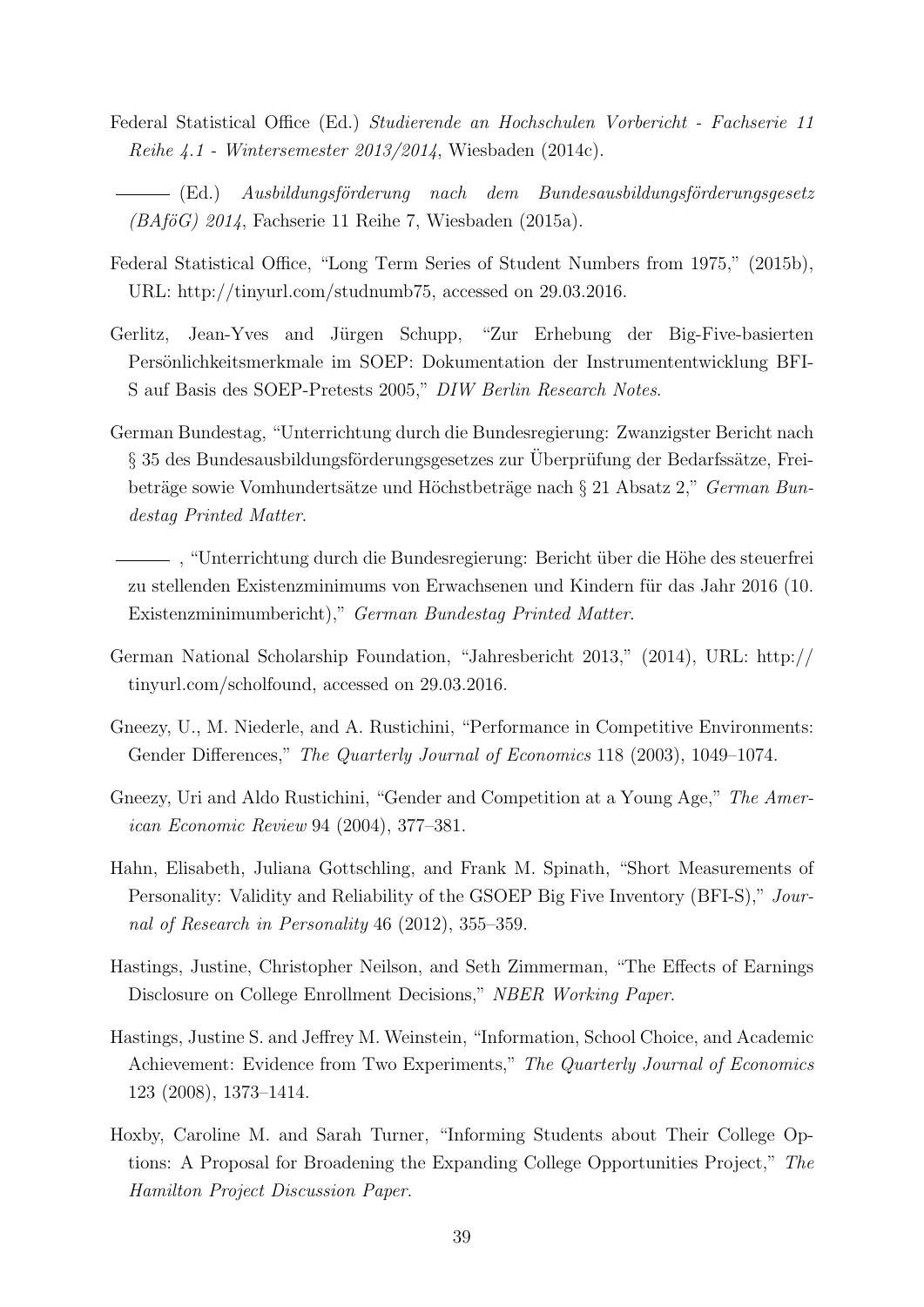- Jensen, Robert, "The (Perceived) Returns to Education and the Demand for Schooling," The Quarterly Journal of Economics 125 (2010), 515–548.
- Kerbusk, Simon, "Wer hat, dem wird gegeben: Studie zur Begabtenförderung," DIE ZEIT, URL: http://www.zeit.de/2009/40/C-Begabtenfoerderung, accessed on 18.11.2014.
- Kerr, Sari Pekkala, Tuomas Pekkarinen, Matti Sarvimäki, and Roope Uusitalo, "Educational Choice and Information on Labor Market Prospects: A Randomized Field Experiment," Working Paper.
- King, Jacqueline E. "Missed Opportunities Revisited: New Information on Students Who Do Not Apply for Financial Aid," American Council on Education Issue Brief.
- Kuhlmann, Kerstin, Svenja Kremer, Jahid Hassan, and Georg Rudinger, "Evaluierung des Auswahlverfahrens der Studienstiftung des deutschen Volkes für die Studienstiftung des deutschen Volkes e. V.," (2012), URL: http://www.studienstiftung.de/publikationen/ abschlussbericht-zur-evaluierung-der-auswahlverfahren.html, accessed on 13.08.2014.
- Marx, D. M. and J. S. Roman, "Female Role Models: Protecting Women's Math Test Performance," Personality and Social Psychology Bulletin 28 (2002), 1183–1193.
- Marx, David M. and Sei Jin Ko, "Superstars "Like" Me: The Effect of Role Model Similarity on Performance Under Threat," European Journal of Social Psychology 42 (2012), 807–812.
- Middendorff, Elke, Beate Apolinarski, Jonas Poskowsky, Maren Kandulla, and Nicolai Netz Die Wirtschaftliche und Soziale Lage der Studierenden in der Bundesrepublik Deutschland 2012: 20. Sozialerhebung des Deutschen Studentenwerks; Durchgeführt durch das HIS-Institut für Hochschulforschung, Bonn u.a: Bundesministerium für Bildung und Forschung (2013).
- Middendorff, Elke, Wolfgang Isserstedt, and Maren Kandulla Das soziale Profil in der Begabtenförderung: Ergebnisse einer Online-Befragung unter allen Geförderten der elf Begabtenförderungswerke im Oktober 2008, HIS:Projektbericht, Hannover: HIS Hochschul-Informations-System GmbH (2009).
- Morin, Louis-Philippe, "Do Men and Women Respond Differently to Competition? Evidence from a Major Education Reform," The Journal of Labor Economics 33 (2015), 443–491.
- Nguyen, Trang, "Information, Role Models and Perceived Returns to Education: Experimental Evidence from Madagascar," MIT working paper, Cambridge: Massachusetts Institute of Technology.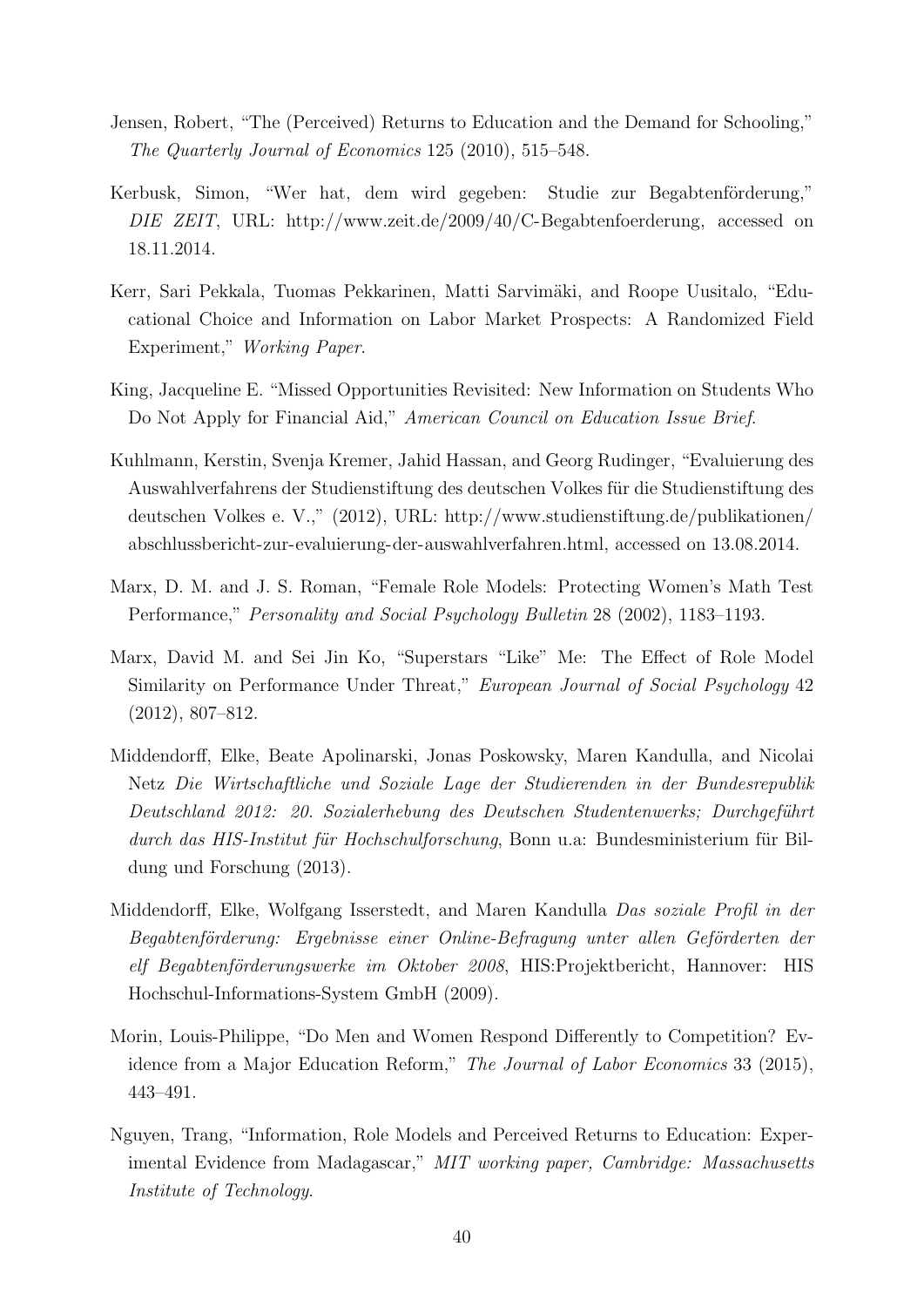- Niederle, Muriel and Lise Vesterlund, "Do Women Shy Away From Competition? Do Men Compete Too Much?" The Quarterly Journal of Economics 122 (2007), 1067–1101.
- O'Connor, Melissa C. and Sampo V. Paunonen, "Big Five Personality Predictors of Post-Secondary Academic Performance," Personality and Individual Differences 43 (2007), 971–990.
- Pabst, Josephine, "Stipendiaten auf Schatzsuche: Unbekannte Förderprogramme," URL: http://www.faz.net/-gyl-81j2f, accessed on 09.03.2016.
- Ramm, Michael, "Studierendensurvey und Repräsentativität: Dokumentation II," Hefte zur Bildungs- und Hochschulforschung.
- Raven, John C., J. H. Court, and J. Raven Manual for Raven's Progressive Matrices and Vocabulary Scales (Section 4), London: H.K. Lewis (1988).
- Saniter, Nils and Thomas Siedler, "The Effects of Occupational Knowledge: Job Information Centers, Educational Choices, and Labor Market Outcomes," IZA Discussion Paper.
- Scott-Clayton, Judith, "Information Constraints and Financial Aid Policy," in Donald E. Heller (Ed.) Student Financing of Higher Education, London: Routledge, 75–97 (2013).
- Sekretariat der Ständigen Konferenz der Kultusminister der Länder in der Bundesrepublik Deutschland IVC/Statistik, "Abiturnoten im Ländervergleich: Übersichten 2006 bis 2013," (2015), URL: http://tinyurl.com/kmkabinoten.
- Simeaner, Hans, Michael Ramm, and Christa Kolbert-Ramm, "Datenalmanach Studierendensurvey 1993 - 2013: Studiensituation und Studierende an Universitäten und Fachhochschulen," Hefte zur Bildungs- und Hochschulforschung.
- Steele, Claude M., Steven J. Spencer, and Joshua Aronson, "Contending with Group Image: The Psychology of Stereotype and Social Identity Threat," Advances in Experimental Social Psychology 34 (2002), 379–440.
- Stephens, N. M., M. G. Hamedani, and M. Destin, "Closing the Social-Class Achievement Gap: A Difference-Education Intervention Improves First-Generation Students' Academic Performance and All Students' College Transition," Psychological Science 25 (2014), 943–953.
- Vincent-Lancrin, Stéphan, "The Reversal of Gender Inequalities in Higher Education: An On-going Trend," in OECD (Ed.) Higher Education to 2030 1, Demography, Washington: OECD Publishing, 266–298 (2009).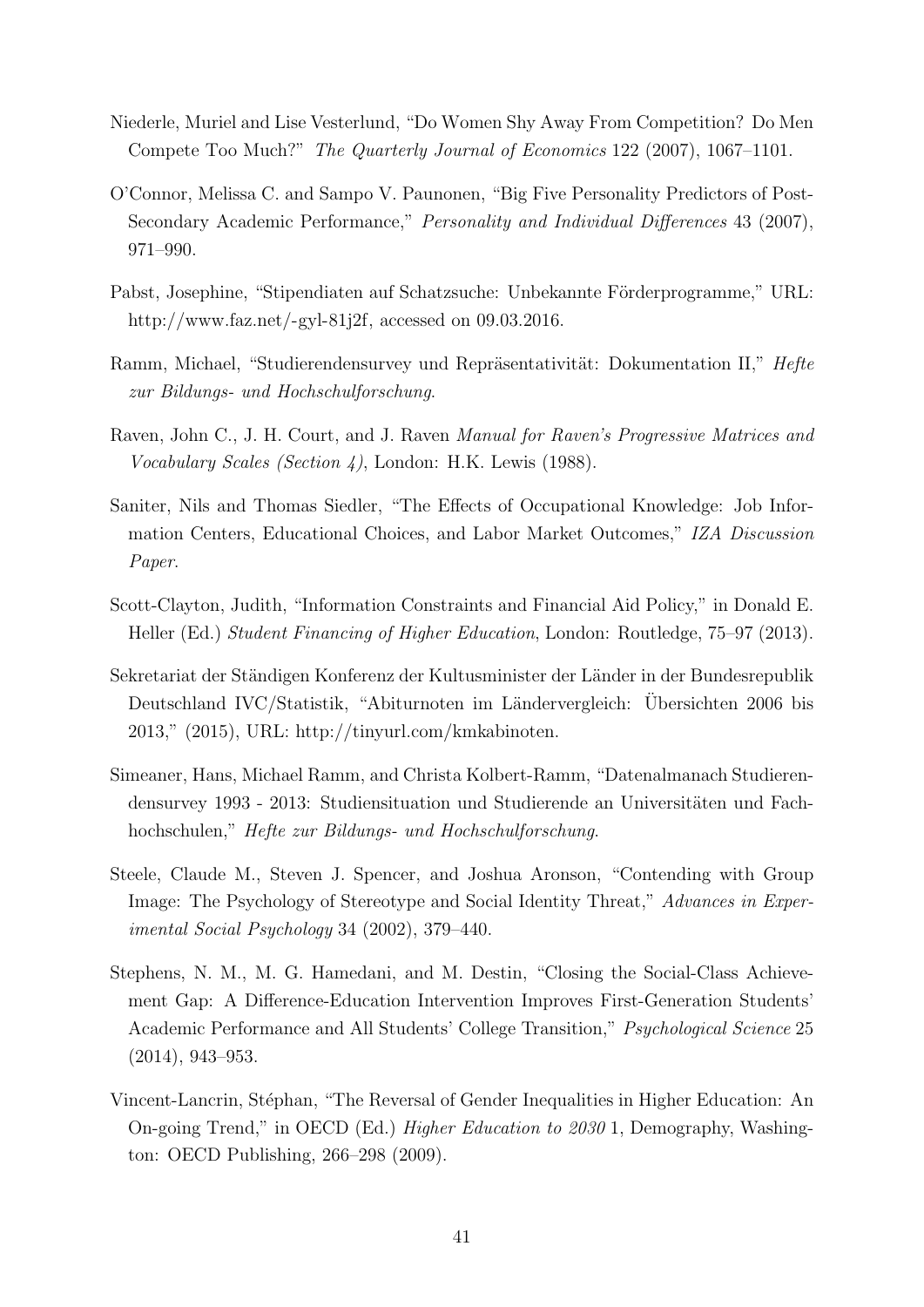Wiswall, Matthew and Basit Zafar, "Belief Updating Among College Students: Evidence from Experimental Variation in Information," SSRN Electronic Journal.

, "Determinants of College Major Choice: Identification Using an Information Experiment," Federal Reserve Bank of New York Staff Report.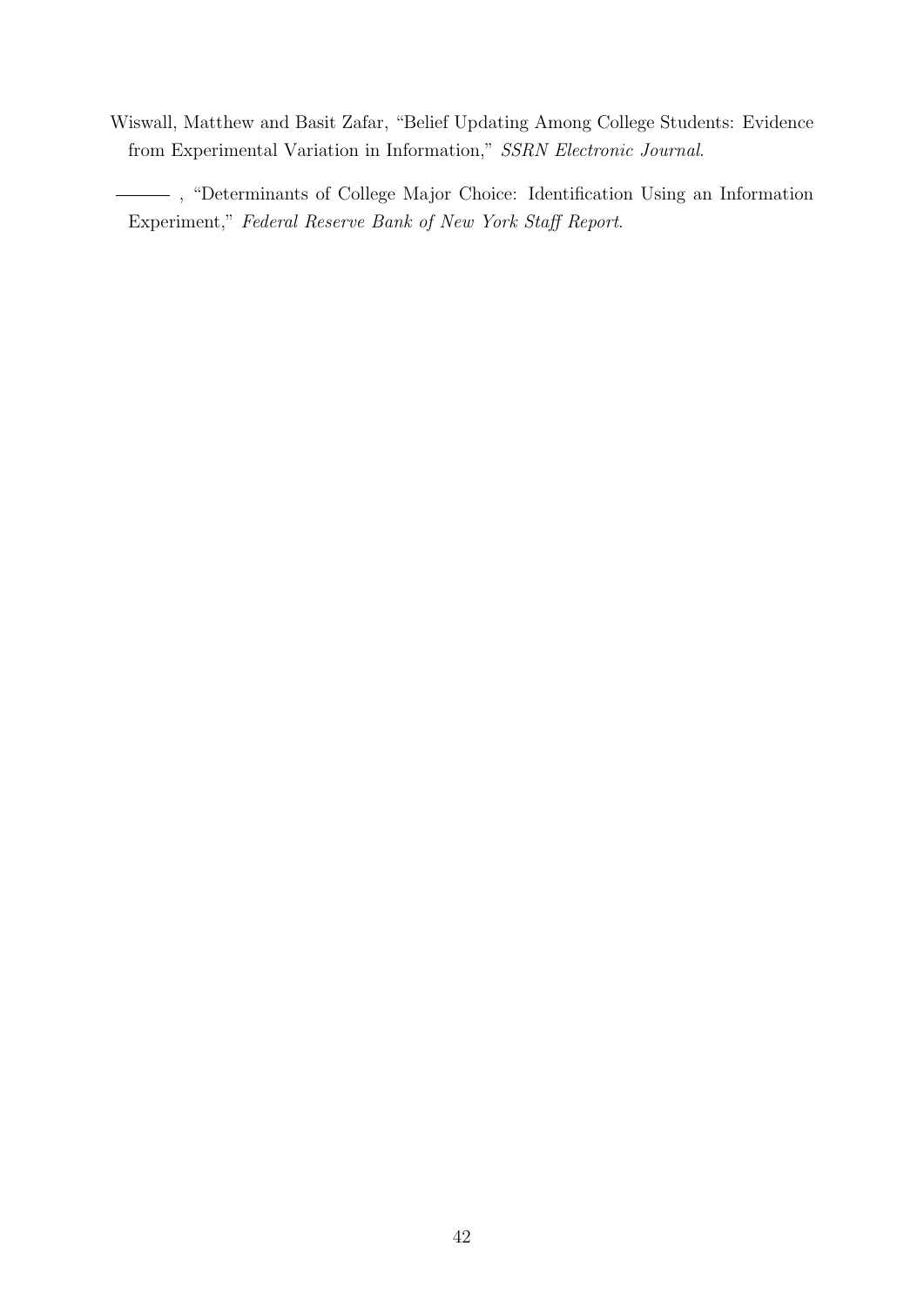# 8 Appendix

## 8.1 Robustness to matching quality

A matching algorithm allocated each member of the role model treatment group to the most similar role model. To draw from the pool of available role models, the algorithm matched political party identification and religious denomination in a first step. If several role models were available on that basis, a role model of the same field of studies and/or gender was randomly selected. For 1% of participants, the algorithm could not select a matching role model in the first step, e.g., if the participant indicated to be socially engaged in a religious denomination not covered by the German BFWs. In that case, only field of studies and/or gender were matched. If there was more than one most similar role model, the algorithm randomly allocated the participant to one role model. Due to this procedure, the level of similarity to the role model differed slightly between participants and might have introduced bias.

If a higher quality of matching positively impacted participants' application behavior, controls accounting for similarity to the role model should be significantly positive. Adding controls for all matching dimensions (dummy  $= 1$  if characteristics coincide, 0 otherwise) in column 1 of table 11, I do not find any of the dummies statistically significantly different from zero. To explore whether matching quality might have been more important for students of non-academic backgrounds or women and could therefore account for significant treatment effects found, I interact these variables with similarity controls in columns 2 and 3. I do again not find statistically significant effects. I rerun these analyses in table 12 but sum up the total number of similarities. Taking participants who were matched on half of the matching criteria as a reference group, those matched worse should have been less and those matched better should have been more likely to apply if similarity had a positive and relevant impact. Again, no clear pattern with respect to signs of coefficients evolves and none of the dummies is statistically significantly different from zero. Additionally, both the differential effect for students of non-academic backgrounds and women are robust to the inclusion of similarity indicators. Potentially different matching qualities between different student groups can, therefore, not explain different application rates.

It is luring but false to conclude from this analysis that similarity to the role model did not matter at all. As I had to maximize similarity in order to secure the relevance of the provided information for the treated, the variation in matching quality between participants is rather small, thereby impeding the probability to detect significant effects. Moreover, not all information to assess the overall degree of similarity was collected for all participants. For example, participants were only asked about their religious denomination if socially engaged in church. Attachment to church might be most relevant for participants with volunteer work in church. Nevertheless, religious but socially not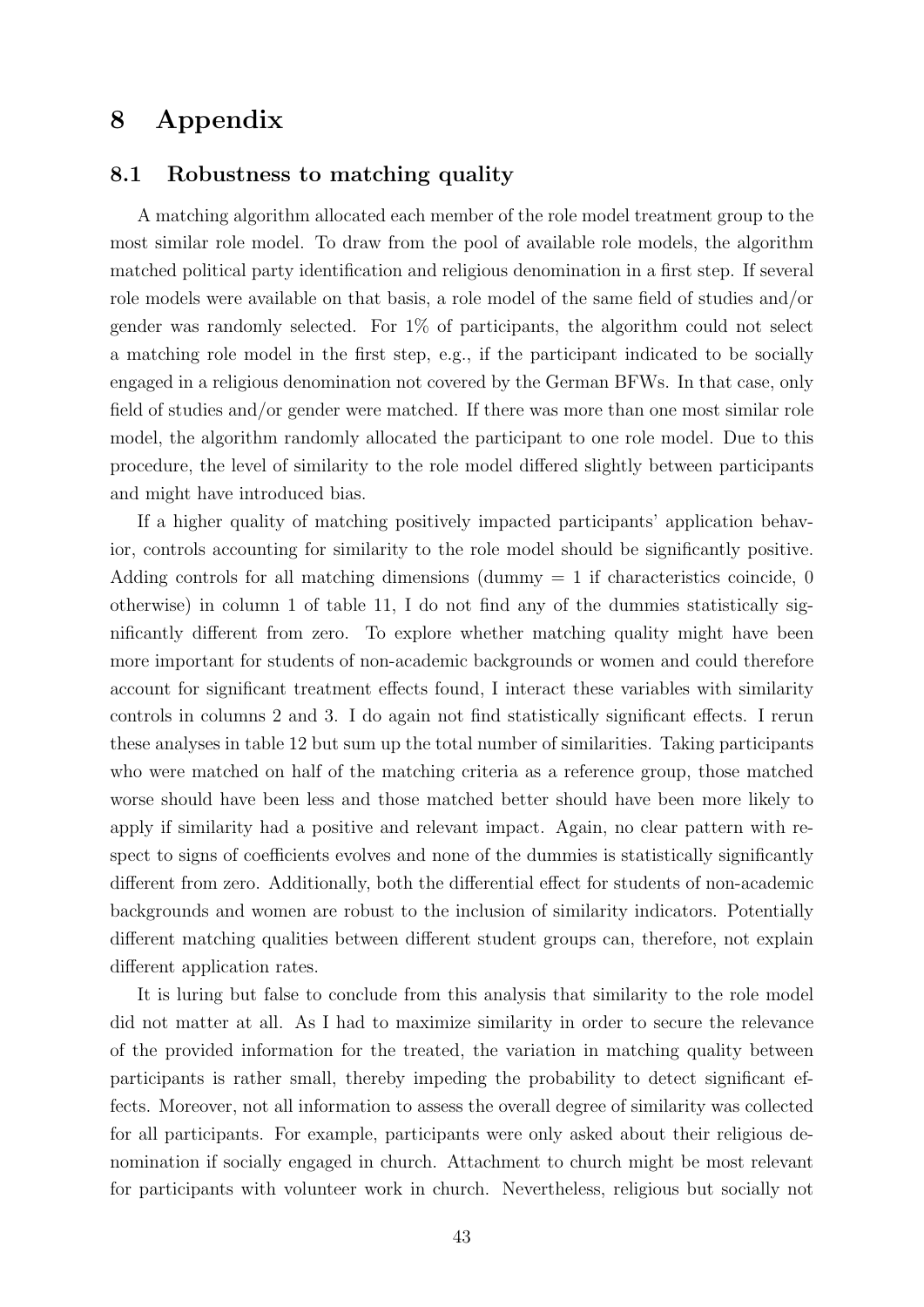| Table 11:                                                                 |  |
|---------------------------------------------------------------------------|--|
| Influence of similarity on applications in the role model treatment group |  |

|                                             | (1)        | (2)       | (3)        |
|---------------------------------------------|------------|-----------|------------|
| Non-academic background                     | $0.024***$ | $-0.037$  | $0.022***$ |
|                                             | (0.008)    | (0.069)   | (0.008)    |
| Female                                      | $-0.019*$  | $-0.018*$ | $-0.110$   |
|                                             | (0.010)    | (0.010)   | (0.073)    |
| Matching criteria                           |            |           |            |
| Same party                                  | $-0.015$   | 0.002     | $-0.045$   |
|                                             | (0.016)    | (0.019)   | (0.035)    |
| Same religious denomination                 | $-0.033$   | $-0.082$  | $-0.047$   |
|                                             | (0.034)    | (0.052)   | (0.055)    |
| Same field of studies                       | 0.006      | 0.014     | 0.020      |
|                                             | (0.009)    | (0.012)   | (0.017)    |
| Same gender                                 | $-0.002$   | 0.004     | $-0.021$   |
|                                             | (0.010)    | (0.011)   | (0.028)    |
| Interactions with matching criteria         |            |           |            |
| Same party $\times$ Non-academic            |            | $-0.031$  |            |
|                                             |            | (0.031)   |            |
| Same religious denom. $\times$ Non-academic |            | 0.103     |            |
|                                             |            | (0.065)   |            |
| Same field $\times$ Non-academic            |            | $-0.014$  |            |
|                                             |            | (0.017)   |            |
| Same gender $\times$ Non-academic           |            | $-0.010$  |            |
|                                             |            | (0.019)   |            |
| Same Party $\times$ Female                  |            |           | 0.055      |
|                                             |            |           | (0.039)    |
| Same religious denom. $\times$ Female       |            |           | 0.031      |
|                                             |            |           | (0.066)    |
| Same field $\times$ Female                  |            |           | $-0.024$   |
|                                             |            |           | (0.020)    |
| Same gender $\times$ Female                 |            |           | 0.034      |
|                                             |            |           | (0.029)    |
| Observations                                | 1730       | 1730      | 1730       |

\*  $p < 0.1$ , \*\*  $p < 0.05$ , \*\*\*  $p < 0.01$ . Robust standard errors in parentheses.

Notes: The table contains results of OLS regressions of the application in wave 2 for the second treatment group only. Results from non-linear models are similar. Each estimation controls for the covariates of table 1, including former applications at a BFW and the former receipt of other scholarships at baseline. All similarity dummies are equal to 1 if the characteristics of the participant and the role model coincide and 0 otherwise.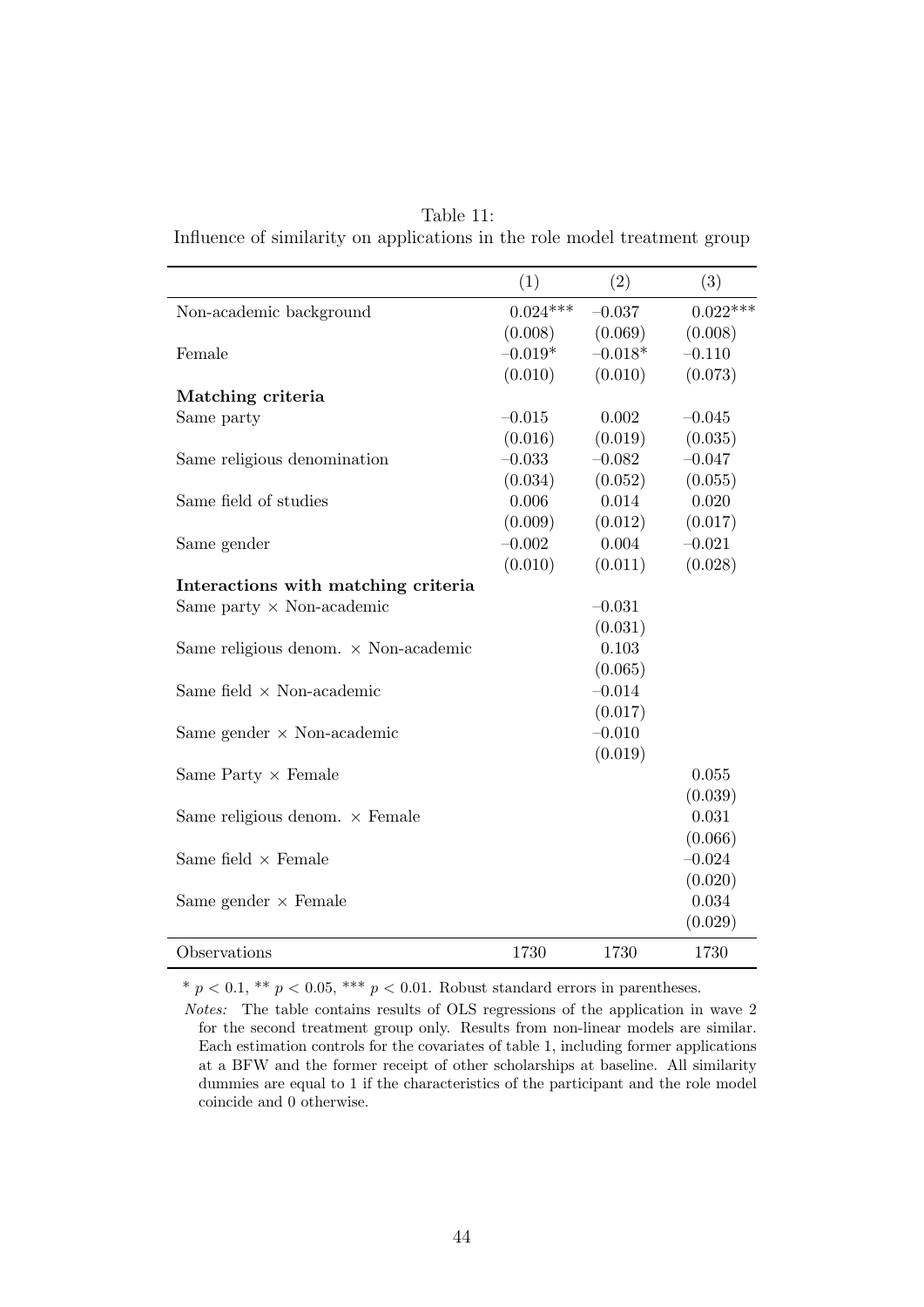| Table 12:                                                                 |
|---------------------------------------------------------------------------|
| Influence of similarity on applications in the role model treatment group |
| by number of similarities                                                 |

|                                       | (1)        | (2)       | (3)        |
|---------------------------------------|------------|-----------|------------|
| Non-academic background               | $0.023***$ | $0.028*$  | $0.022***$ |
|                                       | (0.008)    | (0.017)   | (0.008)    |
| Female                                | $-0.019*$  | $-0.018*$ | $-0.048$   |
|                                       | (0.010)    | (0.010)   | (0.032)    |
| Number of similarities                |            |           |            |
| One of Four                           | 0.012      | 0.025     | 0.004      |
|                                       | (0.033)    | (0.037)   | (0.058)    |
| Three of four                         | 0.015      | 0.011     | $-0.013$   |
|                                       | (0.011)    | (0.013)   | (0.034)    |
| Four of four                          | $-0.003$   | 0.012     | $-0.035$   |
|                                       | (0.010)    | (0.014)   | (0.033)    |
| Interactions with no. of similarities |            |           |            |
| One $\times$ Non-academic             |            | $-0.025$  |            |
|                                       |            | (0.068)   |            |
| Three $\times$ Non-academic           |            | 0.005     |            |
|                                       |            | (0.021)   |            |
| Four $\times$ Non-academic            |            | $-0.027$  |            |
|                                       |            | (0.020)   |            |
| One $\times$ Female                   |            |           | $-0.018$   |
|                                       |            |           | (0.060)    |
| Three $\times$ Female                 |            |           | 0.034      |
|                                       |            |           | (0.036)    |
| Four $\times$ Female                  |            |           | 0.039      |
|                                       |            |           | (0.035)    |
| Observations                          | 1730       | 1730      | 1730       |

 $* p < 0.1, ** p < 0.05, ** p < 0.01$ . Robust standard errors in parentheses. Notes: See notes of table 11.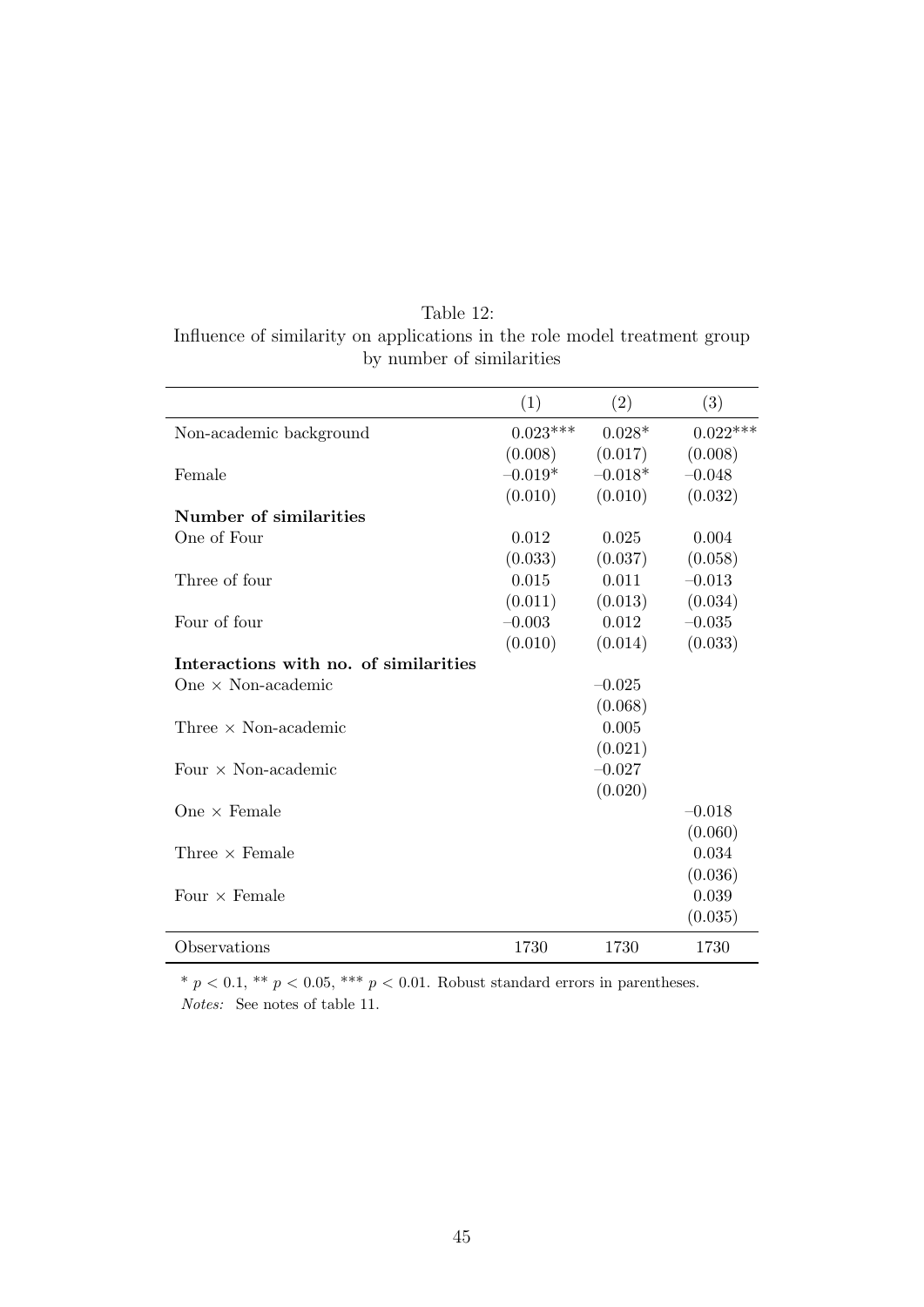engaged participants could also feel close to a matched role model of a religious BFW, although I cannot control for this match.<sup>26</sup>

To explore whether overall fit between participant and matched BFW mattered, I regress participants' scholarship applications on a self-reported evaluation of personal fit with the BFW they were matched to.<sup>27</sup> Note that the self-assessed fit item asked respondents to evaluate the similarity to the BFW funding the role model rather than to the role model. Therefore, I cannot separate the effect of similarity between participant and the BFW's association from the effect of similarity between the participant and the specific role model. Table 13 reveals that a good or very good self-assessed fit increases the probability to have applied by highly statistically significant 3.6 and 3.7 percentage points.

A last issue addressed here is whether slight differences in content or writing style between interview texts might have influenced application rates significantly—apart from similarity to the role model. I regress application behavior on dummies for all 34 interview texts, taking the text which was most frequently drawn by the algorithm as the reference category, and controlling for the quality of matching (not reported, results available on request). I find only one of the 33 interview dummies statistically significantly different from zero on the 5%-level—which is in line with a usual rate of false discoveries in multiple testing. Moreover, this text was shown to less than 10% of participants in the role model treatment group and should, therefore, not affect the results.

 $\overline{a^6}$  Religious denomination was coded to be similar (=1) if participants reporting volunteer work within church were matched with a BFW of equal religious denomination. Religious denomination was coded to be dissimilar  $(=0)$  if matched with a BFW of other religious denomination. Participants without religious volunteer work were coded as 1 if matched with a non-religious BFW. This coding takes into account that religious BFWs favor applicants socially engaged in church and with the same religious denomination. I also tested an alternative coding setting the similarity dummy only for those participants to 1 who were matched according to their religious engagement, considering all others as unmatched. Although this coding introduces an imbalance between religious and not religious participants—the latter always considered to be matched worse even if they might perfectly identify with the matched non-religious role model—the similarity dummy stays statistically insignificant.

<sup>&</sup>lt;sup>27</sup> The self-assessed fit question in wave 2 was worded as follows: "Please think back to the last survey. You have read an interview with a  $\lt$  male/female  $\gt$  scholar of  $\lt$  name of the BFW  $\gt$ . If you wanted to apply for a scholarship, how good would this BFW fit your personal political, religious, and ideological attitude?"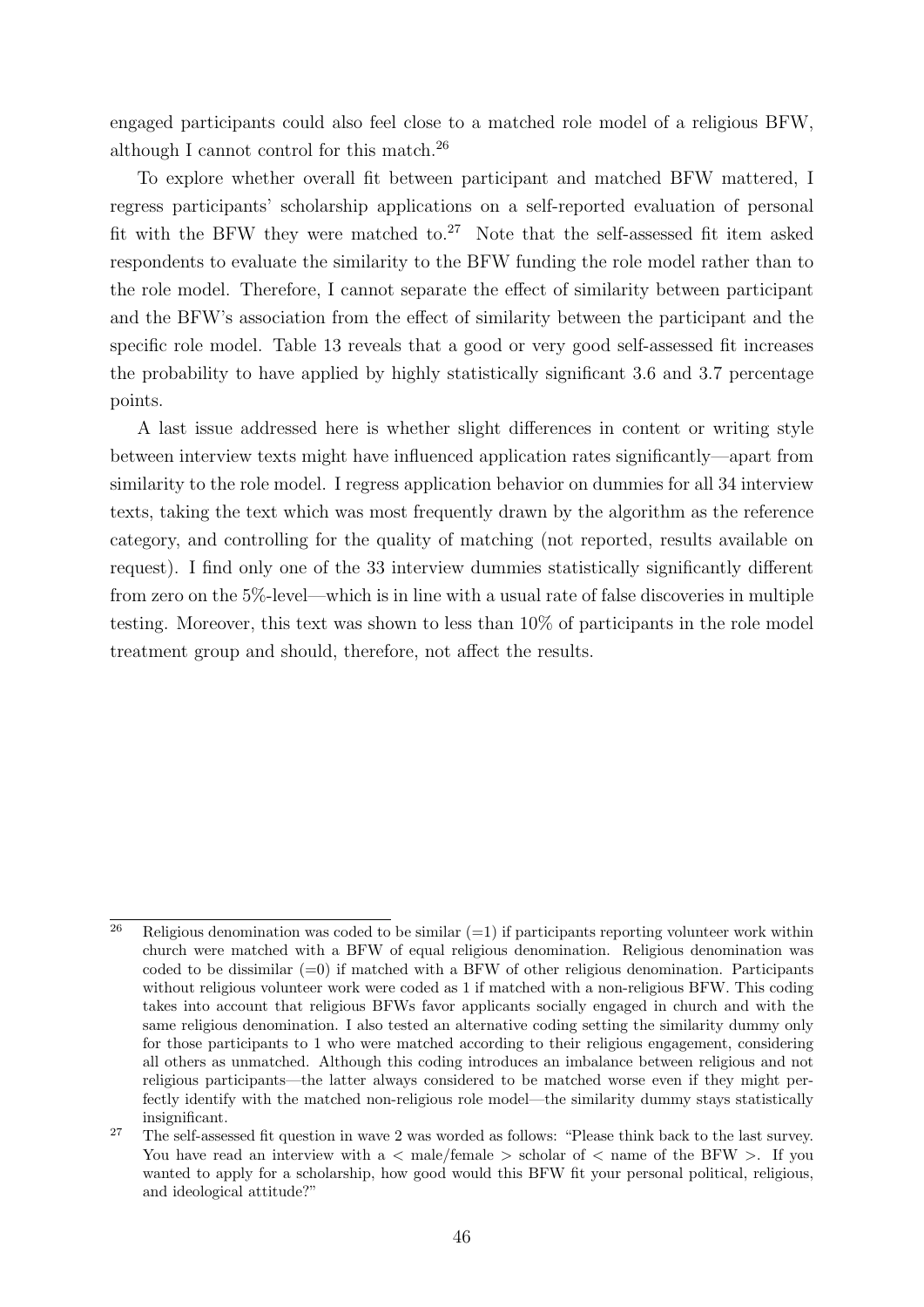| Table 13:                                                                  |
|----------------------------------------------------------------------------|
| Influence of self-assessed fit on applications in the role model treatment |
| group                                                                      |

|                                     | (1)        | (2)        | (3)        |
|-------------------------------------|------------|------------|------------|
| Non-academic background             | $0.031**$  | $0.030**$  | $0.030**$  |
|                                     | (0.012)    | (0.012)    | (0.012)    |
| Female                              | $-0.023^*$ | $-0.020$   | $-0.021$   |
|                                     | (0.013)    | (0.013)    | (0.014)    |
| Self-assessed personal fit with BFW |            |            |            |
| (Very) good fit                     | $0.036***$ | $0.037***$ | $0.037***$ |
|                                     | (0.013)    | (0.013)    | (0.013)    |
| (Very) bad fit                      | 0.009      | 0.008      | 0.010      |
|                                     | (0.014)    | (0.014)    | (0.014)    |
| Matching criteria                   |            |            |            |
| Same party                          |            | $-0.012$   |            |
|                                     |            | (0.020)    |            |
| Same religious denomination         |            | $-0.040$   |            |
|                                     |            | (0.049)    |            |
| Same field of studies               |            | 0.013      |            |
|                                     |            | (0.012)    |            |
| Same gender                         |            | 0.007      |            |
|                                     |            | (0.013)    |            |
| Number of similarities              |            |            |            |
| One of four                         |            |            | $-0.009$   |
|                                     |            |            | (0.040)    |
| Three of four                       |            |            | 0.020      |
|                                     |            |            | (0.016)    |
| Four of four                        |            |            | 0.003      |
|                                     |            |            | (0.016)    |
| Observations                        | 1110       | 1110       | 1110       |

\*  $p < 0.1$ , \*\*  $p < 0.05$ , \*\*\*  $p < 0.01$ . Robust standard errors in parentheses.

Notes: The table contains results of OLS regressions of the application in wave 2 on a set of covariates for the second treatment group only. Results from nonlinear models are similar. Each estimation controls for the covariates of table 1, including former applications at a BFW and the former receipt of other scholarships at baseline. Reference category of the self-assessed fit variable is "partly, partly" fit between the respondent and the matched BFW. I dropped those who answered "don't know" (approximately 12% of cases) and for whom self-assessed fit is, accordingly, missing.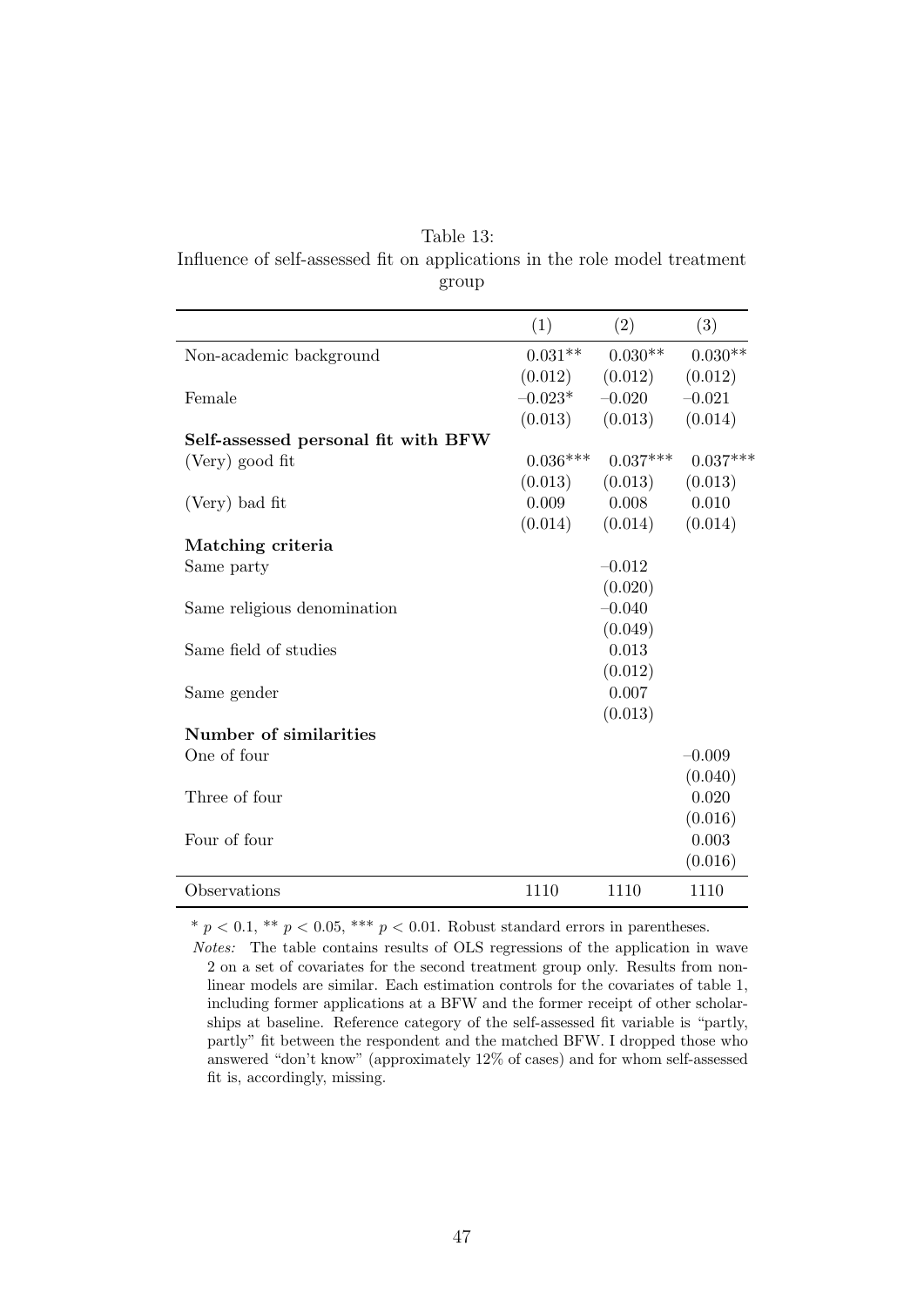

Figure 2: Differences in the Big Five Inventory between experimental groups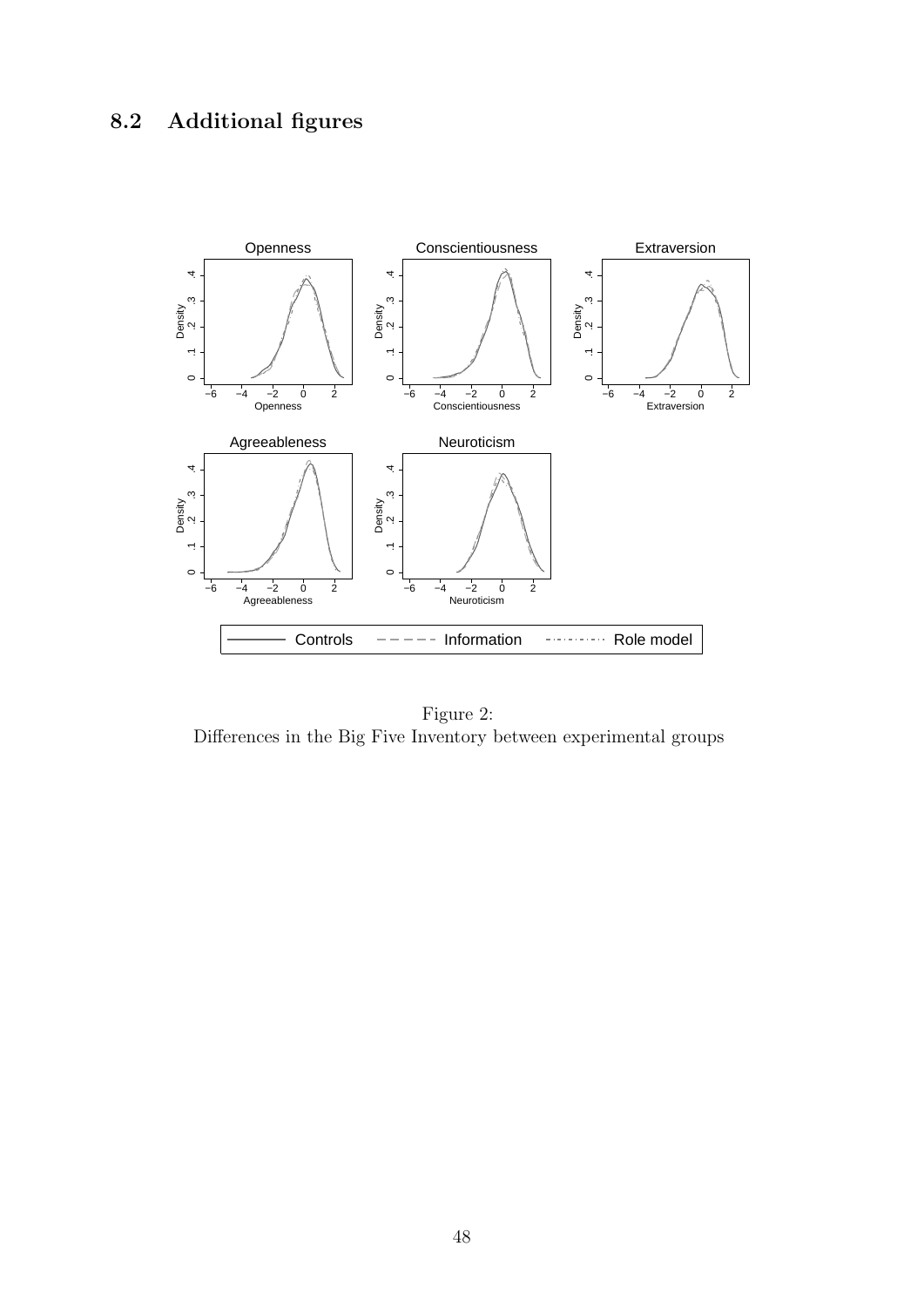

Graphs by land



Notes: Average GPAs of high school certificates in all 16 German states over time. Data source: Sekretariat der Ständigen Konferenz der Kultusminister der Länder in der Bundesrepublik Deutschland IVC/Statistik (2015).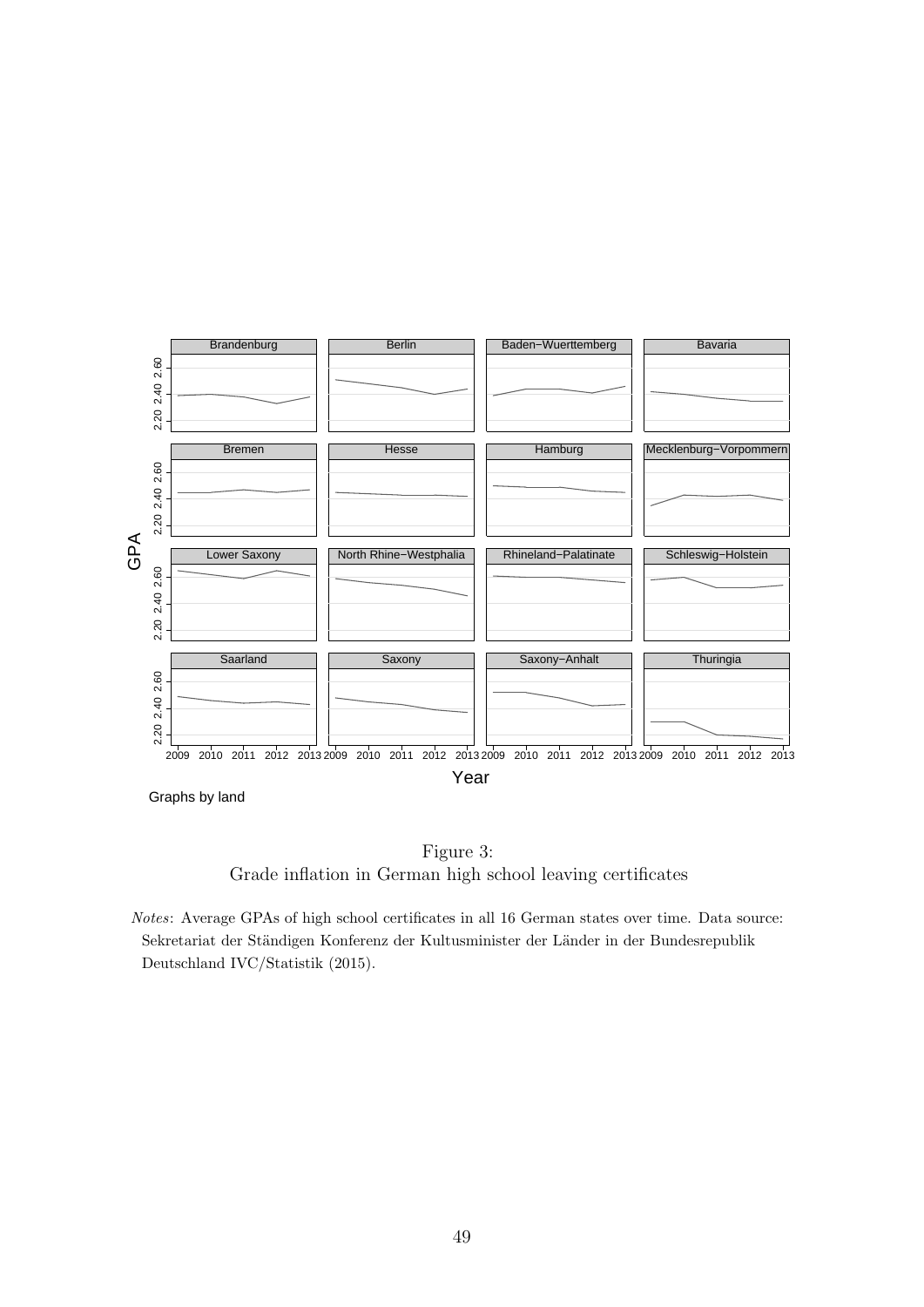

Figure 4: Information asymmetries over cut-offs (1/2)

Notes: Average semi-elasticities from an ordered logit model using 95%-confidence intervals. Positive (negative) values indicate a higher (lower) likelihood to answer the respective number of items correctly.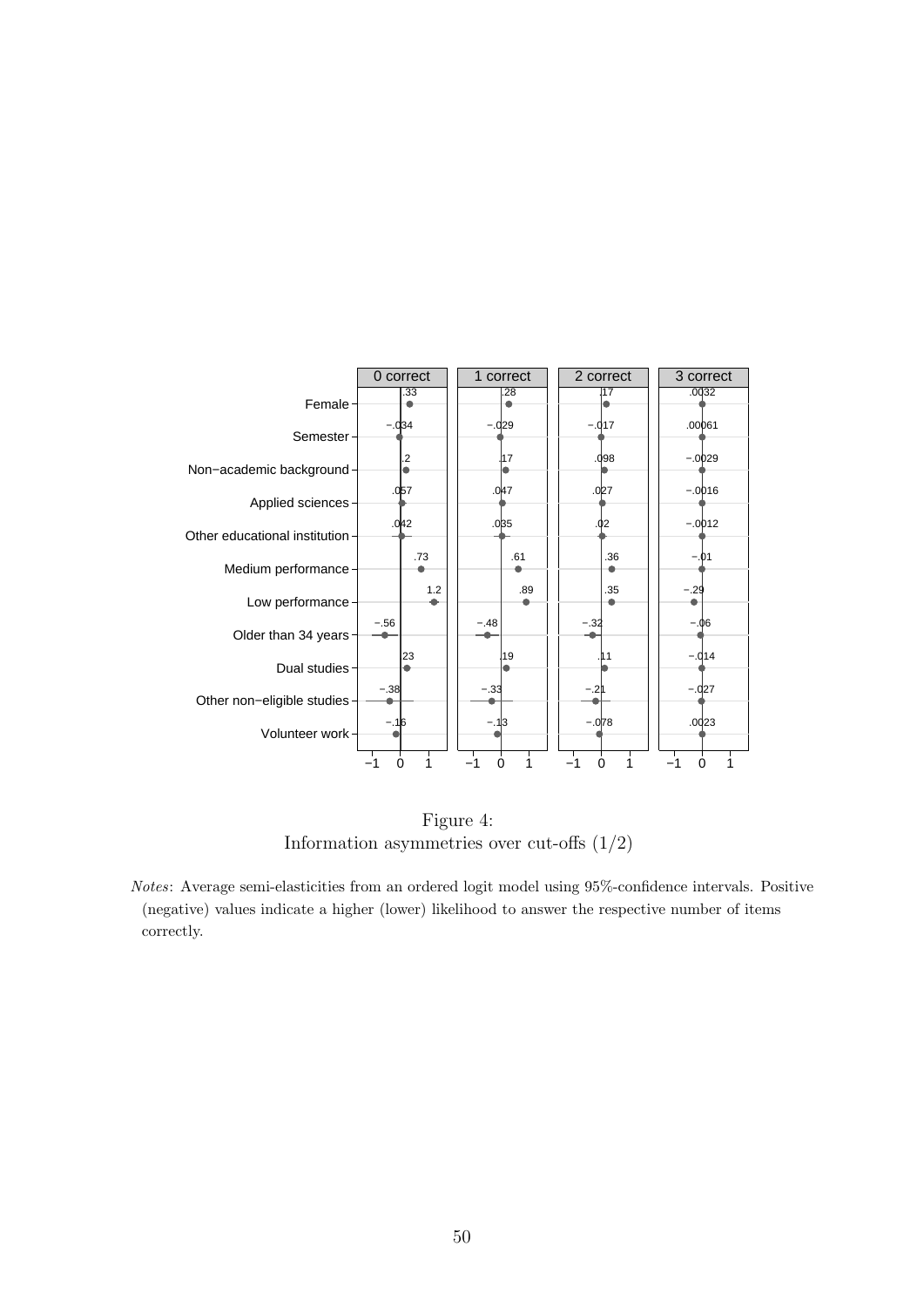

Figure 5: Information asymmetries over cut-offs  $\left(2/2\right)$ 

Notes: See figure 4.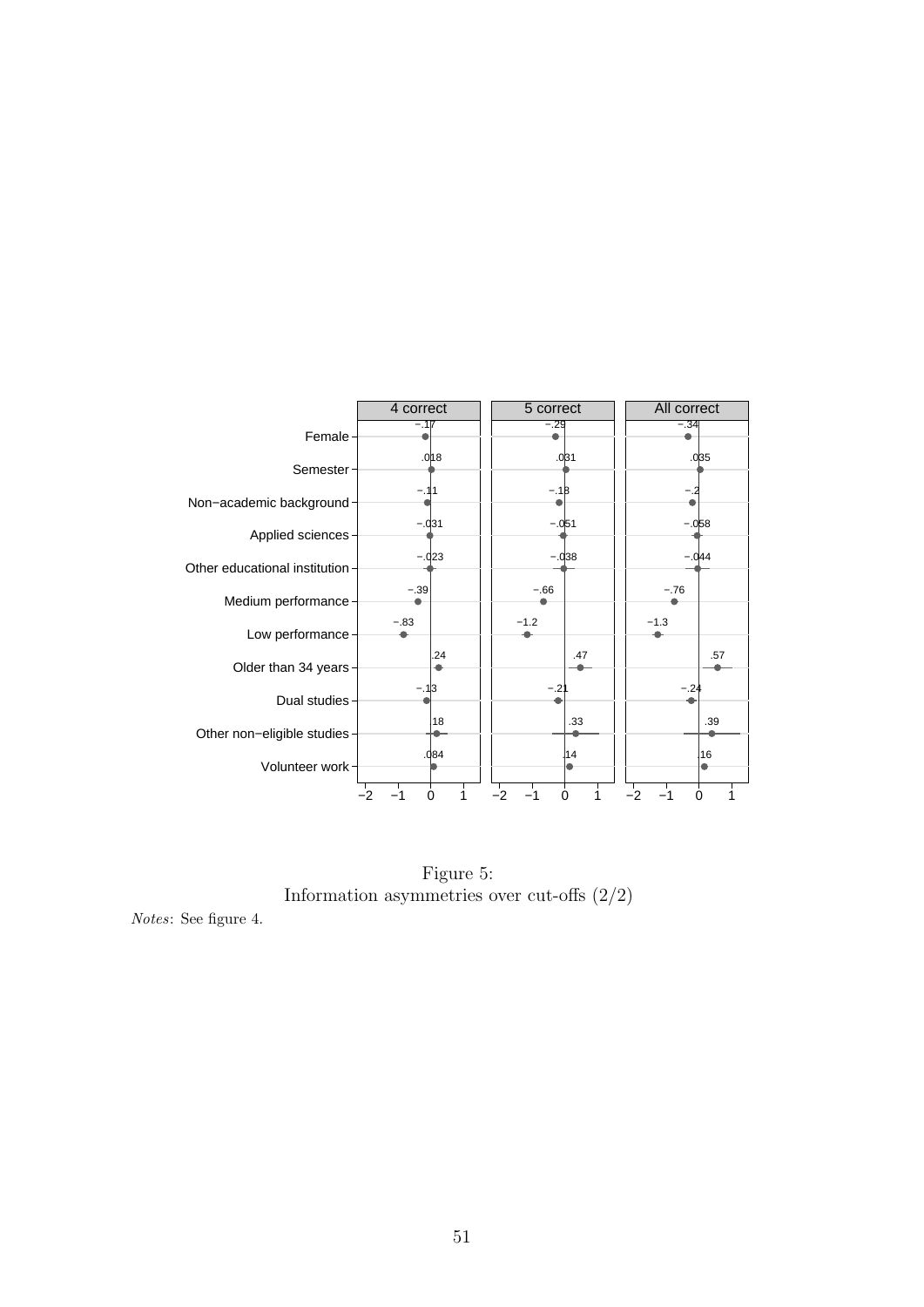# 8.3 Additional tables

|                                        | Table 14: |  |  |
|----------------------------------------|-----------|--|--|
| Pre-treatment reasons for not applying |           |  |  |

|                                                                                  | Mean | (S.D.) |
|----------------------------------------------------------------------------------|------|--------|
| My grades are not good enough.                                                   | 3.03 | (0.90) |
| My voluntary work is not sufficient.                                             | 3.05 | (0.91) |
| The funding amount I would receive is too small to be worth the application.     | 1.62 | (0.76) |
| I know too little about the application requirements.                            | 3.18 | (0.86) |
| I received too little support by my college lecturers.                           | 2.47 | (1.03) |
| I do not need a scholarship as I can draw on other financial sources.            | 2.49 | (0.94) |
| The application process is too complicated.                                      | 2.58 | (0.90) |
| I do not want to incur liabilities tied to funding, e.g., seminar participation. | 2.30 | (0.97) |
| Observations                                                                     | 2670 |        |

Notes: The sample size is smaller as only participants who mentioned to never have applied for a scholarship at wave 1 were questioned. The exact wording of the question was: "The following list contains reasons for why some students do not apply for a scholarship. In how far do these reasons also apply to you?" Participants rated each answer on a 4-point scale from "1 – Does not apply at all" to "4 – Applies fully". The order of the items in the table equals the order in which they were asked in the survey.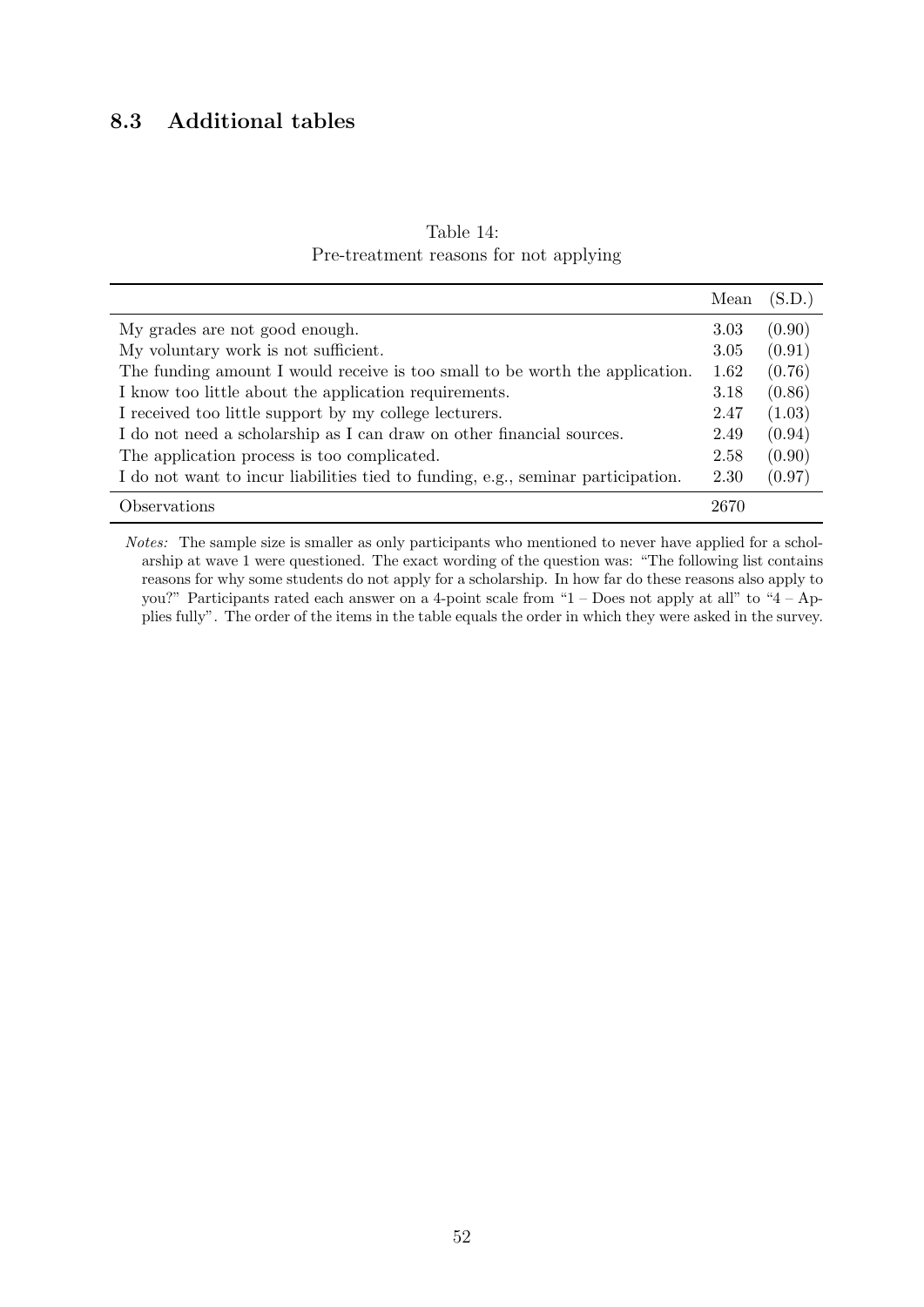| Association Name |                                          | semesters<br>Eligible        | Eligibility criteria                                                                                       | Formal requirements                                                                                                                                                    | Application deadline                                                                                     |
|------------------|------------------------------------------|------------------------------|------------------------------------------------------------------------------------------------------------|------------------------------------------------------------------------------------------------------------------------------------------------------------------------|----------------------------------------------------------------------------------------------------------|
| Muslim           | Studienwerk<br>Avicenna-                 | BA: 1-2; MA:<br>before start | engagement; confession to Islam;<br>interest in intercultural dialogue<br>High performance; social         | possible on rare occasions<br>confession—exceptions<br>No part-time studies;<br>Muslim                                                                                 | unknown at the time<br>$01.04$ .; $01.10$ . (still<br>of the experiment<br>because newly<br>established) |
| Catholic         | Cusanuswerk                              | BA: 1-2; MA:<br>before start | High performance; interdisciplinary<br>engagement; attachment to church<br>focus; personality; social      | Catholic confession                                                                                                                                                    | 01.07.                                                                                                   |
| Jewish           | Ernst-Ludwig-<br>Studienwerk<br>Ehrlich  | BA: 1; MA:<br>before start   | engagement in Jewish community<br>High performance; social<br>or other areas                               | Attachment to Jewish<br>community                                                                                                                                      | 01.07:01.01.                                                                                             |
| Protestant       | Evangelisches<br>Studienwerk<br>Villigst | BA: 1-2; no MA               | interest in interdisciplinary topics<br>Social engagement; enthusiasm in<br>own studies; good performance; | Attachment to protestant<br>$\alpha$ exceptions for students $>$<br>distance, or dual studies<br>35 or in second degrees<br>possible; no part-time,<br>church favored; | $01.03$ ; $01.09$ .                                                                                      |

special programs for certain fields of studies etc. are not contained. Abbreviations: STEM = science, technology, engineering, and mathematics;

special programs for certain fields of studies etc. are not contained. Abbreviations:  $STEM =$  science, technology, engineering, and mathematics;

uni AS = university of applied sciences.

uni $AS =$  university of applied sciences.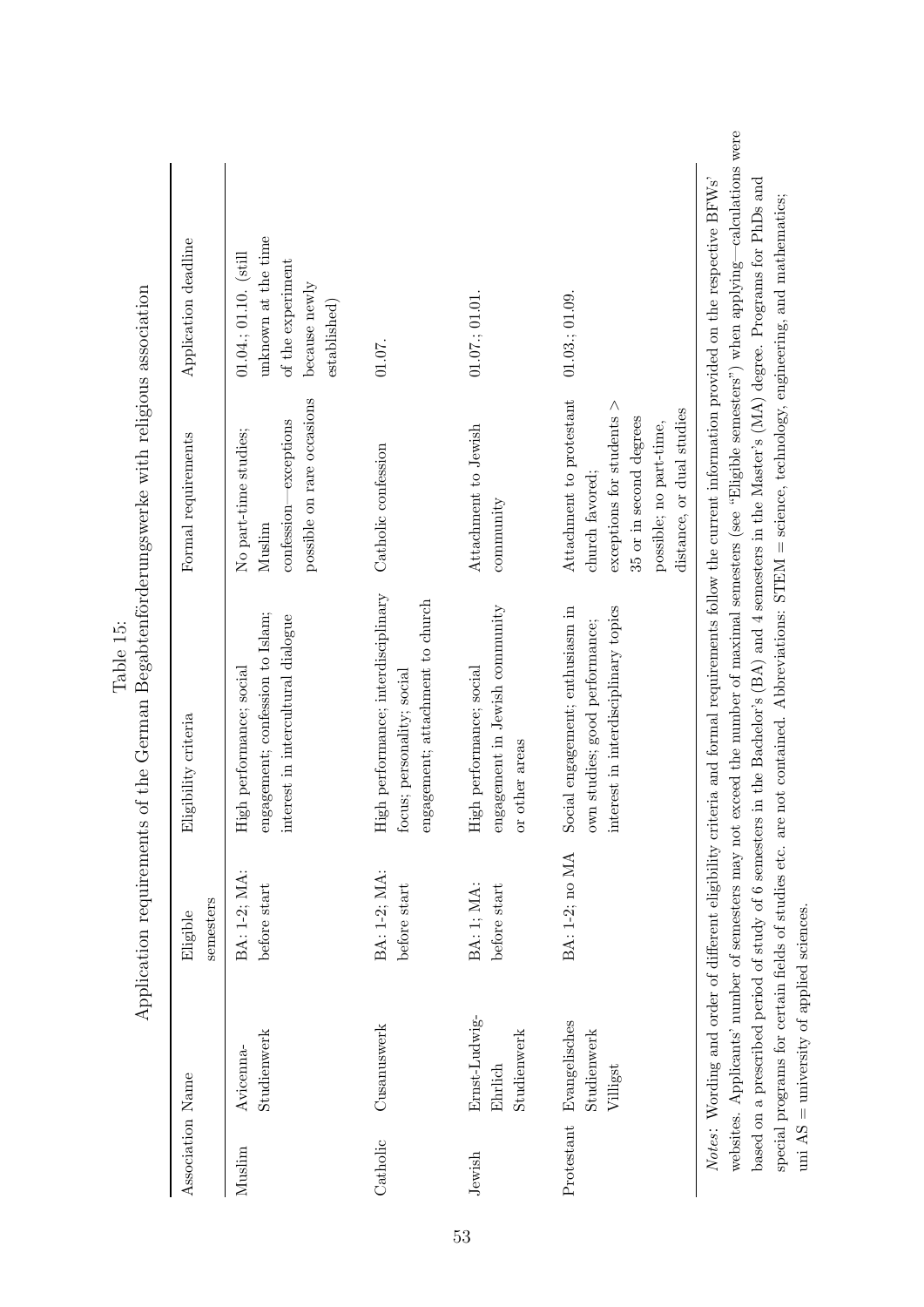|                                         |                                 | Application requirements                                             | of the German Begabtenförderungswerke with political association                                                                                                                     |                                                                                                               |                                             |
|-----------------------------------------|---------------------------------|----------------------------------------------------------------------|--------------------------------------------------------------------------------------------------------------------------------------------------------------------------------------|---------------------------------------------------------------------------------------------------------------|---------------------------------------------|
| Association                             | Name                            | Eligible semesters                                                   | Eligibility criteria                                                                                                                                                                 | Formal requirements                                                                                           | Application deadline                        |
| Democracy<br>Social                     | Friedrich Ebert<br>Foundation   | BA: 1-3; MA:<br>before start                                         | cohesion with social democracy; talent;<br>Political and/or social engagement in<br>personality                                                                                      | Depends <sup>*</sup> ; no part-time or<br>second degrees                                                      | 30.11., 30.4                                |
| Liberal                                 | Friedrich Naumann<br>Foundation | BA: 1-4; MA: 1-2                                                     | liberal political and/or social engagement<br>interdisciplinary interest; personality;<br>High or outstanding performance;                                                           | No part-time, dual degree, or<br>second degree studies; no age<br>restriction                                 | 15.11.                                      |
| conservative<br>Christian,              | Hanns Seidel<br>Foundation      | Uni: BA: 1-2; Uni<br>AS: BA: 1-3; MA:<br>before start                | High performance; social engagement;<br>Christian social values; personal<br>qualification                                                                                           | No second degree students;<br>$< 32$ years                                                                    | 15.01.; 15.07.                              |
| Green                                   | Heinrich Boell<br>Foundation    | BA: 1-3; no MA                                                       | supports the foundation's goals; focus on<br>non-traditional, female, STEM-, and uni<br>Outstanding performance; interest in<br>social/political issues; personality;<br>AS students | No part-time, dual degree, or<br>second degree studies; no age<br>restriction                                 | Uni: 15.1., 15.7.; uni<br>AS: 31.05., 30.11 |
| conservative<br>Christian,<br>liberally | Konrad Adenauer<br>Foundation   | BA: 1-2 if no MA<br>MA: before start<br>otherwise: 1-6;<br>intended; | foundation's values; social engagement;<br>interdisciplinary interest; supports the<br>Cognitive abilities; high performance;<br>personality                                         | part-time; no second degrees;<br>distance studies possible; $\lt$<br>Dual studies possible if not<br>36 years | 15.01.; 01.07.                              |
| Democratic<br>socialism                 | Rosa Luxemburg<br>Foundation    | BA: 2-3; MA: 1                                                       | values; female, needy, and non-academic<br>High performance; social engagement in<br>cohesion with socialist/foundation's<br>students favored                                        | part-time; no second degrees<br>Dual studies possible if not                                                  | 15.10.; 15.04.                              |
|                                         | Notes: See table 15.            |                                                                      | * Special requirements with respect to financial need, subject, and high school GPA for freshmen.                                                                                    |                                                                                                               |                                             |

54